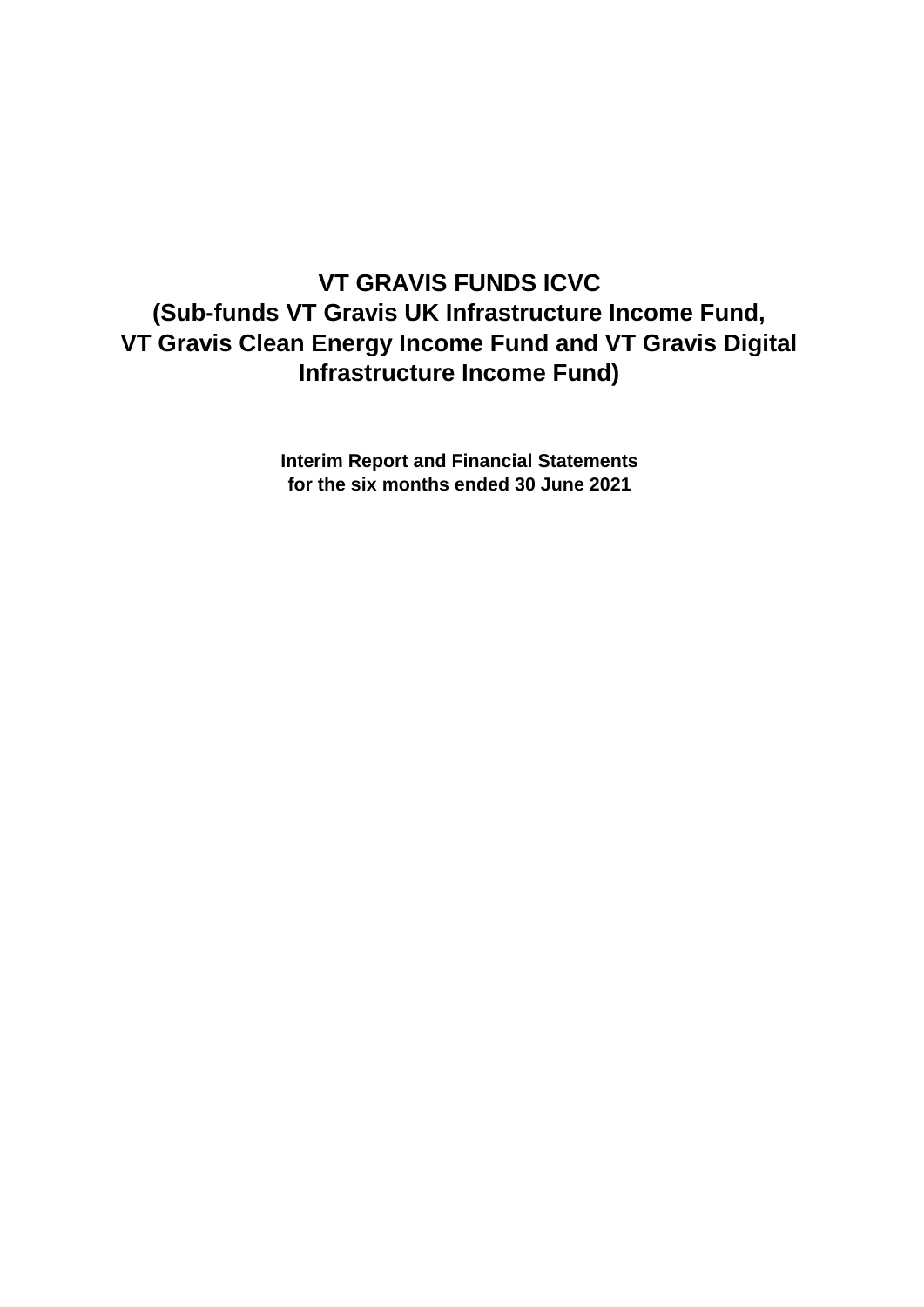# **CONTENTS**

|                                                                           | Page |
|---------------------------------------------------------------------------|------|
| Company Overview                                                          | 1    |
| Statement of the Authorised Corporate Director's (ACD's) Responsibilities | 2    |
| VT Gravis UK Infrastructure Income Fund                                   |      |
| Sub-fund Overview                                                         | 3    |
| <b>Investment Adviser's Review</b>                                        | 5    |
| Performance Record                                                        | 6    |
| <b>Portfolio Statement</b>                                                | 12   |
| Summary of Material Portfolio Changes                                     | 13   |
| <b>Statement of Total Return</b>                                          | 14   |
| Statement of Changes in Net Assets Attributable to Shareholders           | 14   |
| <b>Balance Sheet</b>                                                      | 15   |
| <b>Distribution Tables</b>                                                | 16   |
| VT Gravis Clean Energy Income Fund                                        |      |
| Sub-fund Overview                                                         | 18   |
| <b>Investment Adviser's Review</b>                                        | 20   |
| Performance Record                                                        | 22   |
| <b>Portfolio Statement</b>                                                | 25   |
| Summary of Material Portfolio Changes                                     | 26   |
| <b>Statement of Total Return</b>                                          | 27   |
| Statement of Changes in Net Assets Attributable to Shareholders           | 27   |
| <b>Balance Sheet</b>                                                      | 28   |
| <b>Distribution Tables</b>                                                | 29   |
| VT Gravis Digital Infrastructure Income Fund                              |      |
| Sub-fund Overview                                                         | 30   |
| <b>Investment Adviser's Review</b>                                        | 33   |
| Performance Record                                                        | 34   |
| <b>Portfolio Statement</b>                                                | 37   |
| Summary of Material Portfolio Changes                                     | 38   |
| <b>Statement of Total Return</b>                                          | 39   |
| Statement of Changes in Net Assets Attributable to Shareholders           | 39   |
| <b>Balance Sheet</b>                                                      | 40   |
| <b>Distribution Tables</b>                                                | 41   |
| Information for Investors                                                 | 42   |
| Corporate Directory                                                       | 43   |
|                                                                           |      |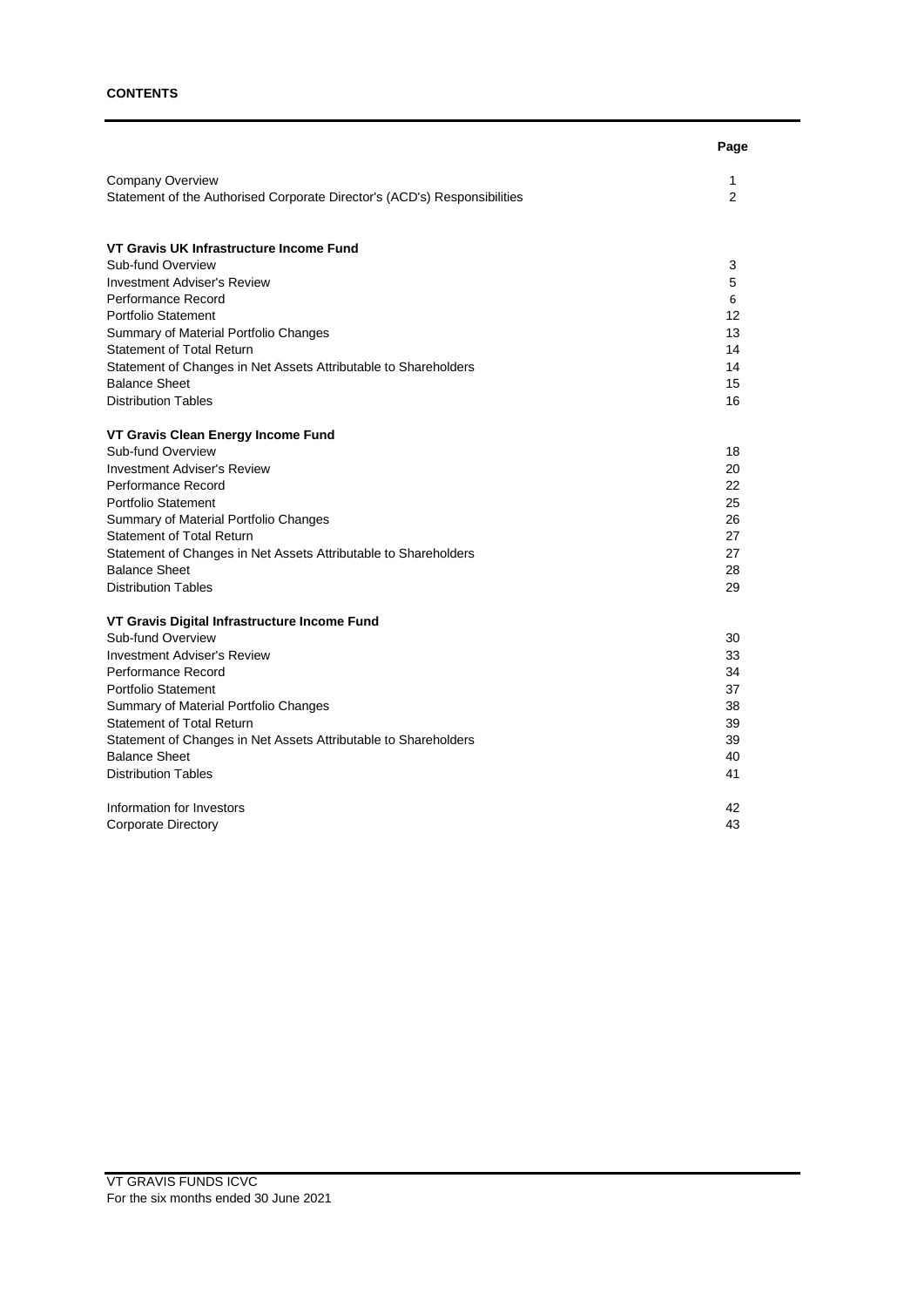| <b>Type of Company</b> | VT Gravis Funds ICVC (the 'Company') is an open-ended investment company with<br>variable capital incorporated in England and Wales under regulation 12 (Authorisation)<br>of the Open Ended Investment Company (OEIC) Regulations 2001 further to a<br>Financial Conduct Authority ("FCA") authorisation order dated 21 December 2015.<br>The Company is incorporated under registration number IC001055. IT is a UCITS<br>scheme complying with the investment and borrowing powers rules in the Collective<br>Investment Schemes sourcebook ("COLL") issued by the FCA. Each Sub-fund would<br>be a UCITS scheme if they had separate authorisation orders. |
|------------------------|----------------------------------------------------------------------------------------------------------------------------------------------------------------------------------------------------------------------------------------------------------------------------------------------------------------------------------------------------------------------------------------------------------------------------------------------------------------------------------------------------------------------------------------------------------------------------------------------------------------------------------------------------------------|
|                        | The Company has been set up as an umbrella company. The company has currently<br>two Sub-funds available for investment, the VT Gravis UK Infrastructure Income Fund<br>and the VT Gravis Clean Energy Income Fund.                                                                                                                                                                                                                                                                                                                                                                                                                                            |
|                        | The shareholders are not liable for the debts of the Company.                                                                                                                                                                                                                                                                                                                                                                                                                                                                                                                                                                                                  |
|                        | A shareholder is not liable to make any further payment to the Company after they<br>have paid the price on the purchase of the shares.                                                                                                                                                                                                                                                                                                                                                                                                                                                                                                                        |
| Changes to the company | On 31 May 2021, the Company launched a new Sub-fund called VT Gravis Digital<br>Infrastructure Income Fund.                                                                                                                                                                                                                                                                                                                                                                                                                                                                                                                                                    |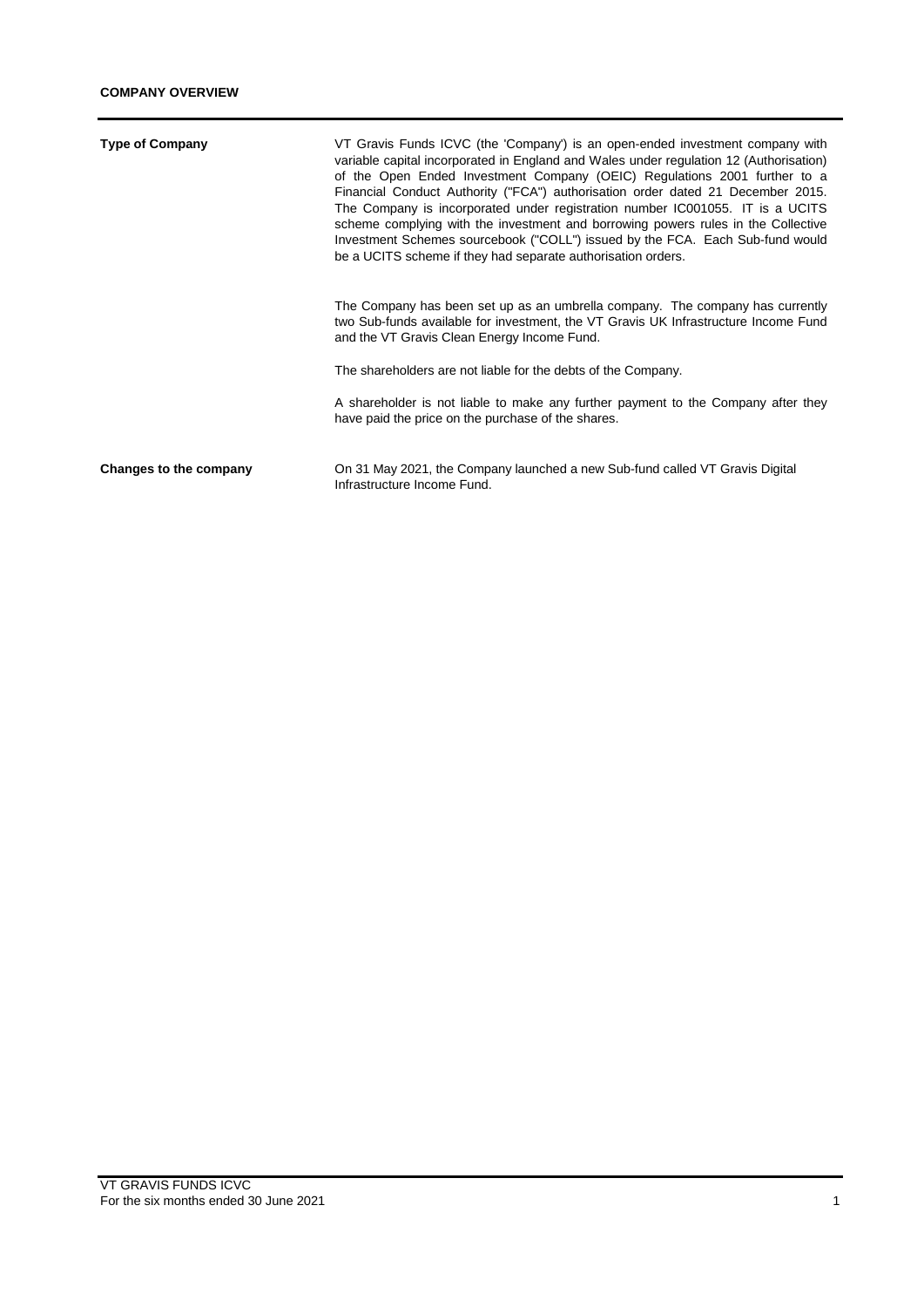## **STATEMENT OF THE AUTHORISED CORPORATE DIRECTOR'S (ACD'S) RESPONSIBILITIES**

The rules of the Financial Conduct Authority's Collective Investment Schemes Sourcebook require the Authorised Corporate Director to prepare financial statements for each accounting period which give a true and fair view of the financial position of the Company at the end of the financial period and its net revenues and net capital gains/(losses) for the period. In preparing these financial statements the Authorised Corporate Director is required to:

> comply with the Prospectus, the Statement of Recommended Practice for Authorised Funds issued by the Investment Association in May 2014, the Instrument of Incorporation, generally accepted accounting principles and applicable accounting standards, subject to any material departures which are required to be disclosed and explained in the financial statements.

> select suitable accounting policies and then apply them consistently.

> make judgements and estimates that are reasonable and prudent.

> prepare the financial statements on a going concern basis unless it is inappropriate to presume that the Company will continue in operation for the foreseeable future.

The Authorised Corporate Director is required to keep proper accounting records and to manage the Company in accordance with the COLL regulations, the Instrument of Incorporation, and the Prospectus. The Authorised Corporate Director is responsible for taking reasonable steps for the prevention and detection of fraud and other irregularities.

#### **DIRECTOR'S STATEMENT**

In accordance with the requirements of the Financial Conduct Authority's Collective Investment Scheme's Sourcebook, we hereby certify the interim report.

Esm Days

David E. Smith MA

Valu-Trac Investment Management Limited Authorised Corporate Director

Date 24/08/2021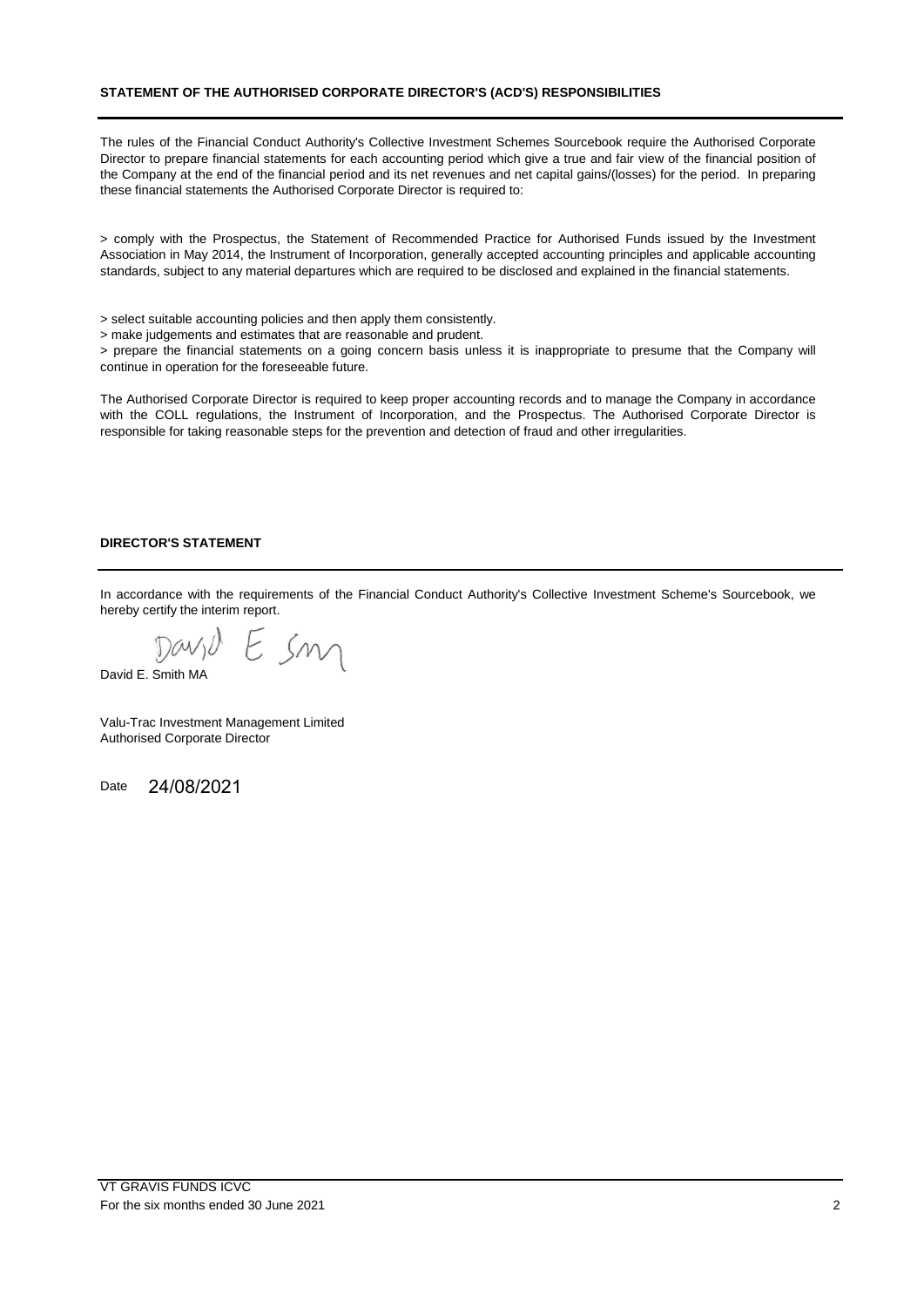| <b>Name of Sub-fund</b>                    | VT Gravis UK Infrastructure Income Fund                                                                                                                                                                                                                                                                                                                                                                                                                                           |
|--------------------------------------------|-----------------------------------------------------------------------------------------------------------------------------------------------------------------------------------------------------------------------------------------------------------------------------------------------------------------------------------------------------------------------------------------------------------------------------------------------------------------------------------|
| Size of Sub-fund                           | £773,004,670                                                                                                                                                                                                                                                                                                                                                                                                                                                                      |
| Launch date                                | 25 January 2016                                                                                                                                                                                                                                                                                                                                                                                                                                                                   |
| Sub-fund objective and policy              | The investment objective of the VT Gravis UK Infrastructure Income<br>Fund is to generate income and preserve capital with potential for<br>capital growth                                                                                                                                                                                                                                                                                                                        |
|                                            | The Sub-fund will aim to meet its investments by investing primarily<br>in equities (which are mainly listed in the United Kingdom and whose<br>primary activity is in the wider infrastructure sector of the United<br>Kingdom). In addition to investing in equities. the Sub-fund may also<br>invest in other transferable securities, bonds, collective investment<br>schemes, money market instruments, deposits, cash and near cash.                                        |
|                                            | The Sub-fund will have a specific focus on investments denominated<br>in Sterling, which are themselves invested in Sterling assets and<br>which have most or all of their activities within the UK. Other than as<br>noted in the policy there is no emphasis on any geographical area or<br>industry or economic sector.                                                                                                                                                        |
| <b>Benchmark</b>                           | The Sub-fund is not managed to or constrained by a benchmark, and<br>nor does the ACD use a benchmark in order to assess performance.                                                                                                                                                                                                                                                                                                                                             |
|                                            | However, the performance of the Sub-fund can be compared to that<br>of the MSCI UK Index.                                                                                                                                                                                                                                                                                                                                                                                         |
|                                            | The performance of the sub-fund can be compared against that of the<br>benchmark. This benchmark has been selected as it is considered<br>that this index most closely reflects the investments which the Sub-<br>fund will make (and its risk/return objectives) at the current time. For<br>the avoidance of doubt, the Investment Manager is not bound or<br>influenced by the index when making its decisions and can make<br>investments that are not included in the index. |
| <b>Authorised Corporate Director (ACD)</b> | Valu-Trac Investment Management Limited                                                                                                                                                                                                                                                                                                                                                                                                                                           |
| <b>Ex-distribution dates</b>               | 31 March, 30 June, 30 September, 31 December                                                                                                                                                                                                                                                                                                                                                                                                                                      |
| <b>Distribution dates</b>                  | 30 April, 31 July, 31 October, 31 January                                                                                                                                                                                                                                                                                                                                                                                                                                         |
| <b>Individual Savings Account (ISA)</b>    | The Sub-fund is a qualifying investment for inclusion in an ISA.                                                                                                                                                                                                                                                                                                                                                                                                                  |
| <b>Minimum investment</b>                  |                                                                                                                                                                                                                                                                                                                                                                                                                                                                                   |
| Lump sum subscription:                     | Class $C = £1,000$<br>Class $I = £5,000,000$                                                                                                                                                                                                                                                                                                                                                                                                                                      |
| Top-up:                                    | Class $C = £500$<br>Class $I = £10,000$                                                                                                                                                                                                                                                                                                                                                                                                                                           |
| Holding:                                   | Class $C = £1,000$<br>Class $I = £5,000,000$                                                                                                                                                                                                                                                                                                                                                                                                                                      |
| Redemption:                                | N/A (provided minimum holding is maintained)                                                                                                                                                                                                                                                                                                                                                                                                                                      |
| Switching:                                 | N/A (provided minimum holding is maintained)                                                                                                                                                                                                                                                                                                                                                                                                                                      |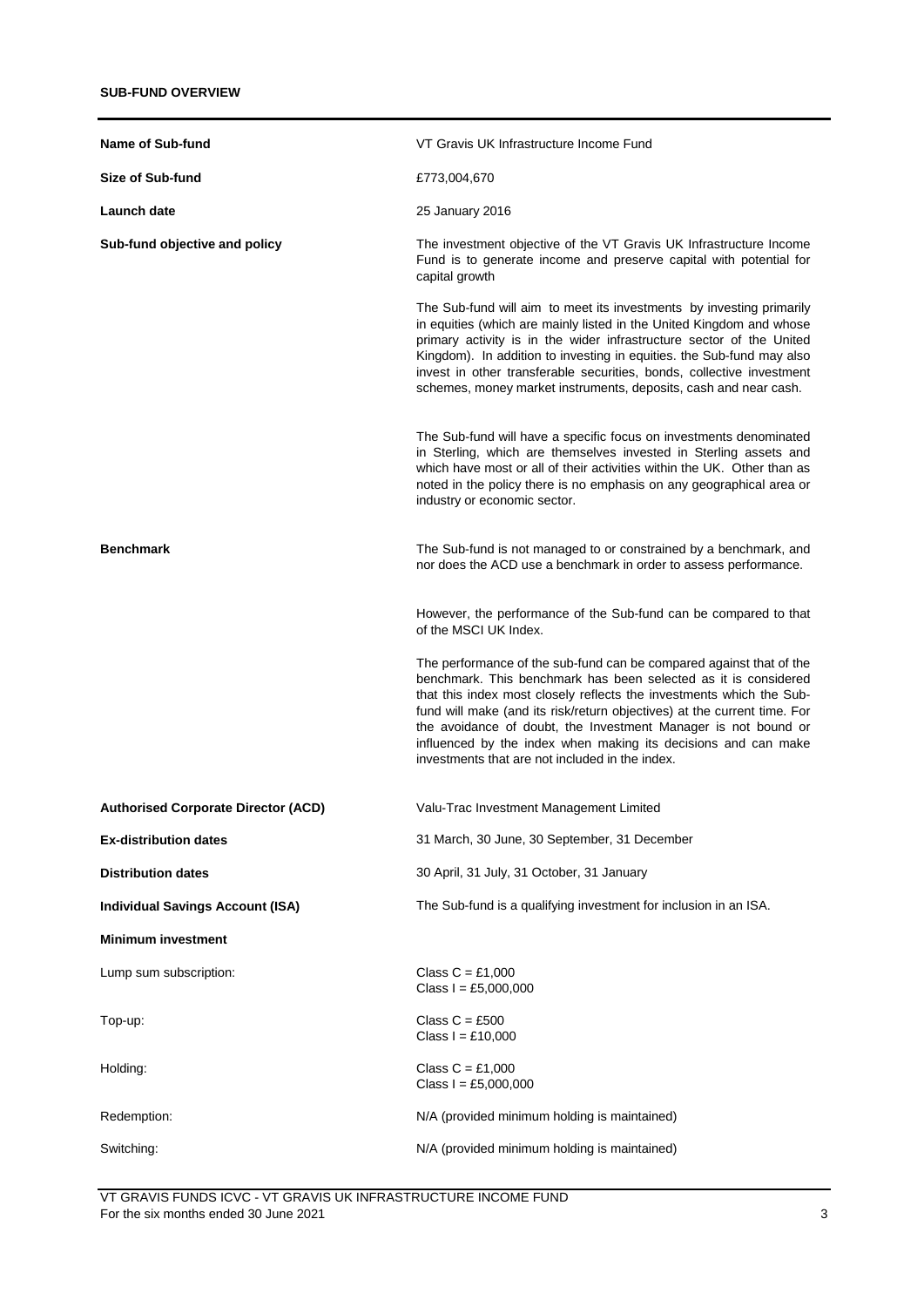## **SUB-FUND OVERVIEW (continued)**

| Initial charges | 4% |
|-----------------|----|
|-----------------|----|

# **Redemption and switching charges** Nil

The ACD may waive the minimum levels (and initial charge) at its discretion.

#### **ACD charges**

The annual management charge is as follows:

In respect of the Class C shares, it is equal to 0.75% per annum of the net asset value of the Class C shares.

In respect of the Class I shares, it is equal to 0.65% per annum of the net asset value of the Class I shares.

The Investment Manager aims to ensure that ongoing charges figure (OCF) are maintained at a low level relative to the industry average for actively managed collective investment schemes. In order to achieve such objective, the Investment Adviser has, with the agreement of the ACD, undertaken that if the total OCF of the Sub-fund in respect of the Sub-fund (as calculated at the end of the relevant accounting period but excluding underlying fund holding charges and dealing costs from EMX and Calastone) exceeds 0.75% in the case of Class C shares and 0.65% in the case of Class I shares, the Investment Adviser shall reimburse the Sub-fund for an amount which, when deducted from the operating costs incurred by the Sub-fund during the relevant accounting period, would result in the Sub-fund having a total OCF equal to the stated AMC for each share class e.g. 0.75% in the case of Class C shares and 0.65% in the case of Class I shares in the relevant accounting period.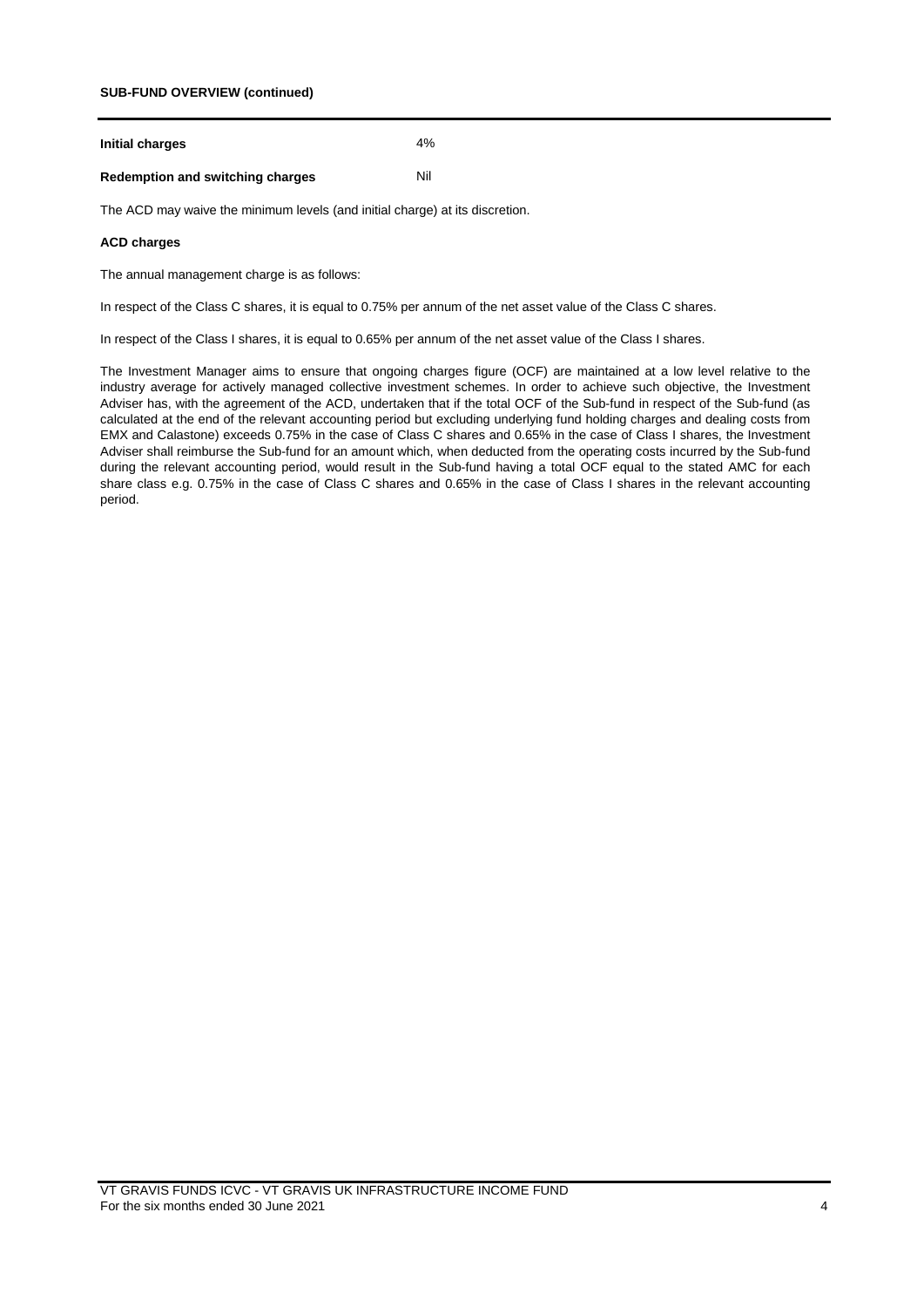This report is a review of the performance of the VT Gravis UK Infrastructure Income Sub-fund (the "Sub-fund") during the sixmonth period ending 30th June 2021.

The performance objectives of the Sub-fund are:

- a. to generate income, via quarterly dividend payments;
- b. to preserve investors' capital throughout market cycles; and
- c. to offer the potential for capital growth and protection from inflation

The Sub-fund seeks to achieve these objectives by investing in a portfolio of securities providing exposure to the UK listed infrastructure sector. The Sub-fund invests in a range of security types, namely Closed End Investment Companies, REITs, Bonds and Public Equities. In the latter case, the companies owned by the Sub-fund are typically utilities or enterprises that provide similarly highly regulated services.

The Sub-fund aims to achieve its objectives by investing in a diversified portfolio of holdings with a minimum of 22 underlying positions. At the end of June 2021, the Sub-fund was comprised of 34 holdings and this number ranged between 29 and 34 during the review period. Many of these holdings represent companies, which in turn are exposed to a diverse spread of infrastructure assets. At the time of review, the portfolio is exposed to over 1,200 individual infrastructure assets. This provides even greater portfolio diversification at a disaggregated level.

The Sub-fund will typically seek to maintain a stable and consistent approach to portfolio construction. The Adviser believes that a properly constructed portfolio will perform throughout market cycles and that excessive levels of portfolio turnover will detract from performance. During the period under review portfolio turnover remained low and on an annualised basis is consistent with the expectation that turnover should not exceed 20% per annum typically

Capital markets continued to recover gradually from the disruption caused by the COVID-19 pandemic and resultant economic closure. Against this supportive market backdrop the Sub-fund tracked higher. C Accumulation (GBP) Class shares were priced at 142.1263 on 30th June, which represents a total return of 4.11% over the period. The Sub-fund's NAV has improved significantly since the lows of H1 2020 and the long-term return profile is now back in line with the strategy's objectives having delivered a compound annual growth rate of 6.68% since launch.

The portfolio continued to generate and distribute attractive levels of income during the period and the Adviser is pleased to report that all underlying portfolio companies have either maintained or increased dividends thus far in 2021. At this time, and with an acknowledgement that some volume-of-use infrastructure assets remain under-utilised owing to prevailing restrictions on social and economic activity, the Adviser is confident that pandemic-related dividend adjustments have been made apparent and does not anticipate any lagged impact on the Sub-fund's investments moving forward. Dividends, announced in March and June, totalled 2.1530p per share for the I Income (GBP) Class (H1 2020 = 2.4463p) and 2.1283p per share for the C Income (GBP) Class (H1 2020 = 2.4085p). Although distributions have been slightly lower when compared with the comparable period in 2020, investors are reminded that the quarterly income received and distributed by the Sub-fund is not consistent or smoothed. The Adviser anticipates strong income generation in H2 2021, underpinned by a special cash return declared by Pennon Group, and investors should expect to receive an atypically high level of income over the course of the full year.

The Sub-fund supported the Initial Public Offerings of Cordiant Digital Infrastructure and Digital 9 Infrastructure in London. These new entrants to the UK listed infrastructure sector facilitate exposure to digital infrastructure assets such as fibre optic cables, communication towers and data centres. Often referred to as the 'backbone of the internet, these assets play a critical role in supporting the rapid expansion of data creation, dissemination and usage in our increasingly digitalised society. Benefiting from structural demand growth, high quality counterparts and recurring revenue streams, the Adviser is optimistic about the prospects for each company to deliver a greater element of growth-orientated return to the broader portfolio. The Sub-fund also added a new position in Assura Group, a specialist REIT which develops and leases purpose-built primary care facilities to GPs, on price weakness. The company's inclusion in the portfolio adds long-dated and, in some instances, inflating rental income streams that are ultimately backed the UK and Irish governments. No positions were sold during the period.

The review period was marked by a significant firming in yield expectations, in part reflecting inflationary pressures, as the economy started to reopen. The yield on the reference UK 10-year government bond breached levels not seen since H1 2019. Given the fragility of the UK economy, it seems likely that the Bank of England will maintain a dovish stance even in the event inflationary pressures prove more persistent than generally expected. Nevertheless, the Adviser would highlight that many of the assets owned by the companies held within the Sub-fund benefit from cash flow profiles that are explicitly indexed to inflation, thereby providing a natural hedge against inflationary pressures.

#### **GCP Advisory Limited Investment Advisor to the Sub-fund 20 July 2021**

VT GRAVIS FUNDS ICVC - VT GRAVIS UK INFRASTRUCTURE INCOME FUND For the six months ended 30 June 2021 5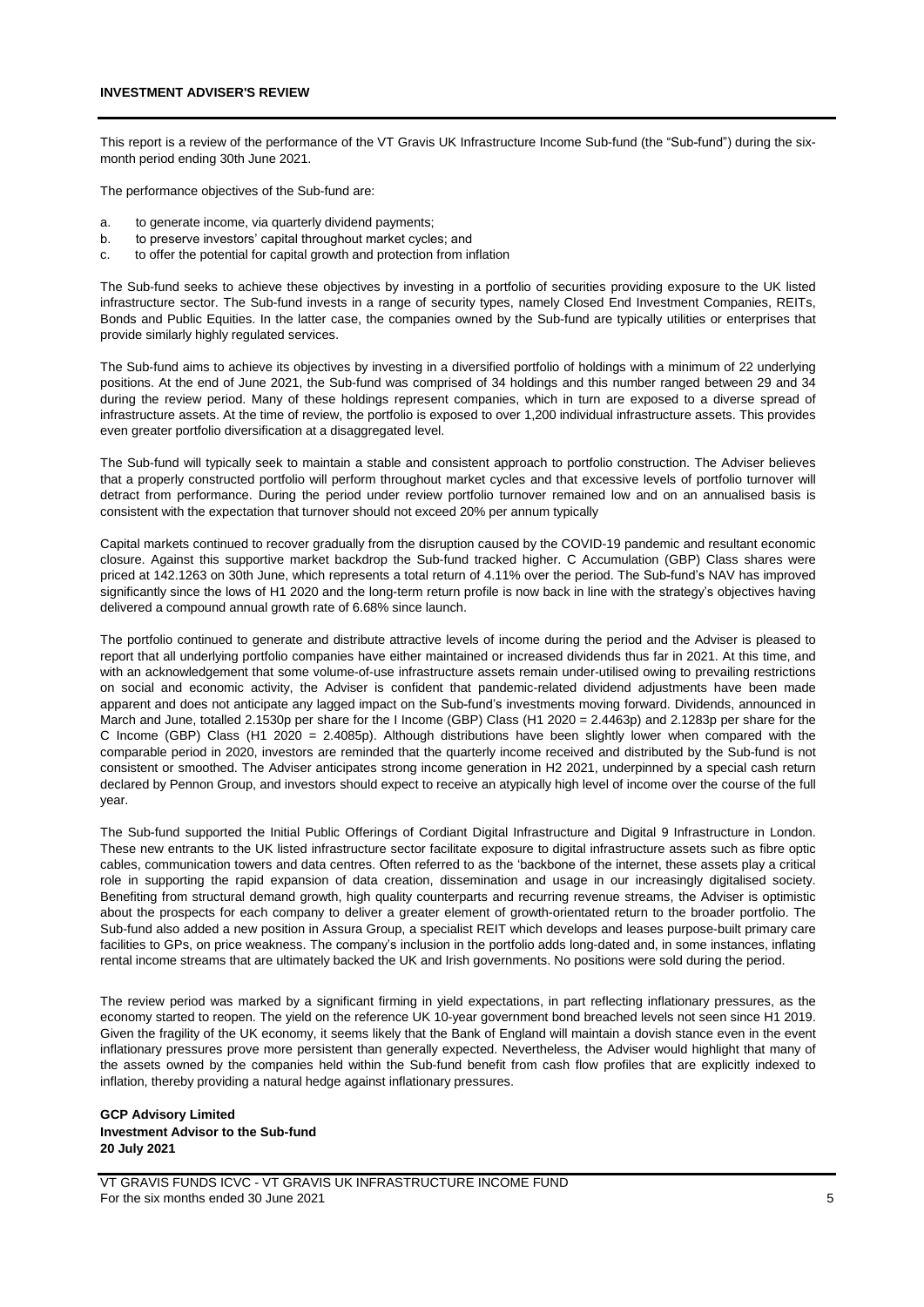# **Financial Highlights**

| <b>Class C Net Income GBP</b>        | Six months to 30 June Year to 31 December Year to 31 December<br>2021 | 2020        | 2019        |
|--------------------------------------|-----------------------------------------------------------------------|-------------|-------------|
| Changes in net assets per unit       | GBp                                                                   | GBp         | GBp         |
| Opening net asset value per unit     | 107.3293                                                              | 116.5786    | 102.2354    |
| Return before operating charges      | 5.2408                                                                | (2.2468)    | 20.7188     |
| Operating charges (note 1)           | (0.8622)                                                              | (1.8584)    | (0.8284)    |
| Return after operating charges *     | 4.3786                                                                | (4.1052)    | 19.8904     |
| Distribution in income units         | (2.1312)                                                              | (5.1441)    | (5.5472)    |
| Closing net asset value per unit     | 109.5767                                                              | 107.3293    | 116.5786    |
| *after direct transactions costs of: | 0.0434                                                                | 0.0904      | 0.0985      |
| Performance                          |                                                                       |             |             |
| Return after charges                 | 4.08%                                                                 | (3.52%)     | 19.46%      |
| Other information                    |                                                                       |             |             |
| Closing net asset value              | £86,181,940                                                           | £82,070,176 | £69,328,565 |
| Closing number of units              | 78,649,889                                                            | 76,456,782  | 59,469,352  |
| Operating charges (note 2)           | 1.59%                                                                 | 1.66%       | 0.75%       |
| Direct transaction costs             | 0.04%                                                                 | 0.08%       | 0.09%       |
| Prices                               |                                                                       |             |             |
| Highest unit price                   | 111.31                                                                | 117.82      | 118.08      |
| Lowest unit price                    | 105.47                                                                | 86.64       | 102.24      |

| <b>Class C Net Accumulation GBP</b>         | Six months to 30 June Year to 31 December Year to 31 December<br>2021 | 2019         | 2019         |
|---------------------------------------------|-----------------------------------------------------------------------|--------------|--------------|
| Changes in net assets per unit              | GBp                                                                   | GBp          | GBp          |
| Opening net asset value per unit            | 136.5160                                                              | 141.2695     | 118.3698     |
| Return before operating charges             | 6.7179                                                                | (2.4479)     | 23.8756      |
| Operating charges (note 1)                  | (1.1076)                                                              | (2.3056)     | (0.9759)     |
| Return after operating charges *            | 5.6103                                                                | (4.7535)     | 22.8997      |
| Closing net asset value per unit            | 142.1263                                                              | 136.5160     | 141.2695     |
| Retained distribution on accumulation units | 2.7228                                                                | 6.3535       | 6.0238       |
| *after direct transactions costs of:        | 0.0278                                                                | 0.1121       | 0.1168       |
| Performance                                 |                                                                       |              |              |
| Return after charges                        | 4.11%                                                                 | (3.36%)      | 19.35%       |
| Other information                           |                                                                       |              |              |
| Closing net asset value                     | £172,388,804                                                          | £154,620,994 | £145,319,401 |
| Closing number of units                     | 121,292,708                                                           | 113,262,146  | 102,866,811  |
| Operating charges (note 2)                  | 1.59%                                                                 | 1.66%        | 0.75%        |
| Direct transaction costs                    | 0.04%                                                                 | 0.08%        | 0.09%        |
| Prices                                      |                                                                       |              |              |
| Highest unit price                          | 142.71                                                                | 142.78       | 141.49       |
| Lowest unit price                           | 134.15                                                                | 104.99       | 118.37       |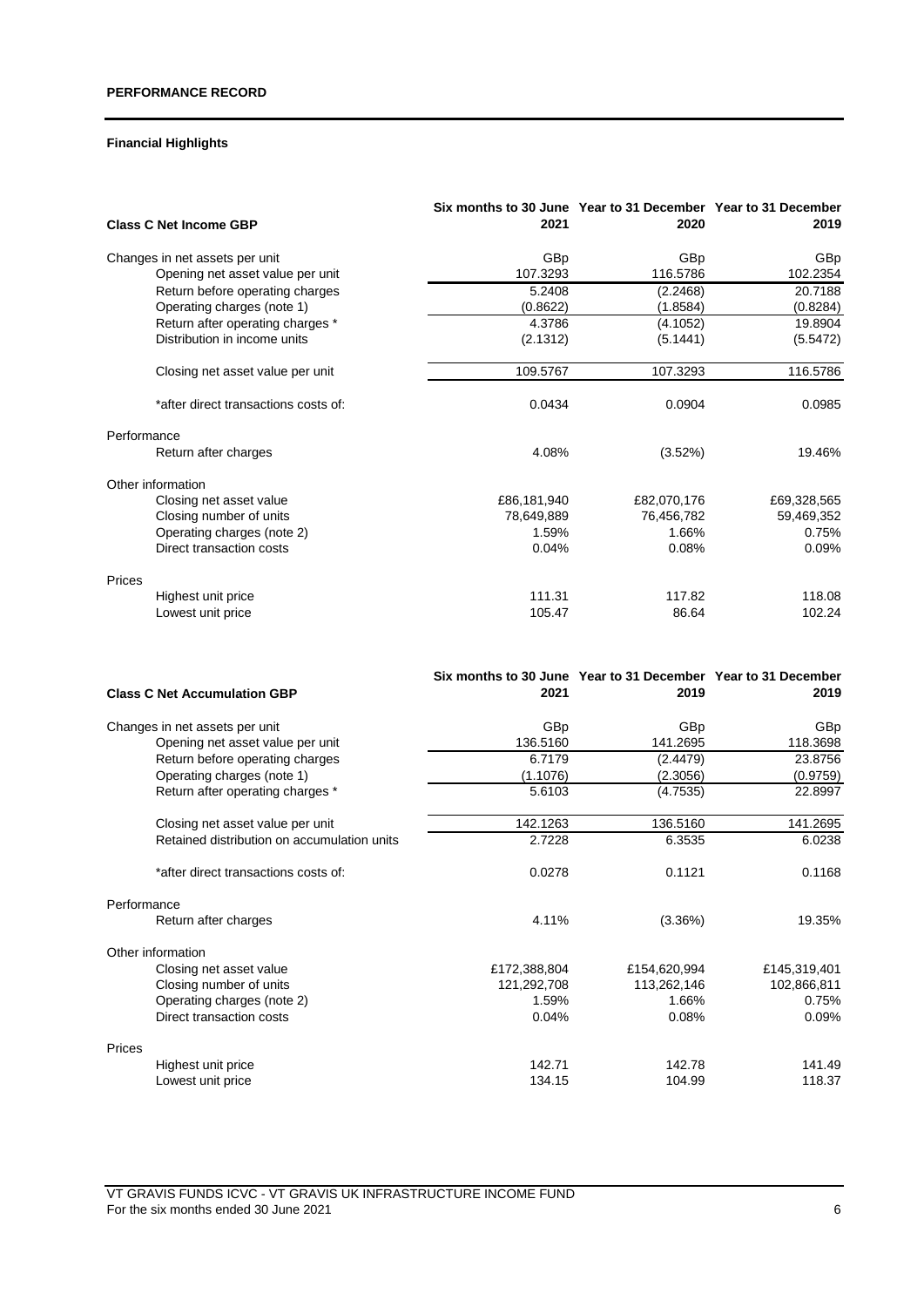| <b>Class C Net Income EUR (Hedged)</b> | Six months to 30 June Year to 31 December Year to 31 December<br>2021 | 2020        | 2019        |
|----------------------------------------|-----------------------------------------------------------------------|-------------|-------------|
| Changes in net assets per unit         | <b>EURc</b>                                                           | <b>EURc</b> | <b>EURc</b> |
| Opening net asset value per unit       | 93.7909                                                               | 101.9890    | 90.5207     |
| Return before operating charges        | 4.0205                                                                | (2.6269)    | 16.0759     |
| Operating charges (note 1)             | (0.7522)                                                              | (1.6250)    | (0.7291)    |
| Return after operating charges *       | 3.2683                                                                | (4.2519)    | 15.3468     |
| Distribution in income units           | (1.6178)                                                              | (3.9462)    | (3.8785)    |
| Closing net asset value per unit       | 95.4414                                                               | 93.7909     | 101.9890    |
| *after direct transactions costs of:   | 0.0378                                                                | 0.079       | 0.0866      |
| Performance                            |                                                                       |             |             |
| Return after charges                   | 3.48%                                                                 | (4.17%)     | (16.95%)    |
| Other information                      |                                                                       |             |             |
| Closing net asset value                | € 315,584                                                             | € 326,798   | € 282,906   |
| Closing number of units                | 330,657                                                               | 348,433     | 277,388     |
| Operating charges (note 2)             | 1.59%                                                                 | 1.66%       | 0.75%       |
| Direct transaction costs               | 0.04%                                                                 | 0.08%       | 0.09%       |
| Prices                                 |                                                                       |             |             |
| Highest unit price                     | 96.99                                                                 | 103.01      | 103.32      |
| Lowest unit price                      | 92.04                                                                 | 75.92       | 90.52       |

| <b>Class C Net Accumulation EUR (Hedged)</b> | Six months to 30 June Year to 31 December Year to 31 December<br>2021 | 2020        | 2019        |
|----------------------------------------------|-----------------------------------------------------------------------|-------------|-------------|
| Changes in net assets per unit               | <b>EURc</b>                                                           | <b>EURc</b> | <b>EURc</b> |
| Opening net asset value per unit             | 111.7961                                                              | 115.9661    | 98.4294     |
| Return before operating charges              | 5.1573                                                                | (2.2796)    | 18.3432     |
| Operating charges (note 1)                   | (0.9057)                                                              | (1.8904)    | (0.8065)    |
| Return after operating charges *             | 4.2516                                                                | (4.1700)    | 17.5367     |
| Closing net asset value per unit             | 116.0477                                                              | 111.7961    | 115.9661    |
| Retained distribution on accumulated units   | 1.9319                                                                | 4.5551      | 4.2338      |
| *after direct transactions costs of:         | 0.0456                                                                | 0.0919      | 0.0965      |
| Performance                                  |                                                                       |             |             |
| Return after charges                         | 3.80%                                                                 | $(3.60\%)$  | 17.82%      |
| Other information                            |                                                                       |             |             |
| Closing net asset value                      | €461,741                                                              | €334,038    | €238,844    |
| Closing number of units                      | 397,889                                                               | 298,792     | 205,961     |
| Operating charges (note 2)                   | 1.59%                                                                 | 1.66%       | 0.75%       |
| Direct transaction costs                     | 0.04%                                                                 | 0.08%       | 0.09%       |
| Prices                                       |                                                                       |             |             |
| Highest unit price                           | 116.56                                                                | 117.13      | 116.17      |
| Lowest unit price                            | 109.71                                                                | 86.32       | 98.43       |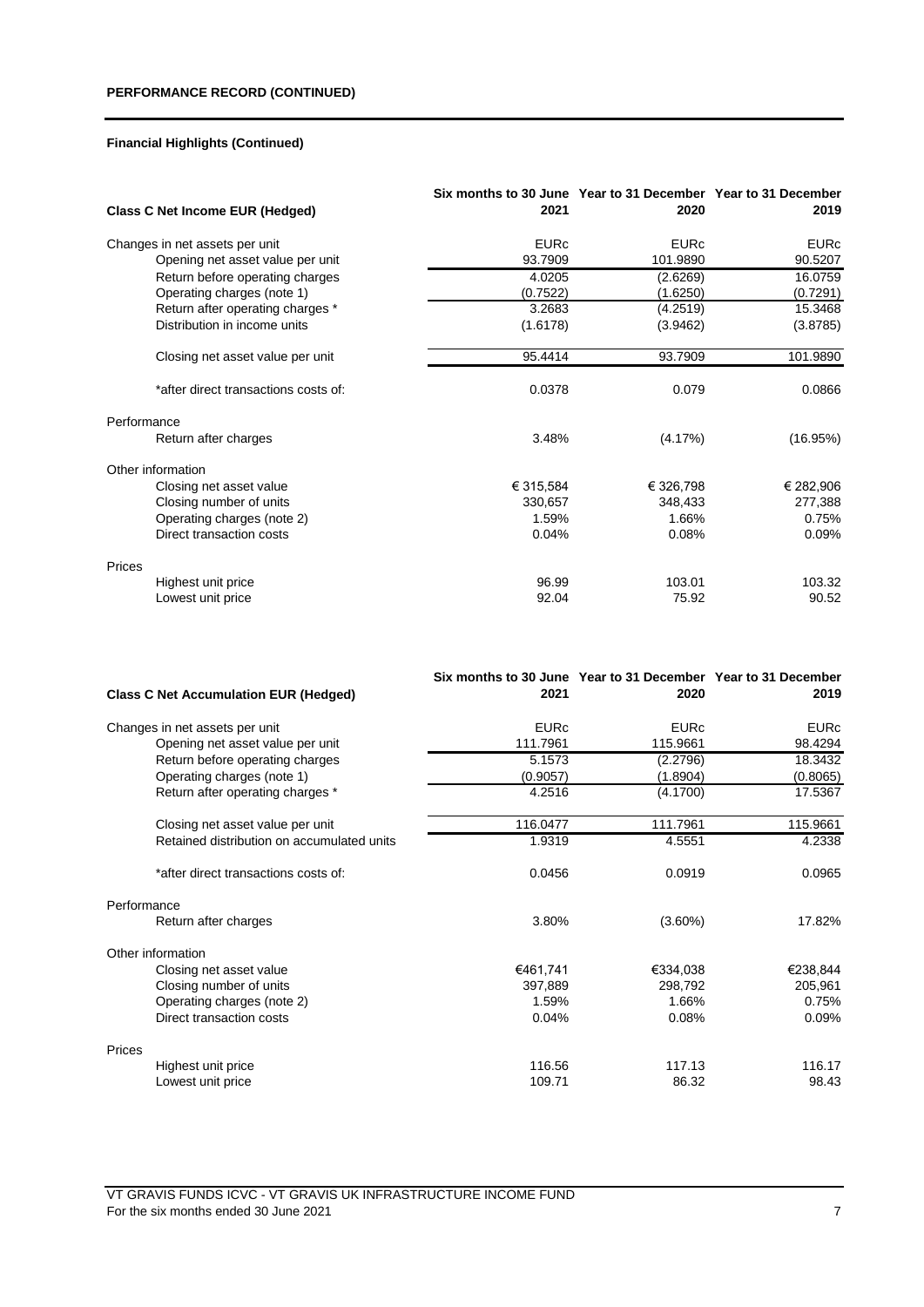|                                              | Six months to 30 June Year to 31 December |             |
|----------------------------------------------|-------------------------------------------|-------------|
| <b>Class C Net Accumulation USD (Hedged)</b> | 2021                                      | 2020        |
| Changes in net assets per unit               | <b>USDc</b>                               | <b>USDc</b> |
| Opening net asset value per unit             | 99.3164                                   | 100.0000    |
| Return before operating charges              | 4.9817                                    | 0.8329      |
| Operating charges (note 1)                   | (0.8062)                                  | (1.5165)    |
| Return after operating charges *             | 4.1755                                    | (0.6836)    |
| Closing net asset value per unit             | 103.4919                                  | 99.3164     |
| Retained distribution on accumulated units   | 1.4205                                    | 3.2451      |
| *after direct transactions costs of:         | 0.0406                                    | 0.0805      |
| Performance                                  |                                           |             |
| Return after charges                         | 4.20%                                     | (0.68%)     |
| Other information                            |                                           |             |
| Closing net asset value                      | \$126,924                                 | \$121,804   |
| Closing number of units                      | 122,642                                   | 122,642     |
| Operating charges (note 2)                   | 1.59%                                     | 1.66%       |
| Direct transaction costs                     | 0.04%                                     | 0.08%       |
| Prices                                       |                                           |             |
| Highest unit price                           | 103.92                                    | 101.93      |
| Lowest unit price                            | 97.63                                     | 75.78       |

^ Share class launched 31 January 2020

| <b>Class I Net Income GBP</b>        | Six months to 30 June Year to 31 December Year to 31 December<br>2021 | 2020         | 2019         |
|--------------------------------------|-----------------------------------------------------------------------|--------------|--------------|
| Changes in net assets per unit       | GBp                                                                   | GBp          | GBp          |
| Opening net asset value per unit     | 107.3501                                                              | 116.5344     | 102.1243     |
| Return before operating charges      | 5.6225                                                                | (2.2496)     | 20.2941      |
| Operating charges (note 1)           | (0.8082)                                                              | (1.7463)     | (0.7175)     |
| Return after operating charges *     | 4.8143                                                                | (3.9959)     | 19.5766      |
| Distribution in income units         | (2.5351)                                                              | (5.1884)     | (5.1665)     |
| Closing net asset value per unit     | 109.6293                                                              | 107.3501     | 116.5344     |
| *after direct transactions costs of: | 0.0434                                                                | 0.0904       | 0.0984       |
| Performance                          |                                                                       |              |              |
| Return after charges                 | 4.48%                                                                 | (3.43%)      | 19.17%       |
| Other information                    |                                                                       |              |              |
| Closing net asset value              | £171,408,310                                                          | £155,670,235 | £128,284,459 |
| Closing number of units              | 156,352,609                                                           | 145,011,790  | 110,082,920  |
| Operating charges (note 2)           | 1.49%                                                                 | 1.56%        | 0.65%        |
| Direct transaction costs             | 0.04%                                                                 | 0.08%        | 0.09%        |
| Prices                               |                                                                       |              |              |
| Highest unit price                   | 111.39                                                                | 117.79       | 118.06       |
| Lowest unit price                    | 105.51                                                                | 86.63        | 102.12       |

VT GRAVIS FUNDS ICVC - VT GRAVIS UK INFRASTRUCTURE INCOME FUND For the six months ended 30 June 2021 8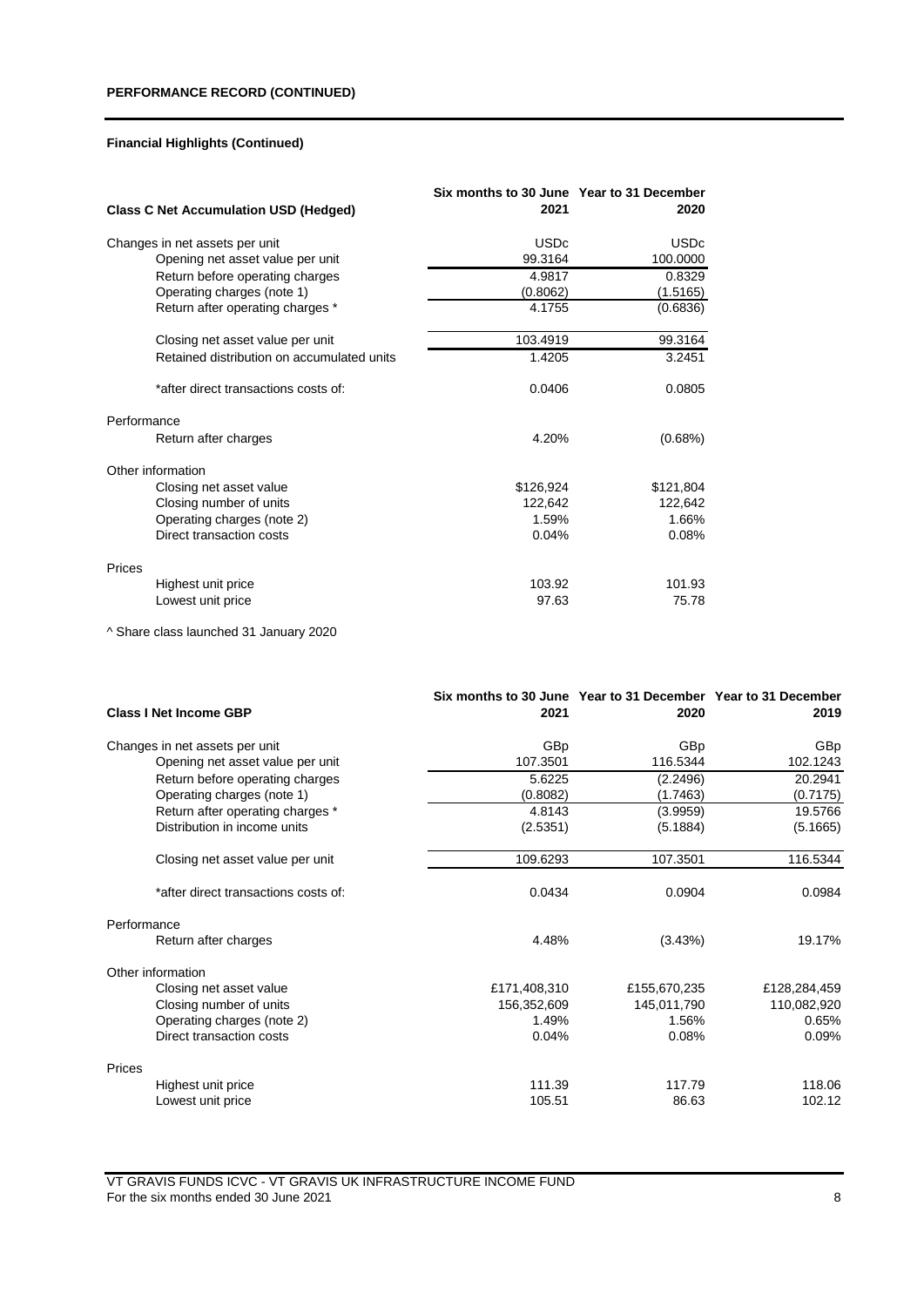| Class I Net Income USD (Hedged)      | Six months to 30 June Year to 31 December Year to 31 December<br>2021 | 2020        | 2019        |
|--------------------------------------|-----------------------------------------------------------------------|-------------|-------------|
| Changes in net assets per unit       | <b>USDc</b>                                                           | <b>USDc</b> | <b>USDc</b> |
| Opening net asset value per unit     | 115.0450                                                              | 122.7785    | 105.8287    |
| Return before operating charges      | 5.0994                                                                | (1.5718)    | 21.9584     |
| Operating charges (note 1)           | (0.8667)                                                              | (1.8550)    | (0.7505)    |
| Return after operating charges *     | 4.2327                                                                | (3.4268)    | 21.2079     |
| Distribution in income units         | (1.6618)                                                              | (4.3067)    | (4.2581)    |
| Closing net asset value per unit     | 117.6159                                                              | 115.0450    | 122.7785    |
| *after direct transactions costs of: | 0.0465                                                                | 0.096       | 0.1029      |
| Performance                          |                                                                       |             |             |
| Return after charges                 | 3.68%                                                                 | (2.79%)     | 20.04%      |
| Other information                    |                                                                       |             |             |
| Closing net asset value              | \$352,848                                                             | \$345,135   | \$368,336   |
| Closing number of units              | 300,000                                                               | 300,000     | 300,000     |
| Operating charges (note 2)           | 1.49%                                                                 | 1.56%       | 0.65%       |
| Direct transaction costs             | 0.04%                                                                 | 0.08%       | 0.09%       |
| Prices                               |                                                                       |             |             |
| Highest unit price                   | 119.48                                                                | 124.18      | 124.43      |
| Lowest unit price                    | 113.12                                                                | 92.11       | 105.83      |

|                                      |                               | Period 12 May<br>2020 to 31 |
|--------------------------------------|-------------------------------|-----------------------------|
| Class I Net Income EUR (Hedged)      | Six months to 30 June<br>2021 | <b>December</b><br>$2020+$  |
| Changes in net assets per unit       | <b>EURc</b>                   | <b>EURc</b>                 |
| Opening net asset value per unit     | 102.3167                      | 100.0000                    |
| Return before operating charges      | 4.3839                        | 6.1381                      |
| Operating charges (note 1)           | (0.7691)                      | (0.9863)                    |
| Return after operating charges *     | 3.6148                        | 5.1518                      |
| Distribution in income units         | (1.7845)                      | (2.8351)                    |
| Closing net asset value per unit     | 104.1470                      | 102.3167                    |
|                                      |                               |                             |
| *after direct transactions costs of: | 0.0413                        | 0.0817                      |
| Performance                          |                               |                             |
| Return after charges                 | 3.53%                         | 5.15%                       |
| Other information                    |                               |                             |
| Closing net asset value              | £369,591                      | £363,205                    |
| Closing number of units              | 354,874                       | 354,981                     |
| Operating charges (note 2)           | 1.49%                         | 1.56%                       |
| Direct transaction costs             | 0.04%                         | 0.08%                       |
| Prices                               |                               |                             |
| Highest unit price                   | 105.86                        | 105.34                      |
| Lowest unit price                    | 100.43                        | 98.54                       |

^Share class launched 12 May 2020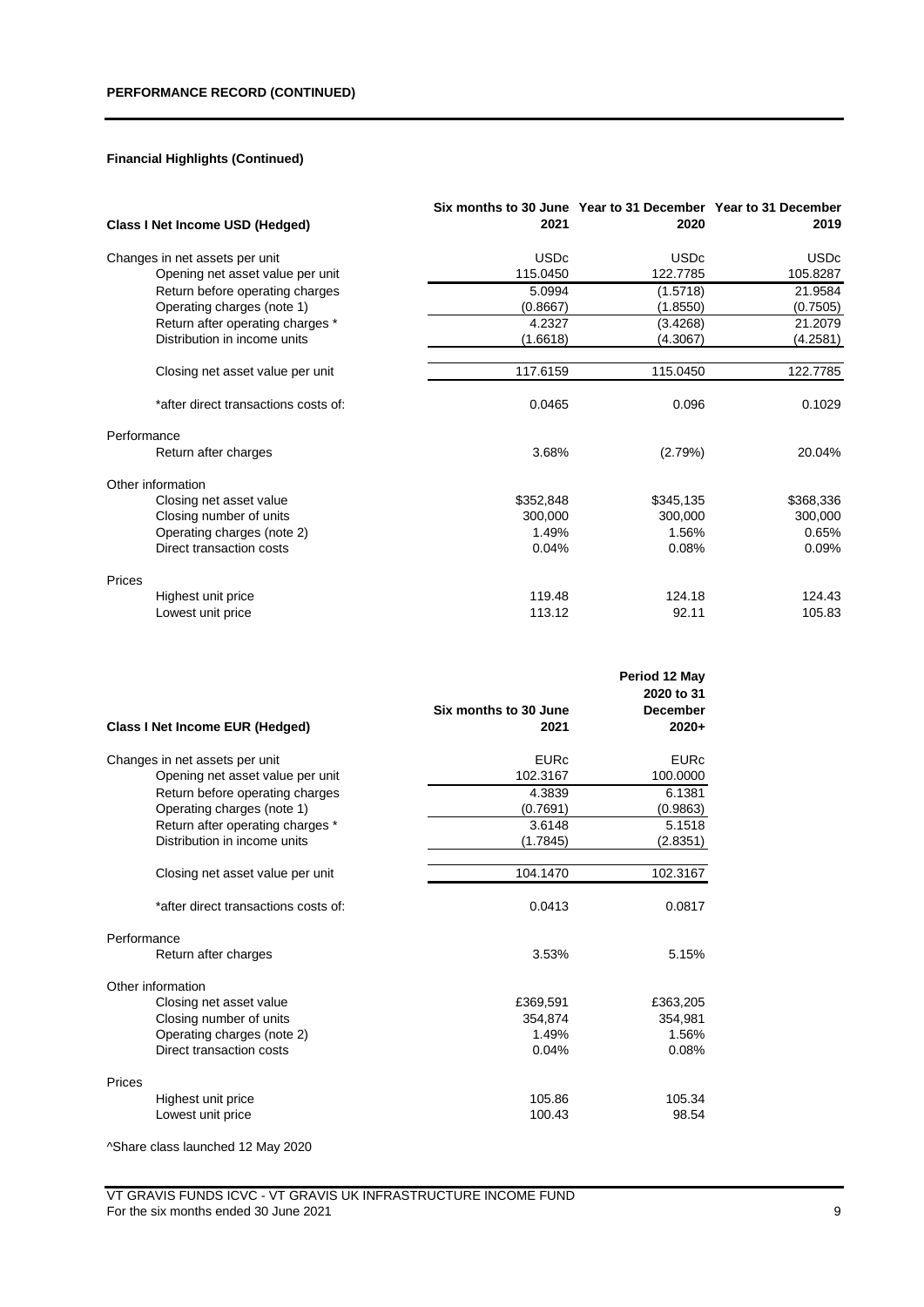|             | <b>Class I Net Accumulation GBP</b>         | Six months to 30 June Year to 31 December Year to 31 December<br>2021 | 2020         | 2019         |
|-------------|---------------------------------------------|-----------------------------------------------------------------------|--------------|--------------|
|             | Changes in net assets per unit              | GBp                                                                   | GBp          | GBp          |
|             | Opening net asset value per unit            | 137.4770                                                              | 142.1217     | 118.9399     |
|             | Return before operating charges             | 6.7662                                                                | (2.4638)     | 24.0323      |
|             | Operating charges (note 1)                  | (1.0455)                                                              | (2.1809)     | (0.8505)     |
|             | Return after operating charges *            | 5.7207                                                                | (4.6447)     | 23.1818      |
|             | Closing net asset value per unit            | 143.1977                                                              | 137.4770     | 142.1217     |
|             | Retained distribution on accumulation units | 2.7743                                                                | 6.448        | 6.1164       |
|             | *after direct transactions costs of:        | 0.0561                                                                | 0.1129       | 0.1175       |
| Performance |                                             |                                                                       |              |              |
|             | Return after charges                        | 4.16%                                                                 | (3.27%)      | 19.49%       |
|             | Other information                           |                                                                       |              |              |
|             | Closing net asset value                     | £343,249,042                                                          | £306,774,852 | £228,266,749 |
|             | Closing number of units                     | 239,702,901                                                           | 223,146,302  | 160,613,570  |
|             | Operating charges (note 2)                  | 1.49%                                                                 | 1.56%        | 0.65%        |
|             | Direct transaction costs                    | 0.04%                                                                 | 0.08%        | 0.09%        |
| Prices      |                                             |                                                                       |              |              |
|             | Highest unit price                          | 143.78                                                                | 143.65       | 142.35       |
|             | Lowest unit price                           | 135.12                                                                | 105.65       | 118.94       |

|                                             |                       | Period 10 July<br>2020 to 31<br><b>December</b> |
|---------------------------------------------|-----------------------|-------------------------------------------------|
|                                             | Six months to 30 June | 2020* to 31                                     |
| <b>Class I Net Accumulation USD</b>         | 2021                  | December 2020                                   |
| Changes in net assets per unit              | <b>USDc</b>           | <b>USDc</b>                                     |
| Opening net asset value per unit            | 103.3240              | 100.0000                                        |
| Return before operating charges             | 5.1663                | 4.1170                                          |
| Operating charges (note 1)                  | (0.7861)              | (0.7930)                                        |
| Return after operating charges *            | 4.3802                | 3.3240                                          |
| Closing net asset value per unit            | 107.7042              | 103.3240                                        |
| Retained distribution on accumulation units | 1.3503                | 1.0113                                          |
| *after direct transactions costs of:        | 0.0422                | 0.0821                                          |
| Performance                                 |                       |                                                 |
| Return after charges                        | 4.24%                 | 3.32%                                           |
| Other information                           |                       |                                                 |
| Closing net asset value                     | \$129,019             | \$57,182                                        |
| Closing number of units                     | 119,790               | 55,352                                          |
| Operating charges (note 2)                  | 1.49%                 | 1.56%                                           |
| Direct transaction costs                    | 0.04%                 | 0.08%                                           |
| Prices                                      |                       |                                                 |
| Highest unit price                          | 108.15                | 104.02                                          |
| Lowest unit price                           | 101.58                | 99.46                                           |

\* launched 10 July 2020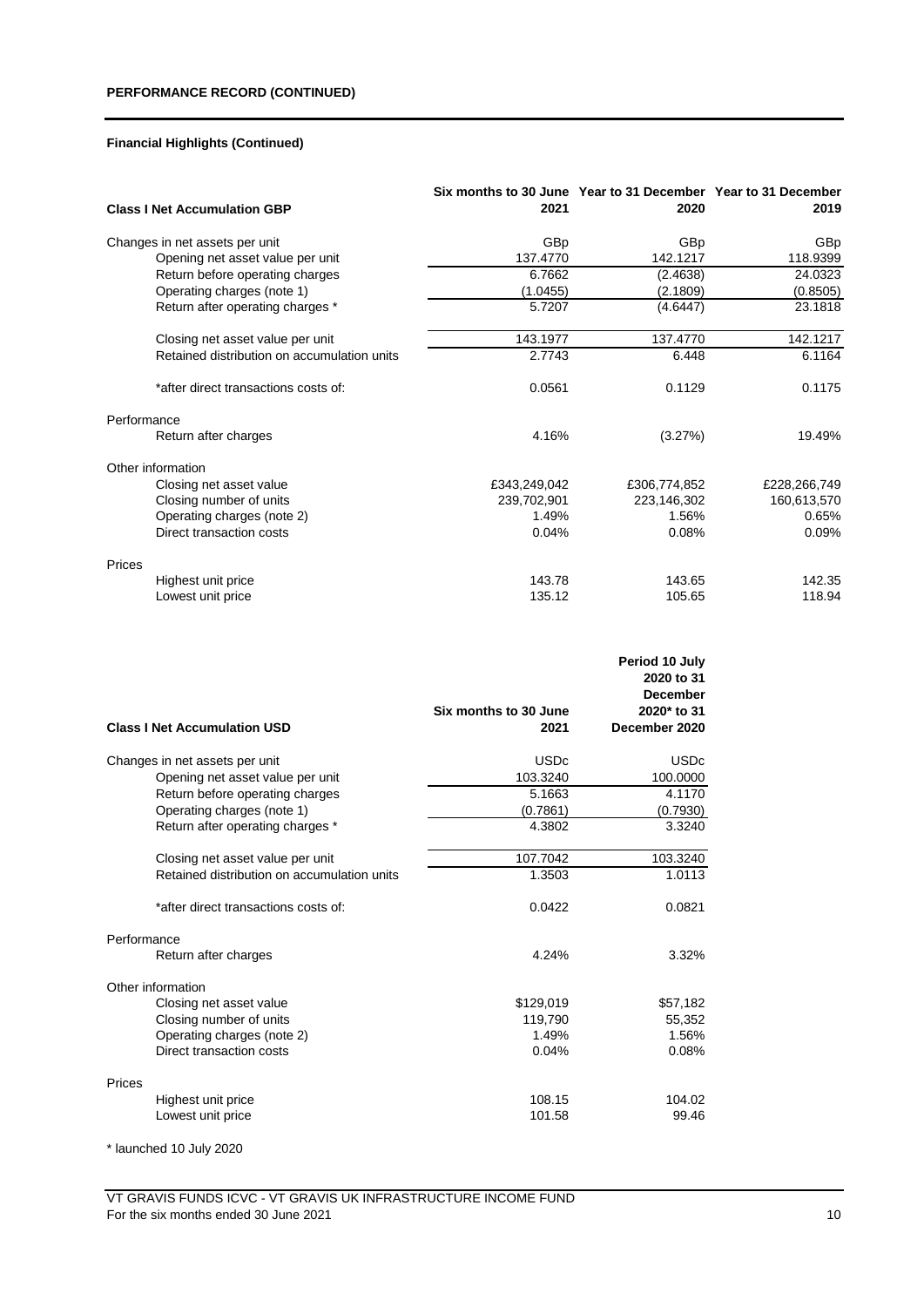1. The operating charges per unit figure is calculates by applying the operating charges percentage to the average net asset valuation per share throughout the period.

2. The operating charges percentage is based on the expenses incurred during the period annualised, as a proportion of the average net asset value of the Sub-fund plus the costs of the underlying investment trusts costs. Note the 2021 and 2020 operating charges percentage includes the underlying costs of closed ended funds following the latest IA guidance issued in 2020 while the 2019 operating charges excludes the underlying costs of closed ended funds. The operating charges before the underlying costs for 2020 would be: Class C share classes: 0.75%, Class I share classes 0.65%.

## **Risk Profile**

Based on past data, the Sub-fund is ranked a '4' on the synthetic risk and reward indicator scale (of 1 to 7) as described fully in the Key Investor Information Document. The Sub-fund is ranked '4' because monthly historical performance data indicates that it has experienced average rises and falls in market prices historically.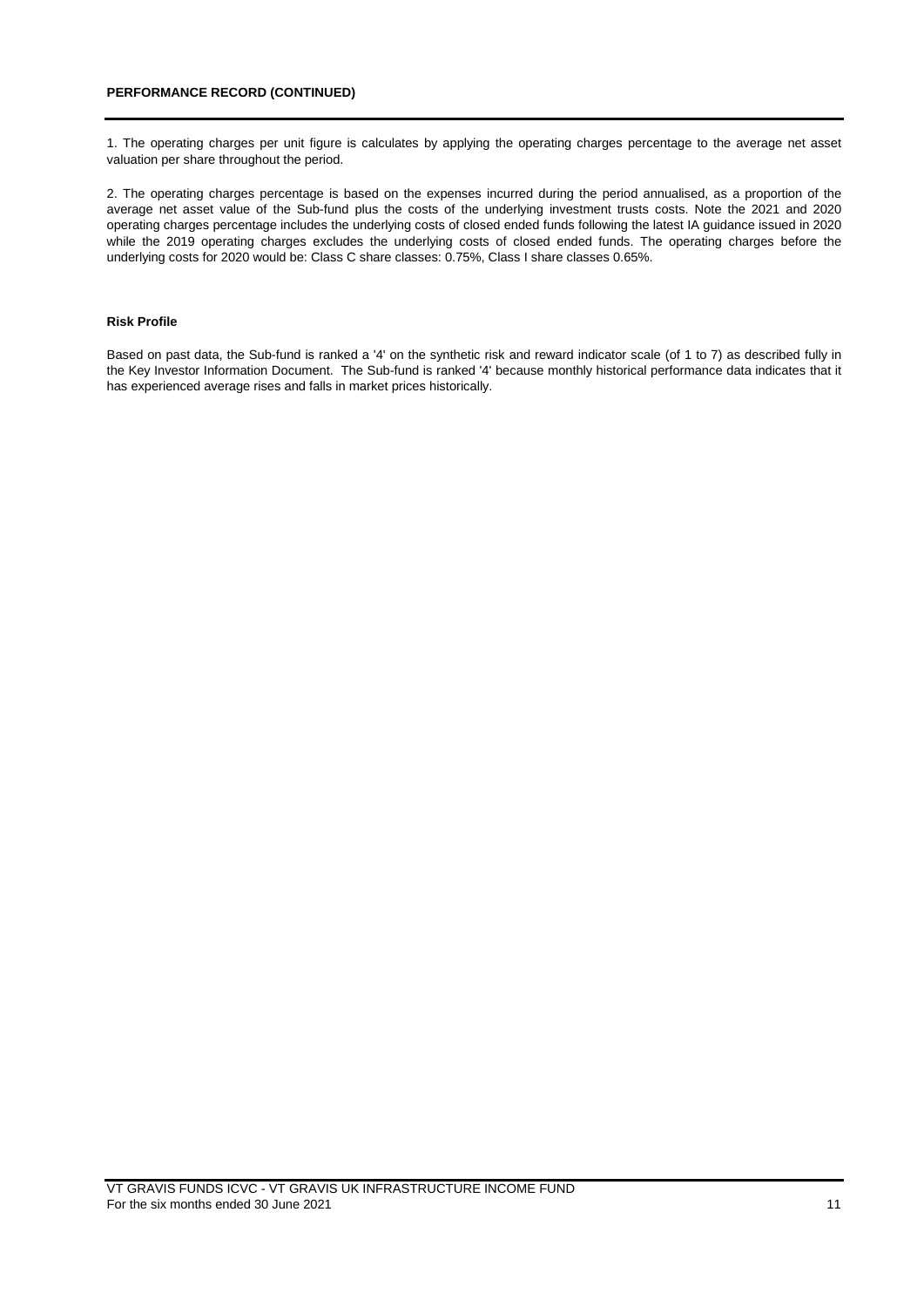# **As at 30 June 2021 (unaudited)**

## **Holding**

| plding     |                                                                     |              | Value £ % of net assets |
|------------|---------------------------------------------------------------------|--------------|-------------------------|
|            | EQUITIES (2020: 92.86%)                                             |              |                         |
| 8,261,333  | 3i Infrastructure PLC                                               | 24,680,732   | 3.19                    |
| 435,924    | Assura PLC                                                          | 323,238      | 0.04                    |
| 694,183    | <b>BBGI SICAV SA</b>                                                | 1,232,175    | 0.16                    |
| 22,258,574 | <b>Bluefield Solar Income Fund Ltd</b>                              | 26,866,099   | 3.48                    |
| 9,500,000  | Cordiant Digital Infrastructure Ltd                                 | 10,022,500   | 1.30                    |
| 1,187,500  | Cordiant Digital Infrastructure Ltd (SUB SHS)                       | 46,313       | 0.01                    |
| 4,000,000  | Cordiant Digital Infrastructure C                                   | 4,050,000    | 0.52                    |
| 7,400,000  | Digital 9 Infrastructure                                            | 8,443,400    | 1.09                    |
| 27,318,619 | Foresight Solar Fund Limited                                        | 27,004,455   | 3.49                    |
| 40,531,984 | GCP Asset Backed Income Fund Limited                                | 41,545,284   | 5.37                    |
| 42,507,604 | GCP Infrastructure Investments Ltd                                  | 43,060,203   | 5.57                    |
| 13,105,373 | <b>GCP Student Living PLC</b>                                       | 21,348,653   | 2.76                    |
| 27,671,010 | Greencoat UK WIND PLC                                               | 35, 197, 525 | 4.55                    |
| 12,121,399 | Gresham House Energy Storage Fund PLC                               | 14,636,589   | 1.89                    |
| 25,522,077 | <b>HICL Infrastructure Fund Limited</b>                             | 43,310,965   | 5.60                    |
| 17,740,504 | Impact Healthcare REIT PLC                                          | 19,762,921   | 2.56                    |
| 36,733,324 | John Laing Environmental Assets Group Limited                       | 36,604,757   | 4.74                    |
| 3,685,021  | John Laing Group PLC                                                | 14,732,714   | 1.91                    |
| 3,063,387  | <b>National Grid PLC</b>                                            | 28,019,269   | 3.62                    |
| 28,091,107 |                                                                     | 28,793,385   | 3.72                    |
| 2,432,296  | NextEnergy Solar Fund Limited<br>Pennon Group PLC                   | 27,661,286   | 3.58                    |
| 20,730,736 | Primary Health Properties PLC                                       | 32,070,449   | 4.15                    |
|            | Renewables Infrastructure Group Limited                             | 56,972,084   | 7.37                    |
| 44,336,252 | Residential Secure Income PLC                                       |              |                         |
| 13,267,869 |                                                                     | 13,864,923   | 1.79                    |
| 3,267,216  | RM Secured Direct Lending PLC                                       | 2,940,494    | 0.38                    |
| 14,833,604 | SDCL Energy Efficiency Income Trust PLC                             | 17,355,317   | 2.25                    |
| 54,605,615 | Sequoia Economic Infrastructure Income Fund Ltd                     | 60,994,472   | 7.89                    |
| 20,375,003 | <b>Target Healthcare REIT Limited</b>                               | 23,410,878   | 3.03                    |
| 9,994,878  | Tritax Big Box REIT PLC                                             | 19,654,928   | 2.54                    |
| 1,701,000  | United Utilities Group PLC                                          | 16,515,009   | 2.14                    |
| 17,768,617 | Vodafone Group PLC                                                  | 21,558,663   | 2.79                    |
|            | <b>TOTAL EQUITIES</b>                                               | 722,679,680  | 93.48                   |
|            | <b>CORPORATE BONDS (2020: 2.06%)</b>                                |              |                         |
| 1,019,000  | Heathrow Airport, 5.75% 2025                                        | 1,128,364    | 0.15                    |
| 500,000    | Peterborough Progress Health Plc. 5.581% 02/10/2042 GBP             | 499,936      | 0.06                    |
| 12,228,000 | Thames Water 5.875% 2022                                            | 12,742,981   | 1.66                    |
|            |                                                                     | 14,371,281   | 1.87                    |
|            | Currency Hedges (2020: 0.00%)                                       | (3,388)      | 0.00                    |
|            | Portfolio of investments (2020:94.92%)                              | 737,047,573  | 95.35                   |
|            | Net other assets (2020: 5.32%)                                      | 37,603,383   | 4.86                    |
|            | Adjustment to revalue assets from mid to bid prices (2020: (0.25%)) | (1,646,286)  | (0.21)                  |
|            |                                                                     | 773,004,670  | 100.00                  |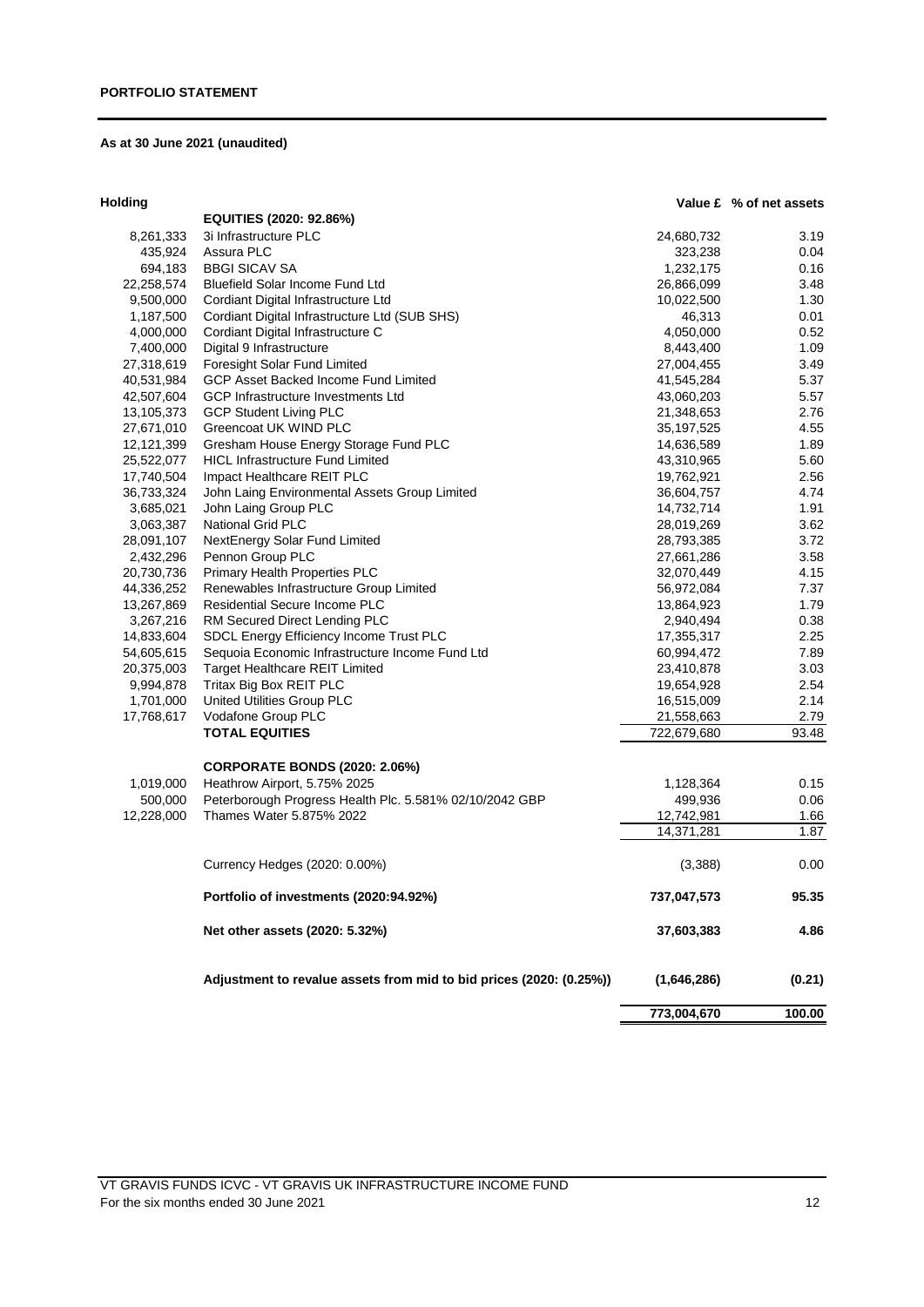#### **Total sales for the six months ended 30 June 2021 £**

|                                         | 3,648,918 |
|-----------------------------------------|-----------|
| <b>Bluefield Solar Income Fund Ltd</b>  | 315.488   |
| Foresight Solar Fund Ltd                | 295.075   |
| Greencoat UK Wind PLC                   | 315,790   |
| Gresham House Energy Storage Fund PLC   | 147.550   |
| JLEN Environmental Assets Group Limited | 443.713   |
| NextEnergy Solar Fund Ltd               | 318,000   |
| Renewables Infrastructure Group Ltd     | 566.930   |
| Residential Secure Income PLC           | 1,246,372 |

# **Total purchases for the six months ended 30 June 2021 £**

| 3i Infrastructure PLC                           | 4,312,565 |
|-------------------------------------------------|-----------|
| Assura PLC                                      | 315.371   |
| Cordiant Digital Infrastructure C               | 4,000,000 |
| Cordiant Digital Infrastructure Ltd             | 9,500,000 |
| Digital 9 Infrastructure                        | 7,400,000 |
| Greencoat UK Wind PLC                           | 7,336,000 |
| <b>HICL Infrastructure Company Ltd</b>          | 9,674,030 |
| John Laing Group PLC                            | 1,512,277 |
| National Grid PLC                               | 6.016.244 |
| Pennon Group PLC                                | 3,735,063 |
| <b>SDCL Energy Efficiency Income Trust PLC</b>  | 1.590.000 |
| Sequoia Economic Infrastructure Income Fund Ltd | 2,052,375 |
| United Utilities Group PLC                      | 3.010.812 |
| Renewables Infrastructure Group Limited (CA)    | 2,596,838 |
|                                                 |           |

The above purchases and sales represent all of the purchases and sales during the period.

 **63,051,575**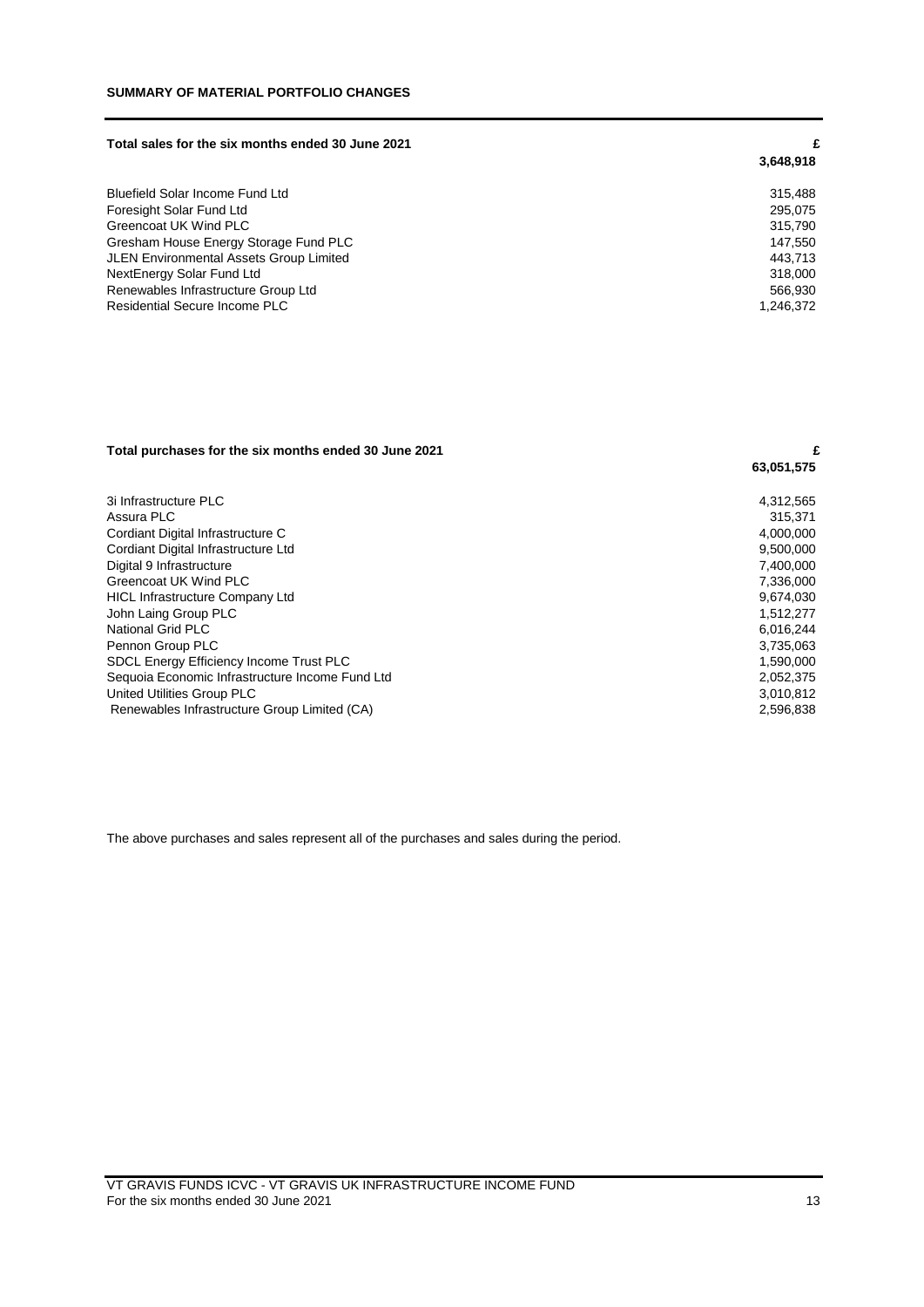## **STATEMENT OF TOTAL RETURN**

## **For the six months ended 30 June 2021 (unaudited)**

|                                      |                                         |             | 30.06.21       |             | 30.06.20       |  |
|--------------------------------------|-----------------------------------------|-------------|----------------|-------------|----------------|--|
|                                      |                                         | £           | £              | £           | £              |  |
| Income                               | Net capital gains/(losses)              |             | 14,732,142     |             | (46, 566, 960) |  |
|                                      | Revenue                                 | 18,862,228  |                | 14,702,793  |                |  |
| Expenses                             |                                         | (2,698,579) |                | (1,957,153) |                |  |
| Interest payable and similar charges |                                         | (79, 548)   |                | (8)         |                |  |
| Net revenue before taxation          |                                         | 16,084,101  |                | 12,745,632  |                |  |
| <b>Taxation</b>                      |                                         | (163, 542)  |                |             |                |  |
| Net revenue after taxation           |                                         |             | 15,920,559     |             | 12,745,632     |  |
| Total return before distributions    |                                         |             | 30,652,701     |             | (33,821,328)   |  |
| Finance costs: distributions         |                                         |             | (14, 714, 500) |             | (12,745,632)   |  |
|                                      | Changes in net assets attributable to   |             |                |             |                |  |
|                                      | shareholders from investment activities |             | 15,938,201     |             | (46, 566, 960) |  |

# **STATEMENT OF CHANGES IN NET ASSETS ATTRIBUTABLE TO SHAREHOLDERS**

| For the six months ended 30 June 2021 (unaudited)                                            | 30.06.21<br>£   | 30.06.20<br>£   |
|----------------------------------------------------------------------------------------------|-----------------|-----------------|
| Opening net assets attributable to shareholders                                              | 698,525,971     | 570,167,170     |
| Amounts receivable on creation of shares                                                     | 209,833,501     | 210,198,926     |
| Amounts payable on cancellation of shares                                                    | (161, 256, 852) | (132, 350, 542) |
| Dilution levy                                                                                |                 |                 |
| Dividend reinvested                                                                          | 9,963,849       | 8,931,011       |
| Changes in net assets attributable to shareholders from<br>investment activities (see above) | 15,938,201      | (46, 566, 960)  |
| Closing net assets attributable to shareholders                                              | 773,004,670     | 610,379,605     |

The Investment Association SORP requires that comparatives are shown for the above report. As comparatives should be for the comparable interim period the net asset value at the end of the period will not agree to the net asset value at the start of the period. The company net asset value as at 31 December 2020 was £698,525,971.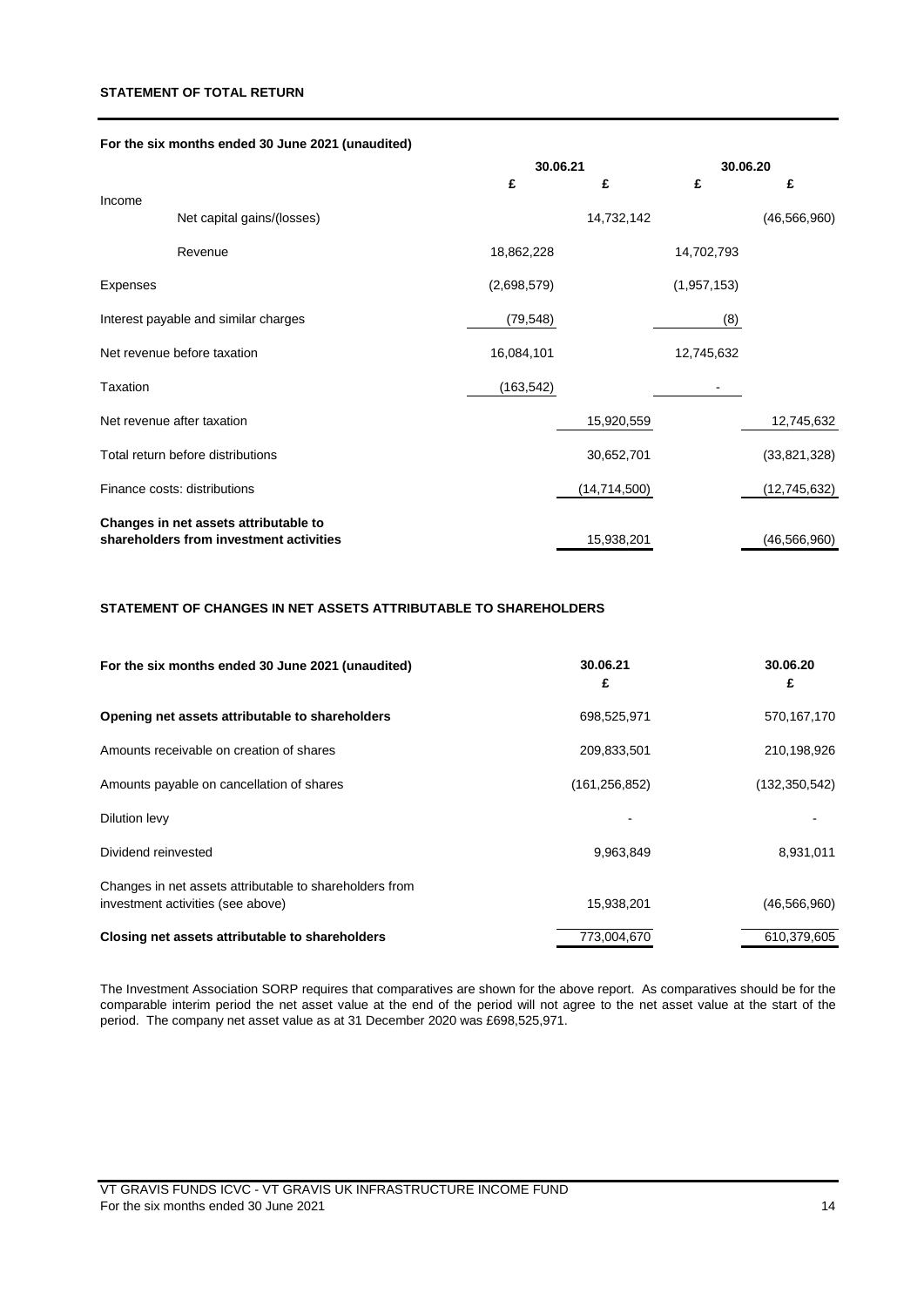| 30.06.20    |             | 31.12.20      |             |
|-------------|-------------|---------------|-------------|
| £           | £           | £             | £           |
|             |             |               |             |
|             | 735,404,675 |               | 661,388,949 |
|             |             |               |             |
| 7,433,619   |             | 6,940,553     |             |
| 34,245,646  |             | 34,076,276    |             |
|             | 41,679,265  |               | 41,016,829  |
|             | 777,083,940 |               | 702,405,778 |
|             |             |               |             |
|             | (3,388)     |               | (8,528)     |
|             |             |               |             |
| (3,057,851) |             | (3, 179, 982) |             |
| (1,018,031) |             | (691, 297)    |             |
|             | (4,075,882) |               | (3,871,279) |
|             | 773,004,670 |               | 698,525,971 |
|             |             |               |             |

## Accounting Policies

The accounting policies applied are consistent with those of the financial statements for the period ended 31 December 2020 and are described in those financial statements.

The financial statements have been prepared in accordance with the Statement of Recommend Practice ('SORP') Authorised Funds issued by the Investment Association in May 2014.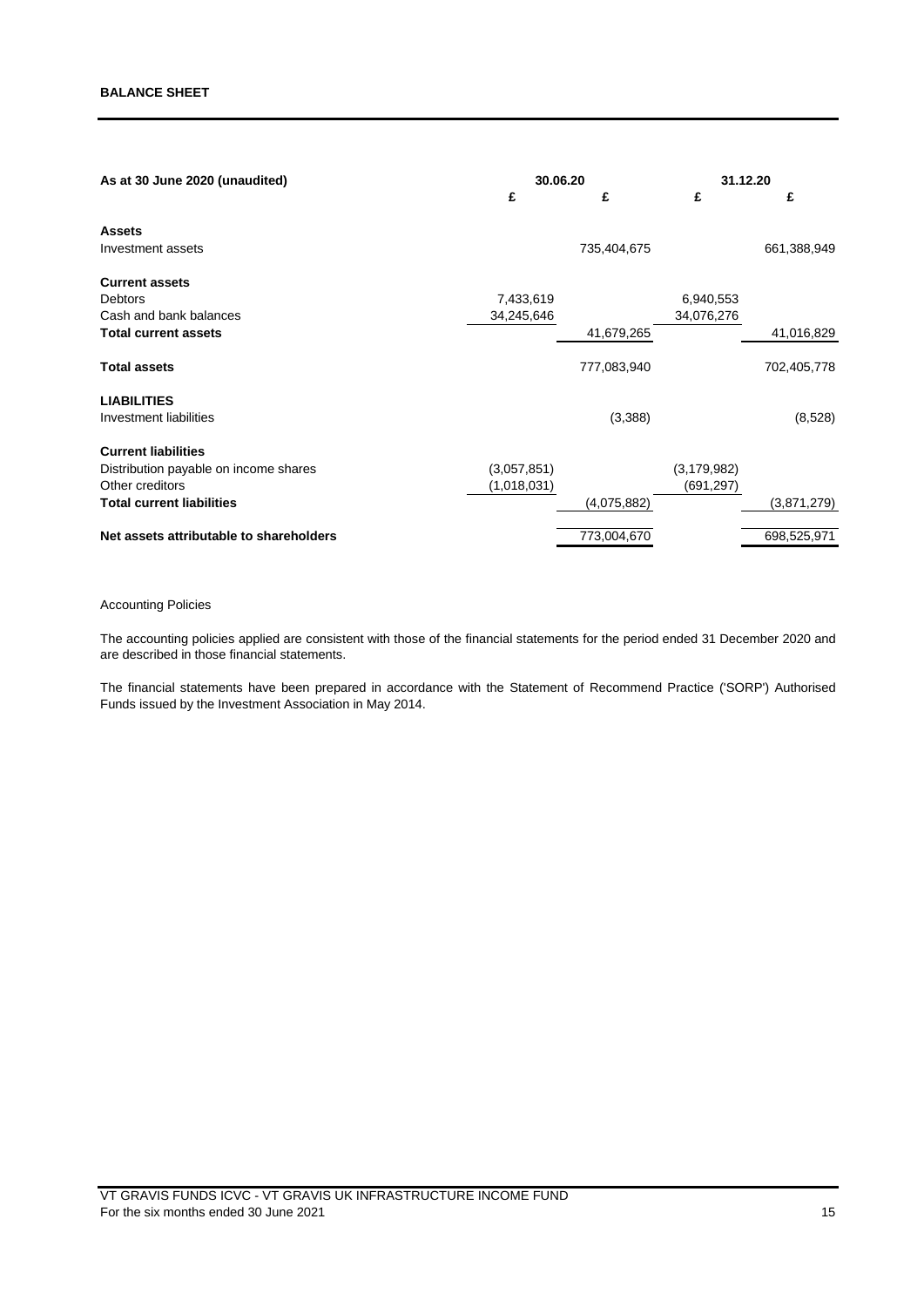## **Interim distribution in pence per share for Sterling Classes and cent per share for EUR and USD Classes**

Group 1: Shares purchased prior to 01 January 2021 Group 2 : Shares purchased 01 January 2021 to 31 March 2021

| Payment  | Unit Type | Share Class      | Net Revenue | Equalisation                 | <b>Distribution</b> | <b>Distribution</b> |
|----------|-----------|------------------|-------------|------------------------------|---------------------|---------------------|
| date     |           |                  | 2021        | 2021                         | paid/allocated      | paid/allocated      |
|          |           |                  |             |                              | 2021                | 2020                |
| 30.04.21 | group 1   | C Net Income GBP | 0.8485p     |                              | 0.8485p             | 1.0821p             |
| 30.04.21 | group 2   | C Net Income GBP | 0.1773p     | 0.6712p                      | 0.8485p             | 1.0821p             |
|          |           |                  |             |                              |                     |                     |
| 30.04.21 | group 1   | C Net Income EUR | 0.6573c     | $\blacksquare$               | 0.6573c             | 0.7935c             |
| 30.04.21 | group 2   | C Net Income EUR | 0.6573c     |                              | 0.6573c             | 0.7935c             |
|          |           |                  |             |                              |                     |                     |
| 30.04.21 | group 1   | I Net Income GBP | 0.8474p     |                              | 0.8474p             | 1.1024p             |
| 30.04.21 | group 2   | I Net Income GBP | 0.2989p     | 0.5485p                      | 0.8474p             | 1.1024p             |
|          |           |                  |             |                              |                     |                     |
| 30.04.21 | group 1   | I Net Income USD | 0.6637c     | $\qquad \qquad \blacksquare$ | 0.6637c             | 0.8948c             |
| 30.04.21 | group 2   | I Net Income USD | 0.6637c     |                              | 0.6637c             | 0.8948c             |
|          |           |                  |             |                              |                     |                     |
| 30.04.21 | group 1   | I Net Income EUR | 0.7145c     |                              | 0.7145c             |                     |
| 30.04.21 | group 2   | I Net Income EUR | 0.7145c     |                              | 0.7145c             |                     |
|          |           |                  |             |                              |                     |                     |
| 30.04.21 | group 1   | C Net Acc GBP    | 1.0758p     |                              | 1.0758p             | 1.3072p             |
| 30.04.21 | group 2   | C Net Acc GBP    | 0.6148p     | 0.4610p                      | 1.0758p             | 1.3072p             |
|          |           |                  |             |                              |                     |                     |
| 30.04.21 | group 1   | C Net Acc EUR    | 0.7775c     |                              | 0.7775c             | 0.8919c             |
| 30.04.21 | group 2   | C Net Acc EUR    | 0.7775c     |                              | 0.7775c             | 0.8919c             |
|          |           |                  |             |                              |                     |                     |
| 30.04.21 | group 1   | C Net Acc USD    | 0.5705c     |                              | 0.5705c             | 0.4738c             |
| 30.04.21 | group 2   | C Net Acc USD    | 0.5705c     |                              | 0.5705c             | 0.4738c             |
|          |           |                  |             |                              |                     |                     |
| 30.04.21 | group 1   | I Net Acc GBP    | 1.0866p     |                              | 1.0866p             | 1.3481p             |
| 30.04.21 | group 2   | I Net Acc GBP    | 0.3970p     | 0.6896p                      | 1.0866p             | 1.3481p             |
|          |           |                  |             |                              |                     |                     |
| 30.04.21 | group 1   | I Net Acc USD    | 0.4469c     |                              | 0.4469c             |                     |
| 30.04.21 | group 2   | I Net Acc USD    |             | 0.4469c                      | 0.4469c             |                     |
|          |           |                  |             |                              |                     |                     |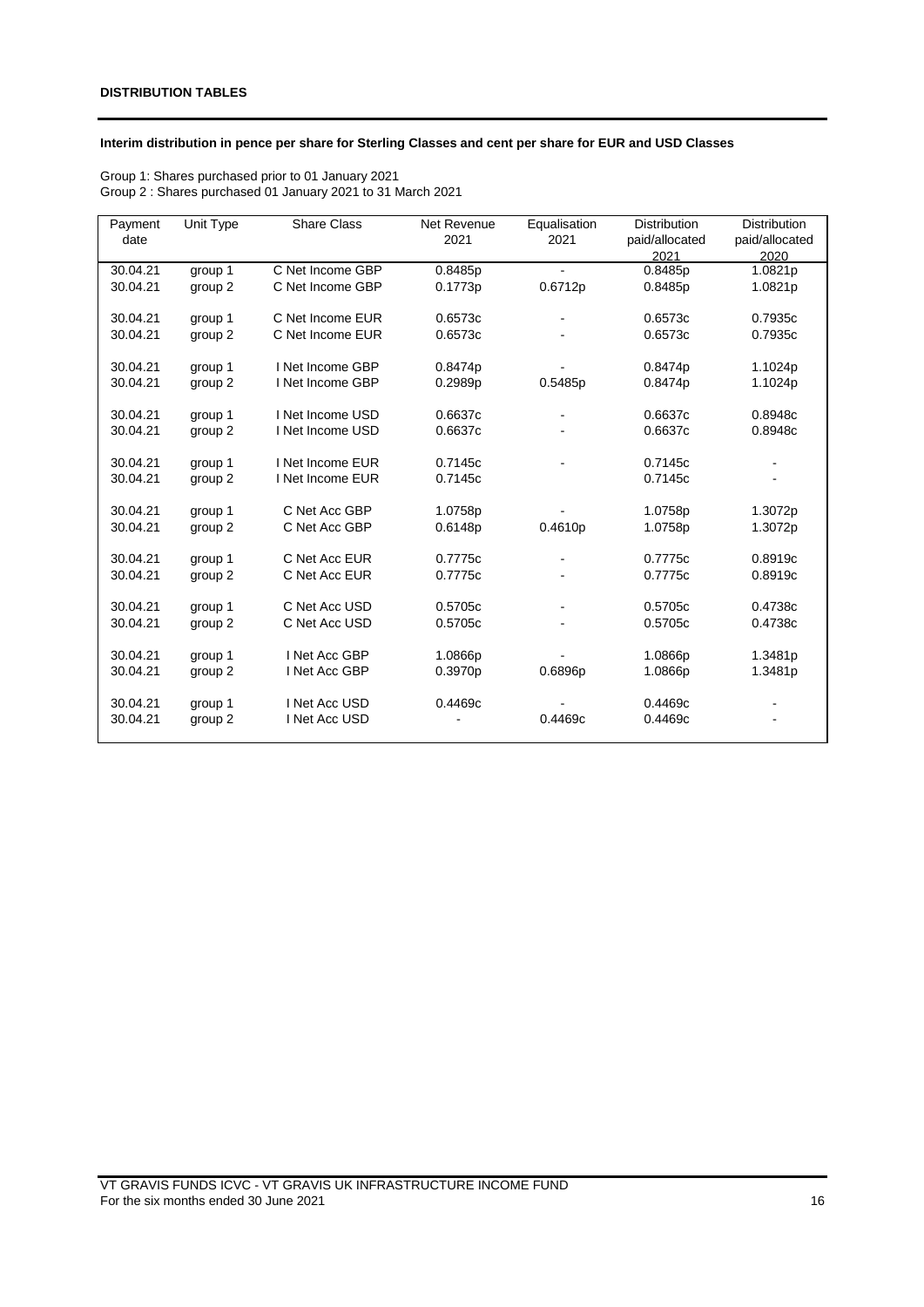## **Interim distribution in pence per share for Sterling Classes and cent per share for EUR and USD Classes**

| Group 1: Shares purchased prior to 01 April 2021        |
|---------------------------------------------------------|
| Group 2: Shares purchased 01 April 2021 to 30 June 2021 |

| Payment  | Unit Type | Share Class      | Net Revenue | Equalisation                 | <b>Distribution</b> | <b>Distribution</b> |
|----------|-----------|------------------|-------------|------------------------------|---------------------|---------------------|
| date     |           |                  | 2021        | 2021                         | paid/allocated      | paid/allocated      |
|          |           |                  |             |                              | 2021                | 2020                |
| 31.07.21 | group 1   | C Net Income GBP | 1.2827p     | $\overline{\phantom{a}}$     | 1.2827p             | 1.3264p             |
| 31.07.21 | group 2   | C Net Income GBP | 0.7239p     | 0.5588p                      | 1.2827p             | 1.3264p             |
|          |           |                  |             |                              |                     |                     |
| 31.07.21 | group 1   | C Net Income EUR | 0.9605c     | $\qquad \qquad \blacksquare$ | 0.9605c             | 1.0147c             |
| 31.07.21 | group 2   | C Net Income EUR | 0.9605c     |                              | 0.9605c             | 1.0147c             |
|          |           |                  |             |                              |                     |                     |
| 31.07.21 | group 1   | I Net Income GBP | 1.3084p     |                              | 1.3084p             | 1.3439p             |
| 31.07.21 | group 2   | I Net Income GBP | 0.8713p     | 0.4371p                      | 1.3084p             | 1.3439p             |
|          |           |                  |             |                              |                     |                     |
| 31.07.21 | group 1   | I Net Income USD | 0.9981c     | $\overline{\phantom{a}}$     | 0.9981c             | 1.1590c             |
| 31.07.21 | group 2   | I Net Income USD | 0.9981c     |                              | 0.9981c             | 1.1590c             |
|          |           |                  |             |                              |                     |                     |
| 31.07.21 | group 1   | I Net Income EUR | 1.0700c     | $\qquad \qquad \blacksquare$ | 1.0700c             | 0.5382c             |
| 31.07.21 | group 2   | I Net Income EUR | 1.0700c     |                              | 1.0700c             | 0.5382c             |
|          |           |                  |             |                              |                     |                     |
| 31.07.21 | group 1   | C Net Acc GBP    | 1.6470p     |                              | 1.6470p             | 1.6230p             |
| 31.07.21 | group 2   | C Net Acc GBP    | 1.0049p     | 0.6421p                      | 1.6470p             | 1.6230p             |
| 31.07.21 | group 1   | C Net Acc EUR    | 1.1544c     |                              | 1.1544c             | 1.1580c             |
| 31.07.21 | group 2   | C Net Acc EUR    | 1.1544c     |                              | 1.1544c             | 1.1580c             |
|          |           |                  |             |                              |                     |                     |
| 31.07.21 | group 1   | C Net Acc USD    | 0.8500c     |                              | 0.8500c             | 0.8888c             |
| 31.07.21 | group 2   | C Net Acc USD    | 0.8500c     |                              | 0.8500c             | 0.8888c             |
|          |           |                  |             |                              |                     |                     |
| 31.07.21 | group 1   | I Net Acc GBP    | 1.6877p     |                              | 1.6877p             | 1.6577p             |
| 31.07.21 | group 2   | I Net Acc GBP    | 0.9692p     | 0.7185p                      | 1.6877p             | 1.6577p             |
|          |           |                  |             |                              |                     |                     |
| 31.07.21 | group 1   | I Net Acc USD    | 0.9034c     |                              | 0.9034c             |                     |
| 31.07.21 | group 2   | I Net Acc USD    | 0.9034c     |                              | 0.9034c             |                     |
|          |           |                  |             |                              |                     |                     |

#### **EQUALISATION**

Equalisation applies only to shares purchased during the distribution period (Group 2 shares). It represents the accrued revenue included in the purchase price of the shares. It is returned with the distribution as a capital repayment. It is not liable to income tax but must be deducted from the cost of the shares for capital gains tax purposes.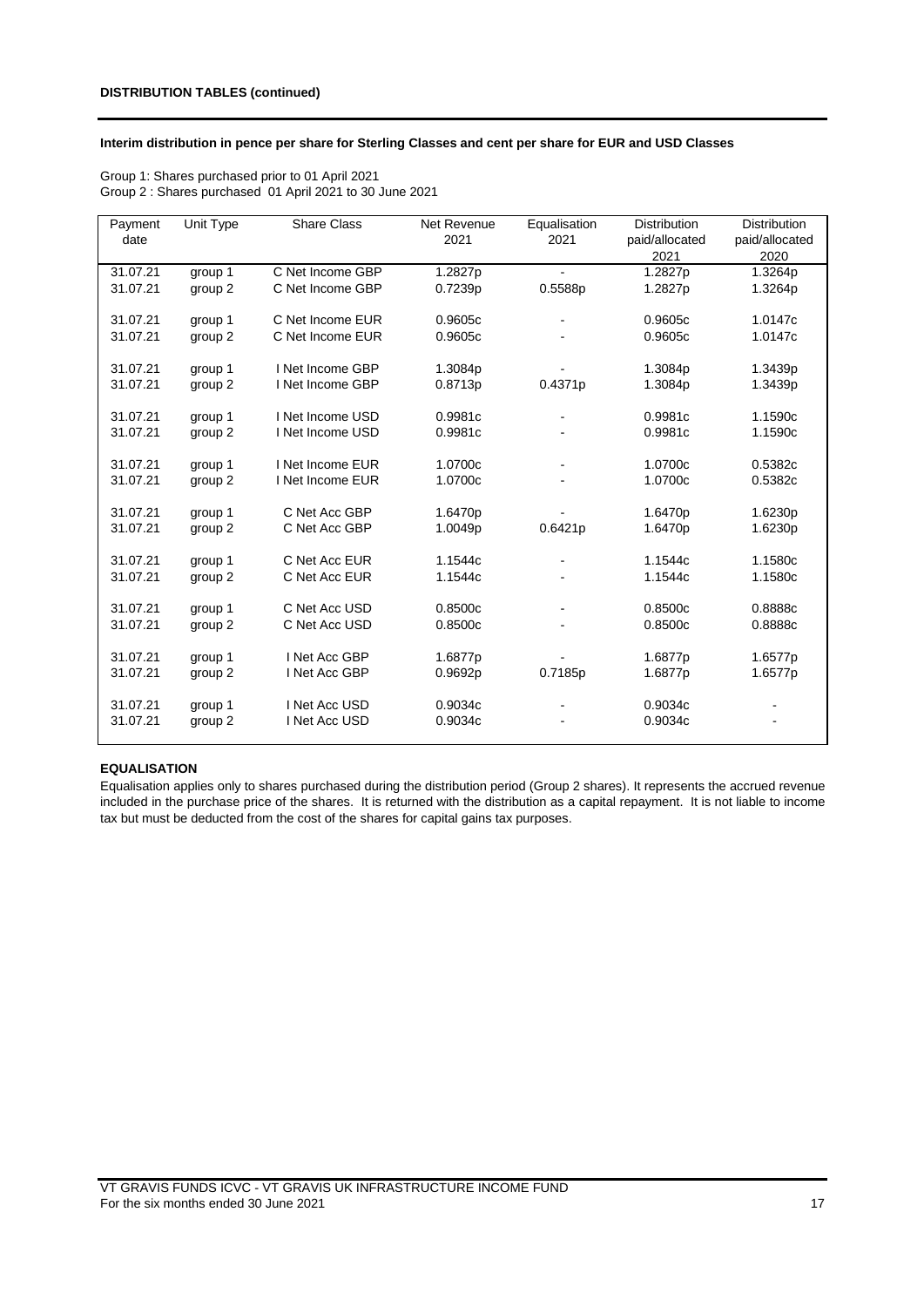| Name of Sub-fund                           | VT Gravis Clean Energy Income Fund                                                                                                                                                                                                                                                                                                                                                                                                                                               |
|--------------------------------------------|----------------------------------------------------------------------------------------------------------------------------------------------------------------------------------------------------------------------------------------------------------------------------------------------------------------------------------------------------------------------------------------------------------------------------------------------------------------------------------|
| Size of Sub-fund                           | £329,411,421                                                                                                                                                                                                                                                                                                                                                                                                                                                                     |
| Launch date                                | 18 December 2017                                                                                                                                                                                                                                                                                                                                                                                                                                                                 |
| Sub-fund objective and policy              | The investment objective of the VT Gravis Clean Energy Income Sub-<br>fund is to generate income and preserve capital with potential for<br>capital growth                                                                                                                                                                                                                                                                                                                       |
|                                            | The Sub-fund will aim to meet its objectives by investing primarily (at<br>least 70%) in listed equities whose primary activity or exposure is<br>within the clean energy sector. In addition to investing in equities, the<br>Sub-fund may also invest in other transferable securities, bonds,<br>collective investment schemes, money market instruments, deposits,<br>cash and near cash.                                                                                    |
|                                            | Other than as noted in the policy there is no particular emphasis on<br>any geographical area or industry or economic sector.                                                                                                                                                                                                                                                                                                                                                    |
| <b>Benchmark</b>                           | The Sub-fund is not managed to or constrained by a benchmark, and<br>nor does the ACD use a benchmark in order to assess performance.                                                                                                                                                                                                                                                                                                                                            |
|                                            | However, the performance of the Sub-fund can be compared to that<br>of the S&P Global Clean Energy Index.                                                                                                                                                                                                                                                                                                                                                                        |
|                                            | The performance of the Sub-fund can be compared against that of<br>the benchmark. This benchmark has been selected as it is<br>considered that this index most closely reflects the investments which<br>the Sub-fund will make (and its risk/return objectives) at the current<br>time. For the avoidance of doubt, the Investment Manager is not<br>bound or influenced by the index when making its decisions and can<br>make investments that are not included in the index. |
| <b>Authorised Corporate Director (ACD)</b> | Valu-Trac Investment Management Limited                                                                                                                                                                                                                                                                                                                                                                                                                                          |
| <b>Ex-distribution dates</b>               | 31 March, 30 June, 30 September, 31 December                                                                                                                                                                                                                                                                                                                                                                                                                                     |
| <b>Distribution dates</b>                  | 30 April, 31 July, 31 October, 31 January                                                                                                                                                                                                                                                                                                                                                                                                                                        |
| <b>Individual Savings Account (ISA)</b>    | The Sub-fund is a qualifying investment for inclusion in an ISA                                                                                                                                                                                                                                                                                                                                                                                                                  |
| <b>Minimum investment</b>                  |                                                                                                                                                                                                                                                                                                                                                                                                                                                                                  |
| Lump sum subscription:                     | Class $C = £100$<br>Class $I = £10,000,000$                                                                                                                                                                                                                                                                                                                                                                                                                                      |
| Top-up:                                    | Class $C = £100$<br>Class $I = £10,000$                                                                                                                                                                                                                                                                                                                                                                                                                                          |
| Holding:                                   | Class $C = £100$<br>Class $I = £10,000,000$                                                                                                                                                                                                                                                                                                                                                                                                                                      |
| Redemption:                                | N/A (provided minimum holding is maintained)                                                                                                                                                                                                                                                                                                                                                                                                                                     |
| Switching:                                 | N/A (provided minimum holding is maintained)                                                                                                                                                                                                                                                                                                                                                                                                                                     |
| Initial, redemption and switching charges  | Nil                                                                                                                                                                                                                                                                                                                                                                                                                                                                              |

The ACD may waive the minimum levels (and initial charge) at its discretion.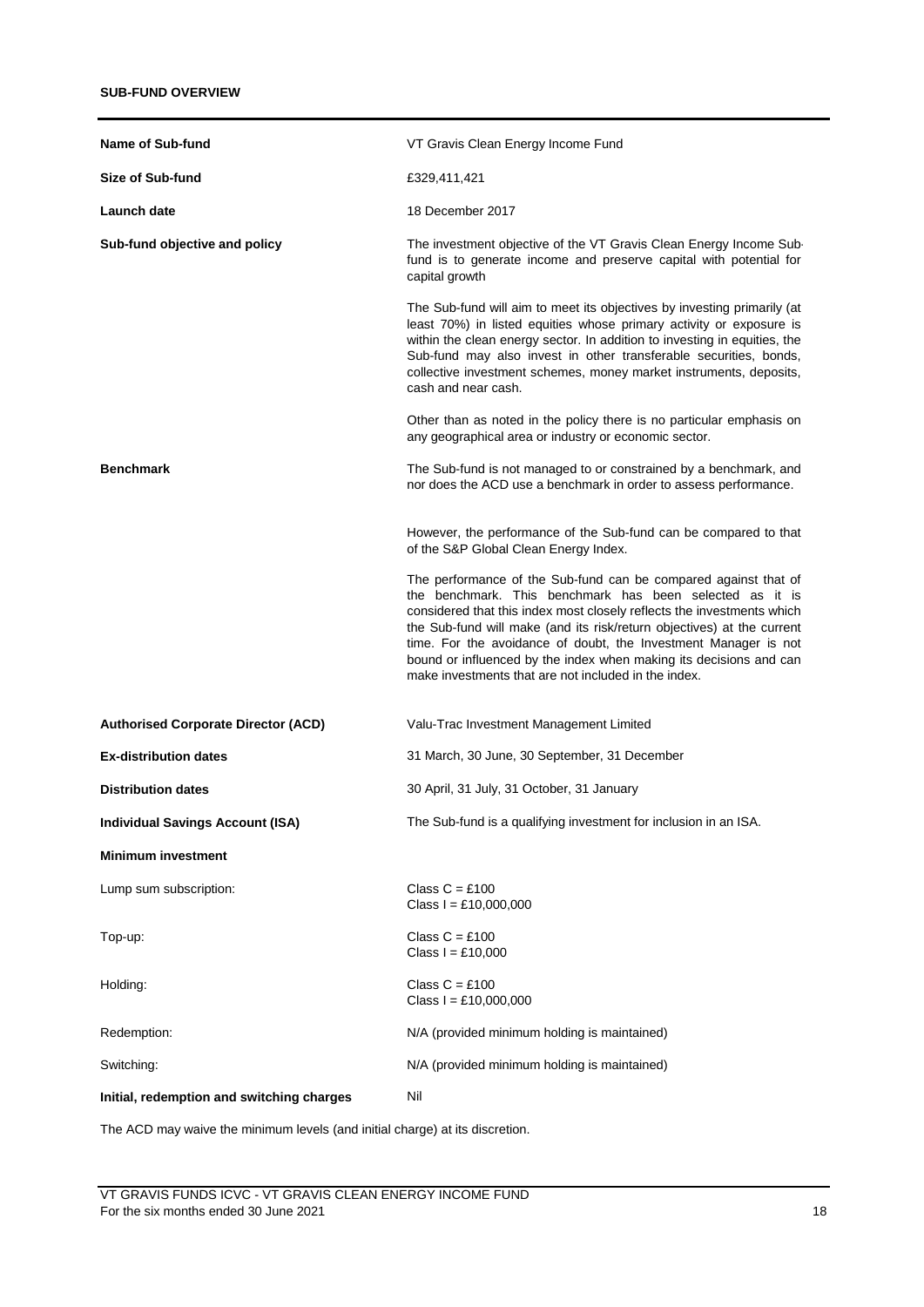#### **ACD charges**

The annual management charge is as follows:

In respect of the Class C shares, it is equal to 0.80% per annum of the net asset value of the Class C shares.

In respect of the Class I shares, it is equal to 0.70% per annum of the net asset value of the Class I shares.

The Investment Adviser has, with the agreement of the ACD, undertaken that if the total OCF of the Sub-fund (as calculated at the end of the relevant accounting period but excluding underlying fund holding charges and dealing costs from EMX and Calastone) in respect of the Sub-fund exceeds 0.80% in the case of Class C shares and 0.70% in the case of Class I shares, the Investment Adviser shall reimburse the Sub-fund for an amount which, when deducted from the operating costs incurred by the Sub-fund during the relevant accounting period, would result in the Sub-fund having a total OCF equal to the stated AMC for each share class e.g. 0.80% in the case of Class C shares and 0.70% in the case of Class I shares in the relevant accounting period.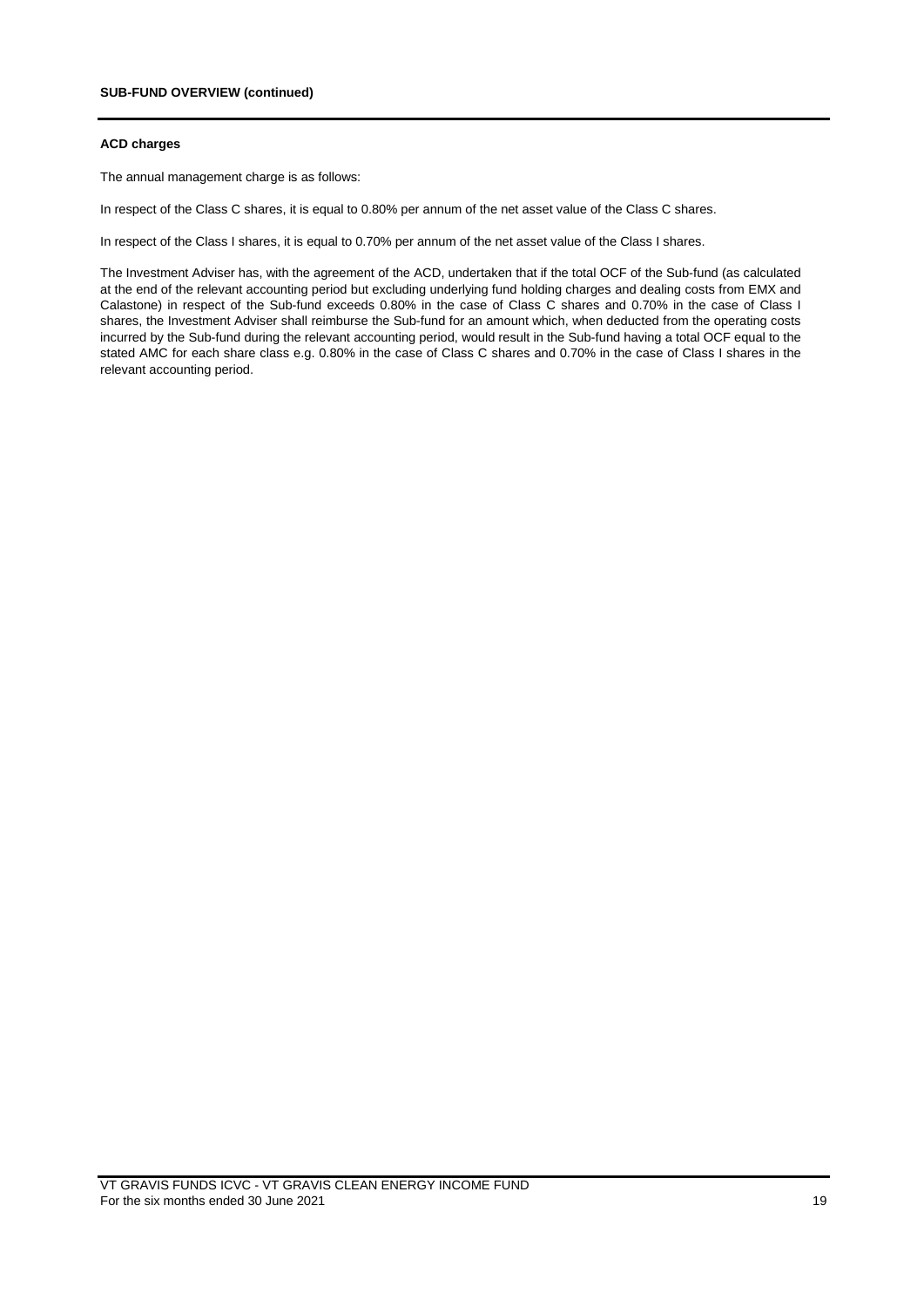This report is a review of the performance of the VT Gravis Clean Energy Income Fund (the "Fund") during the six-month period ending 30<sup>th</sup> June 2021.

The performance objectives of the Fund are:

- a. to generate income, via quarterly dividend payments;
- b. to preserve preserve capital with the potential for capital growth.

The Fund seeks to achieve these objectives by investing in a portfolio of securities providing exposure to the global clean energy sector including companies involved in the operation, funding, construction, storage and supply of renewable energy and those engaged in energy efficiency, and the reduction of pollutants arising from energy generation and usage. The Fund may invest in a range of security types, namely Closed End Investment Companies, REITs, Bonds and publicly listed Equities.

The Fund aims to achieve its objectives by investing in a diversified portfolio of holdings with a minimum of 22 underlying positions. At the end of June 2021, the Fund was comprised of 34 holdings and this number ranged between 29 and 34 during the review period. Many of these holdings represent companies, which in turn are exposed to diversified portfolios of renewable energy projects thereby providing greater portfolio diversification at a disaggregated level. The portfolio is exposed to over 1,500 renewable energy projects on an underlying basis

The Fund will typically seek to maintain a stable and consistent approach to portfolio construction. The Adviser believes that a properly constructed portfolio will perform throughout market cycles and that excessive levels of portfolio turnover will detract from performance. During the period under review portfolio turnover remained low and on an annualised basis is consistent with the expectation that turnover should not exceed 20% per annum typically.

Globally, capital markets continued to recover gradually from the disruption caused by the COVID-19 pandemic and resultant economic closure. However, the strong positive momentum that was evident in the global clean energy sector for much of 2020 reversed abruptly in January – the Fund's NAV peaked on 11<sup>th</sup> January – and the strategy lost value during the review period. C Accumulation (GBP) Class shares were priced at 170.1837p on 30<sup>th</sup> June, which represents a total return of -1.91% for H1 2021. Despite the setback, which the Adviser views as a healthy and overdue correction particularly in US and Canadian markets, the strategy's performance remains strong having delivered a compound annual growth rate of 16.24% since launch.

The portfolio continued to generate and distribute attractive levels of income during the period and the Adviser is pleased to report that all underlying portfolio companies have either maintained or increased dividends thus far in 2021, clearly benefiting from the long-term, contractual cash flows and high-quality counterparties to which they are exposed. Dividends, announced in March and June, totalled 2.3326p per share for the I Income (GBP) Class (H1 2020 = 1.8974p) and 2.7002p per share for the C Income (GBP) Class (H1 2020 = 2.1841p). The portfolio is exposed to renewable energy infrastructure projects located across a wide range of jurisdictions, and while economies are at varying stages of reopening post pandemic, the Adviser does not anticipate any lagged impact with regards to dividend distributions from the companies held within the Fund.

During the period, several new positions were established, largely the result of opportunities that emerged following a sharp sell-off in the sector. ERG, Neoen and Scatec Solar – all of which may be considered independent power producers with a particular focus on wind, solar and hydro – were introduced to the portfolio on price weakness and have bolstered the portfolio's exposure to development and construction stage assets as well as broadening the geographic exposure of the Fund in terms of asset location. Companies that can deliver a vertically integrated model of asset development, engineering, procurement and construction, and operation are typically able to capture a greater return on investment when contrasted with merely acquiring an operational asset and so this is an attraction of gaining earlier stage exposure. The Adviser would highlight that despite these additions (cumulatively amounting to 2.63% as of  $30<sup>th</sup>$  June), the portfolio's overarching bias towards operational assets remains very firmly strong incom

The Fund's holding of SDCL Energy Efficiency was removed completely, with the sale locking in a good profit for the strategy. The company, having acquired an interest in an asset that utilises pulverised coal for feedstock, was identified as being in breach of the Fund's Responsible Investment Statement (which defines what types of energy generation assets the Fund may have exposure to) and was therefore sold down in a timely and efficient manner.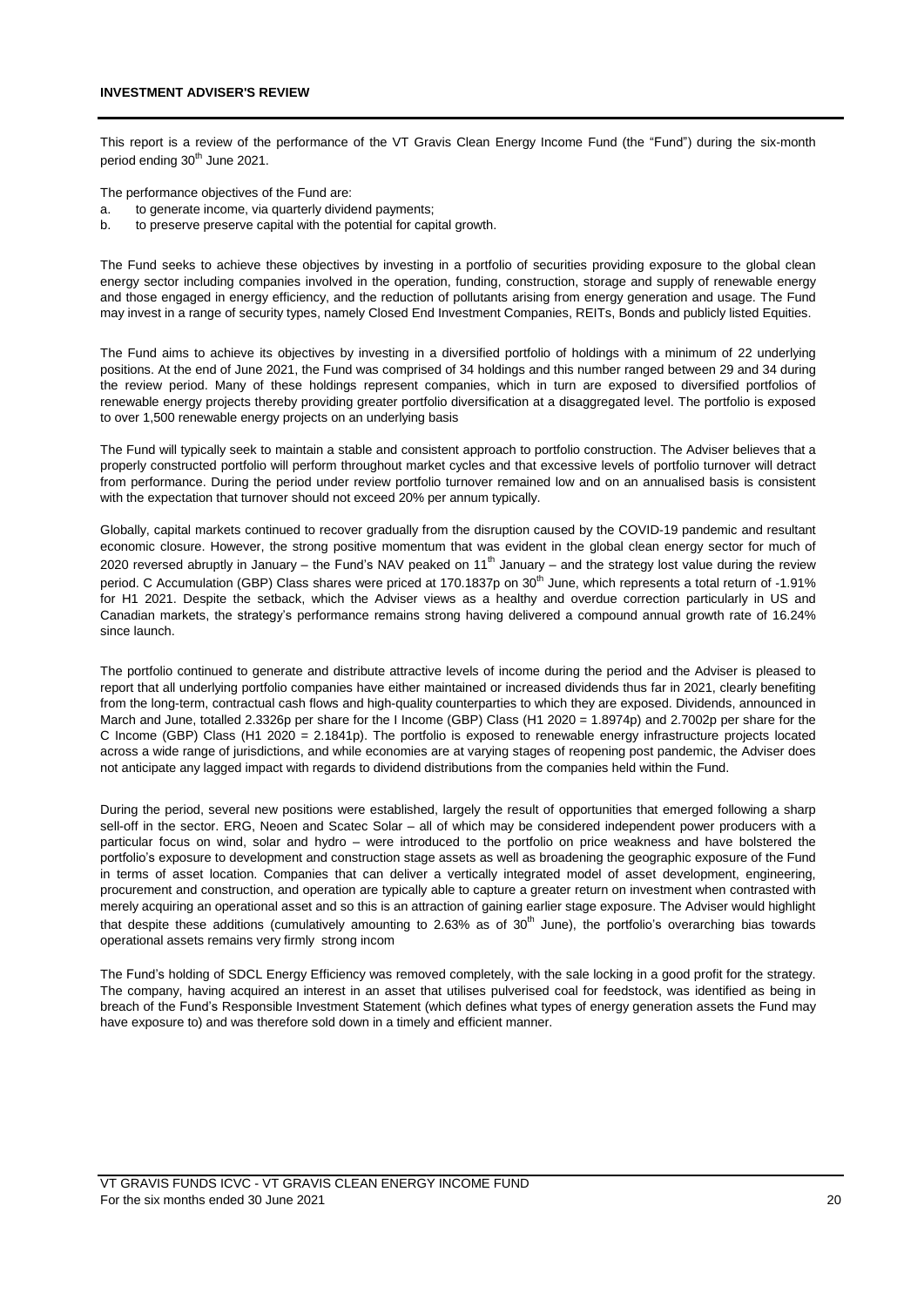## **INVESTMENT ADVISER'S REVIEW (continued)**

In January, the tactical hedge on the Fund's USD exposure was removed following the UK's Brexit withdrawal agreement. The position, which was established to reduce the impact of FX-driven volatility on the portfolio, served to reduce the variability of daily returns as intended and the position was exited without impairing performance.

The portfolio has maintained a sizeable tactical cash balance throughout much of the period, largely reflecting the Adviser's reluctance to deploy capital into elevated share price ratings, most notably in the US and Canada. However, recent pullbacks have provided opportunities to invest cash and selectively rebuild positions in some longstanding, core names in the portfolio. The Fund's cash balance is likely to be significantly lower throughout the remainder of the year and that should prove beneficial to income accrual.

GCP Advisory Limited Investment Advisor to the Fund 20 July 2021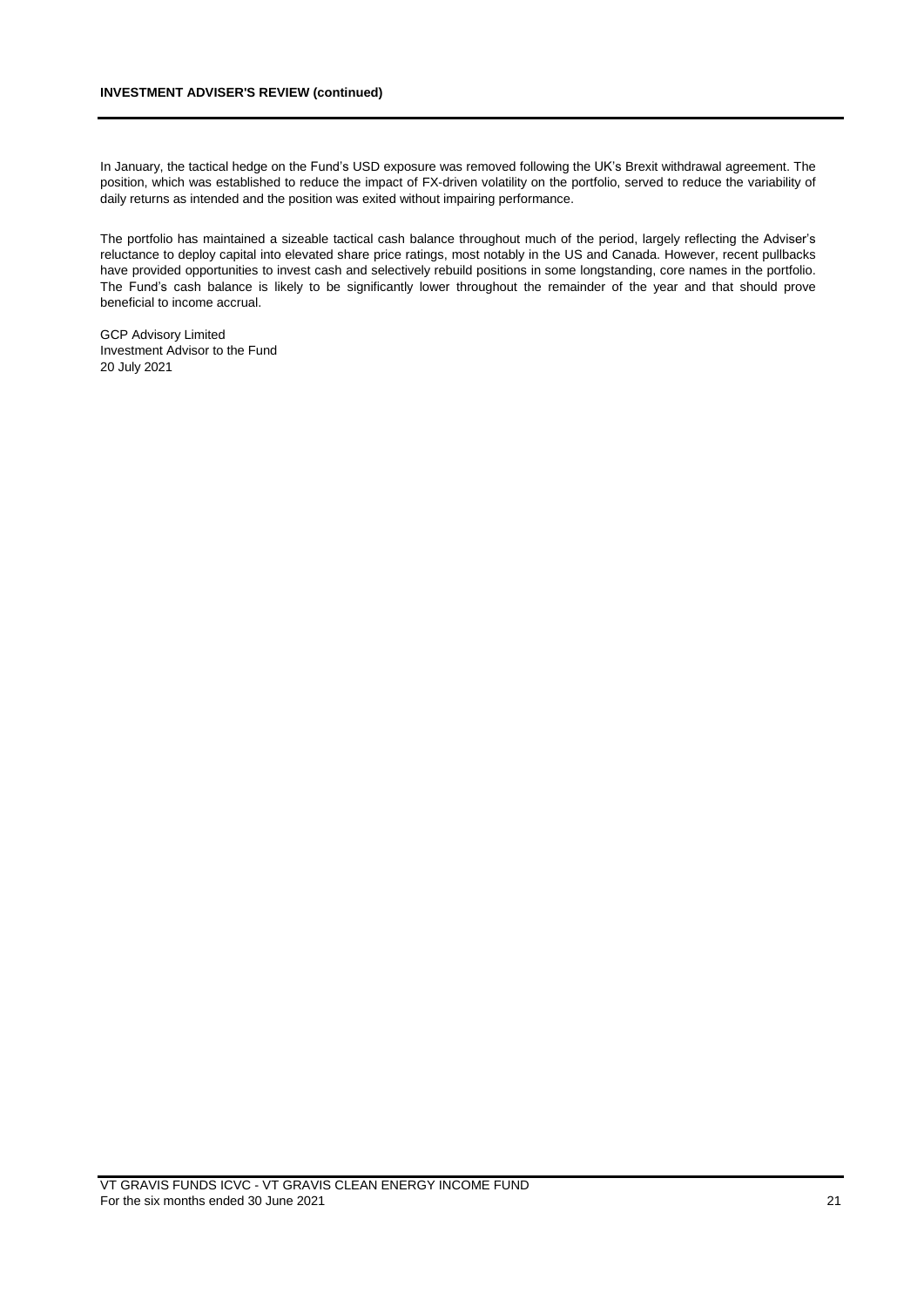# **Financial Highlights**

| <b>Class C Net Income GBP</b>        | <b>June 2021</b> | Six months to 30 Year to 31 December Year to 31 December<br>2020 | 2019        |
|--------------------------------------|------------------|------------------------------------------------------------------|-------------|
| Changes in net assets per unit       | GBp              | GBp                                                              | <b>GBp</b>  |
| Opening net asset value per unit     | 154.5072         | 125.9123                                                         | 97.3545     |
| Return before operating charges      | (2.0007)         | 35.2065                                                          | 33.8850     |
| Operating charges (note 1)           | (0.9858)         | (1.9629)                                                         | (0.9122)    |
| Return after operating charges *     | (2.9865)         | 33.2436                                                          | 32.9728     |
| Distribution in income units         | (2.7002)         | (4.6487)                                                         | (4.4150)    |
| Closing net asset value per unit     | 148.8205         | 154.5072                                                         | 125.9123    |
| *after direct transactions costs of: | 0.1213           | 0.2103                                                           | 0.0670      |
| Performance                          |                  |                                                                  |             |
| Return after charges                 | (1.93%)          | 26.40%                                                           | 33.87%      |
| Other information                    |                  |                                                                  |             |
| Closing net asset value              | £66,784,324      | £5,300,741                                                       | £20,039,564 |
| Closing number of units              | 44,875,764       | 34,303,082                                                       | 15,915,489  |
| Operating charges (note 2)           | 1.30%            | 1.40%                                                            | 0.80%       |
| Direct transaction costs             | 0.08%            | 0.15%                                                            | 0.06%       |
| Prices                               |                  |                                                                  |             |
| Highest unit price                   | 162.82           | 155.96                                                           | 127.22      |
| Lowest unit price                    | 142.84           | 99.97                                                            | 97.35       |

| <b>Class C Net Accumulation GBP</b>        | <b>June 2021</b> | Six months to 30 Year to 31 December Year to 31 December<br>2020 | 2019        |
|--------------------------------------------|------------------|------------------------------------------------------------------|-------------|
| Changes in net assets per unit             | GBp              | <b>GBp</b>                                                       | GBp         |
| Opening net asset value per unit           | 173.5031         | 136.5003                                                         | 101.6479    |
| Return before operating charges            | (2.2024)         | 39.1728                                                          | 35.8196     |
| Operating charges (note 1)                 | (1.1170)         | (2.1700)                                                         | (0.9672)    |
| Return after operating charges *           | (3.3194)         | 37.0028                                                          | 34.8524     |
| Closing net asset value per unit           | 170.1837         | 173.5031                                                         | 136.5003    |
| Retained distribution on accumulated units | 3.0295           | 5.0900                                                           | 4.6820      |
| *after direct transactions costs of:       | 0.1375           | 0.2325                                                           | 0.0714      |
| Performance                                |                  |                                                                  |             |
| Return after charges                       | $(1.91\%)$       | 27.11%                                                           | 34.29%      |
| Other information                          |                  |                                                                  |             |
| Closing net asset value                    | £145,447,126     | £112,746,670                                                     | £29,167,903 |
| Closing number of units                    | 85,464,774       | 64,982,512                                                       | 21,368,385  |
| Operating charges (note 2)                 | 1.30%            | 1.40%                                                            | 0.80%       |
| Direct transaction costs                   | 0.08%            | 0.15%                                                            | 0.06%       |
| Prices                                     |                  |                                                                  |             |
| Highest unit price                         | 182.83           | 173.69                                                           | 136.00      |
| Lowest unit price                          | 161.81           | 108.37                                                           | 101.65      |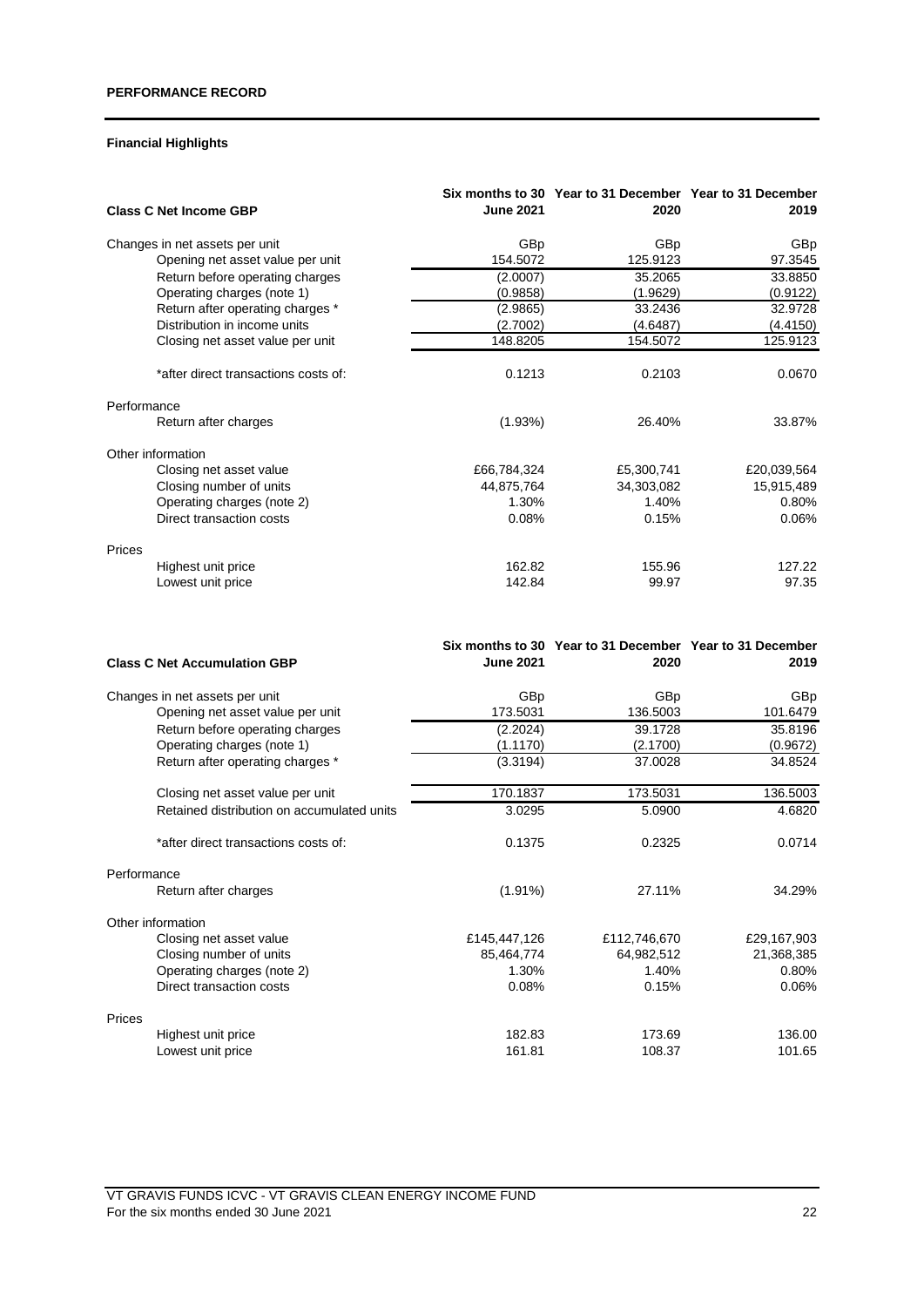| <b>Class I Net income GBP</b><br>GBp<br>GBp<br>GBp<br>Changes in net assets per unit<br>135.1973<br>Opening net asset value per unit<br>109.9769<br>100.0000<br>12.0915<br>Return before operating charges<br>(1.7485)<br>30.7761<br>Operating charges (note 1)<br>(1.5936)<br>(0.3590)<br>(0.7966)<br>29.1825<br>11.7325<br>Return after operating charges *<br>(2.5451)<br>Distribution in income units<br>(2.3326)<br>(1.7556)<br>(3.9621)<br>130.3196<br>135.1973<br>109.9769<br>Closing net asset value per unit<br>0.1062<br>*after direct transactions costs of:<br>0.1839<br>0.063<br>Performance<br>Return after charges<br>(1.88%)<br>26.54%<br>11.73%<br>Other information<br>Closing net asset value<br>£64,566,279<br>£28,487,772<br>£150,991<br>Closing number of units<br>49,544,553<br>21,071,253<br>137,294<br>Operating charges (note 2)<br>1.20%<br>1.30%<br>0.70%<br>Direct transaction costs<br>0.08%<br>0.15%<br>0.06%<br>Prices<br>Highest unit price<br>142.47<br>136.38<br>110.95<br>125.05<br>87.33<br>Lowest unit price<br>100.00<br># Share class terminated on 11 April 2018<br>* Share class relaunched 27 June 2019<br>Six months to 30 Year to 31 December Year to 31 December<br><b>June 2021</b><br>2020<br>2019<br><b>Class C Net Accumulation EUR (Hedged)</b><br><b>EURc</b><br><b>EURc</b><br>Changes in net assets per unit<br><b>EURc</b><br>141.1045<br>106.4502<br>Opening net asset value per unit<br>178.4782<br>Return before operating charges<br>39.6108<br>35.6607<br>(3.0532)<br>Operating charges (note 1)<br>(1.1465)<br>(2.2371)<br>(1.0064)<br>Return after operating charges *<br>(4.1997)<br>37.3737<br>34.6543<br>174.2785<br>178.4782<br>141.1045<br>Closing net asset value per unit<br>Retained distribution on accumulated units<br>2.6848<br>4.6453<br>3.4111<br>0.2332<br>0.1411<br>0.0743<br>*after direct transactions costs of:<br>Performance<br>Return after charges<br>(2.35%)<br>26.49%<br>32.55%<br>Other information<br>Closing net asset value<br>€444,428<br>€16,654<br>€13,166<br>Closing number of units<br>255,010<br>9,331<br>9,331<br>1.30%<br>1.40%<br>0.80%<br>Operating charges (note 2)<br>Direct transaction costs<br>0.08%<br>0.15%<br>0.80%<br>Prices<br>Highest unit price<br>188.04<br>178.70<br>141.23<br>165.90<br>111.97<br>106.45<br>Lowest unit price |  |                  | Six months to 30 Year to 31 December Year to 31 December |       |
|---------------------------------------------------------------------------------------------------------------------------------------------------------------------------------------------------------------------------------------------------------------------------------------------------------------------------------------------------------------------------------------------------------------------------------------------------------------------------------------------------------------------------------------------------------------------------------------------------------------------------------------------------------------------------------------------------------------------------------------------------------------------------------------------------------------------------------------------------------------------------------------------------------------------------------------------------------------------------------------------------------------------------------------------------------------------------------------------------------------------------------------------------------------------------------------------------------------------------------------------------------------------------------------------------------------------------------------------------------------------------------------------------------------------------------------------------------------------------------------------------------------------------------------------------------------------------------------------------------------------------------------------------------------------------------------------------------------------------------------------------------------------------------------------------------------------------------------------------------------------------------------------------------------------------------------------------------------------------------------------------------------------------------------------------------------------------------------------------------------------------------------------------------------------------------------------------------------------------------------------------------------------------------------------------------------------------------------------------|--|------------------|----------------------------------------------------------|-------|
|                                                                                                                                                                                                                                                                                                                                                                                                                                                                                                                                                                                                                                                                                                                                                                                                                                                                                                                                                                                                                                                                                                                                                                                                                                                                                                                                                                                                                                                                                                                                                                                                                                                                                                                                                                                                                                                                                                                                                                                                                                                                                                                                                                                                                                                                                                                                                   |  | <b>June 2021</b> | 2020                                                     | 2019* |
|                                                                                                                                                                                                                                                                                                                                                                                                                                                                                                                                                                                                                                                                                                                                                                                                                                                                                                                                                                                                                                                                                                                                                                                                                                                                                                                                                                                                                                                                                                                                                                                                                                                                                                                                                                                                                                                                                                                                                                                                                                                                                                                                                                                                                                                                                                                                                   |  |                  |                                                          |       |
|                                                                                                                                                                                                                                                                                                                                                                                                                                                                                                                                                                                                                                                                                                                                                                                                                                                                                                                                                                                                                                                                                                                                                                                                                                                                                                                                                                                                                                                                                                                                                                                                                                                                                                                                                                                                                                                                                                                                                                                                                                                                                                                                                                                                                                                                                                                                                   |  |                  |                                                          |       |
|                                                                                                                                                                                                                                                                                                                                                                                                                                                                                                                                                                                                                                                                                                                                                                                                                                                                                                                                                                                                                                                                                                                                                                                                                                                                                                                                                                                                                                                                                                                                                                                                                                                                                                                                                                                                                                                                                                                                                                                                                                                                                                                                                                                                                                                                                                                                                   |  |                  |                                                          |       |
|                                                                                                                                                                                                                                                                                                                                                                                                                                                                                                                                                                                                                                                                                                                                                                                                                                                                                                                                                                                                                                                                                                                                                                                                                                                                                                                                                                                                                                                                                                                                                                                                                                                                                                                                                                                                                                                                                                                                                                                                                                                                                                                                                                                                                                                                                                                                                   |  |                  |                                                          |       |
|                                                                                                                                                                                                                                                                                                                                                                                                                                                                                                                                                                                                                                                                                                                                                                                                                                                                                                                                                                                                                                                                                                                                                                                                                                                                                                                                                                                                                                                                                                                                                                                                                                                                                                                                                                                                                                                                                                                                                                                                                                                                                                                                                                                                                                                                                                                                                   |  |                  |                                                          |       |
|                                                                                                                                                                                                                                                                                                                                                                                                                                                                                                                                                                                                                                                                                                                                                                                                                                                                                                                                                                                                                                                                                                                                                                                                                                                                                                                                                                                                                                                                                                                                                                                                                                                                                                                                                                                                                                                                                                                                                                                                                                                                                                                                                                                                                                                                                                                                                   |  |                  |                                                          |       |
|                                                                                                                                                                                                                                                                                                                                                                                                                                                                                                                                                                                                                                                                                                                                                                                                                                                                                                                                                                                                                                                                                                                                                                                                                                                                                                                                                                                                                                                                                                                                                                                                                                                                                                                                                                                                                                                                                                                                                                                                                                                                                                                                                                                                                                                                                                                                                   |  |                  |                                                          |       |
|                                                                                                                                                                                                                                                                                                                                                                                                                                                                                                                                                                                                                                                                                                                                                                                                                                                                                                                                                                                                                                                                                                                                                                                                                                                                                                                                                                                                                                                                                                                                                                                                                                                                                                                                                                                                                                                                                                                                                                                                                                                                                                                                                                                                                                                                                                                                                   |  |                  |                                                          |       |
|                                                                                                                                                                                                                                                                                                                                                                                                                                                                                                                                                                                                                                                                                                                                                                                                                                                                                                                                                                                                                                                                                                                                                                                                                                                                                                                                                                                                                                                                                                                                                                                                                                                                                                                                                                                                                                                                                                                                                                                                                                                                                                                                                                                                                                                                                                                                                   |  |                  |                                                          |       |
|                                                                                                                                                                                                                                                                                                                                                                                                                                                                                                                                                                                                                                                                                                                                                                                                                                                                                                                                                                                                                                                                                                                                                                                                                                                                                                                                                                                                                                                                                                                                                                                                                                                                                                                                                                                                                                                                                                                                                                                                                                                                                                                                                                                                                                                                                                                                                   |  |                  |                                                          |       |
|                                                                                                                                                                                                                                                                                                                                                                                                                                                                                                                                                                                                                                                                                                                                                                                                                                                                                                                                                                                                                                                                                                                                                                                                                                                                                                                                                                                                                                                                                                                                                                                                                                                                                                                                                                                                                                                                                                                                                                                                                                                                                                                                                                                                                                                                                                                                                   |  |                  |                                                          |       |
|                                                                                                                                                                                                                                                                                                                                                                                                                                                                                                                                                                                                                                                                                                                                                                                                                                                                                                                                                                                                                                                                                                                                                                                                                                                                                                                                                                                                                                                                                                                                                                                                                                                                                                                                                                                                                                                                                                                                                                                                                                                                                                                                                                                                                                                                                                                                                   |  |                  |                                                          |       |
|                                                                                                                                                                                                                                                                                                                                                                                                                                                                                                                                                                                                                                                                                                                                                                                                                                                                                                                                                                                                                                                                                                                                                                                                                                                                                                                                                                                                                                                                                                                                                                                                                                                                                                                                                                                                                                                                                                                                                                                                                                                                                                                                                                                                                                                                                                                                                   |  |                  |                                                          |       |
|                                                                                                                                                                                                                                                                                                                                                                                                                                                                                                                                                                                                                                                                                                                                                                                                                                                                                                                                                                                                                                                                                                                                                                                                                                                                                                                                                                                                                                                                                                                                                                                                                                                                                                                                                                                                                                                                                                                                                                                                                                                                                                                                                                                                                                                                                                                                                   |  |                  |                                                          |       |
|                                                                                                                                                                                                                                                                                                                                                                                                                                                                                                                                                                                                                                                                                                                                                                                                                                                                                                                                                                                                                                                                                                                                                                                                                                                                                                                                                                                                                                                                                                                                                                                                                                                                                                                                                                                                                                                                                                                                                                                                                                                                                                                                                                                                                                                                                                                                                   |  |                  |                                                          |       |
|                                                                                                                                                                                                                                                                                                                                                                                                                                                                                                                                                                                                                                                                                                                                                                                                                                                                                                                                                                                                                                                                                                                                                                                                                                                                                                                                                                                                                                                                                                                                                                                                                                                                                                                                                                                                                                                                                                                                                                                                                                                                                                                                                                                                                                                                                                                                                   |  |                  |                                                          |       |
|                                                                                                                                                                                                                                                                                                                                                                                                                                                                                                                                                                                                                                                                                                                                                                                                                                                                                                                                                                                                                                                                                                                                                                                                                                                                                                                                                                                                                                                                                                                                                                                                                                                                                                                                                                                                                                                                                                                                                                                                                                                                                                                                                                                                                                                                                                                                                   |  |                  |                                                          |       |
|                                                                                                                                                                                                                                                                                                                                                                                                                                                                                                                                                                                                                                                                                                                                                                                                                                                                                                                                                                                                                                                                                                                                                                                                                                                                                                                                                                                                                                                                                                                                                                                                                                                                                                                                                                                                                                                                                                                                                                                                                                                                                                                                                                                                                                                                                                                                                   |  |                  |                                                          |       |
|                                                                                                                                                                                                                                                                                                                                                                                                                                                                                                                                                                                                                                                                                                                                                                                                                                                                                                                                                                                                                                                                                                                                                                                                                                                                                                                                                                                                                                                                                                                                                                                                                                                                                                                                                                                                                                                                                                                                                                                                                                                                                                                                                                                                                                                                                                                                                   |  |                  |                                                          |       |
|                                                                                                                                                                                                                                                                                                                                                                                                                                                                                                                                                                                                                                                                                                                                                                                                                                                                                                                                                                                                                                                                                                                                                                                                                                                                                                                                                                                                                                                                                                                                                                                                                                                                                                                                                                                                                                                                                                                                                                                                                                                                                                                                                                                                                                                                                                                                                   |  |                  |                                                          |       |
|                                                                                                                                                                                                                                                                                                                                                                                                                                                                                                                                                                                                                                                                                                                                                                                                                                                                                                                                                                                                                                                                                                                                                                                                                                                                                                                                                                                                                                                                                                                                                                                                                                                                                                                                                                                                                                                                                                                                                                                                                                                                                                                                                                                                                                                                                                                                                   |  |                  |                                                          |       |
|                                                                                                                                                                                                                                                                                                                                                                                                                                                                                                                                                                                                                                                                                                                                                                                                                                                                                                                                                                                                                                                                                                                                                                                                                                                                                                                                                                                                                                                                                                                                                                                                                                                                                                                                                                                                                                                                                                                                                                                                                                                                                                                                                                                                                                                                                                                                                   |  |                  |                                                          |       |
|                                                                                                                                                                                                                                                                                                                                                                                                                                                                                                                                                                                                                                                                                                                                                                                                                                                                                                                                                                                                                                                                                                                                                                                                                                                                                                                                                                                                                                                                                                                                                                                                                                                                                                                                                                                                                                                                                                                                                                                                                                                                                                                                                                                                                                                                                                                                                   |  |                  |                                                          |       |
|                                                                                                                                                                                                                                                                                                                                                                                                                                                                                                                                                                                                                                                                                                                                                                                                                                                                                                                                                                                                                                                                                                                                                                                                                                                                                                                                                                                                                                                                                                                                                                                                                                                                                                                                                                                                                                                                                                                                                                                                                                                                                                                                                                                                                                                                                                                                                   |  |                  |                                                          |       |
|                                                                                                                                                                                                                                                                                                                                                                                                                                                                                                                                                                                                                                                                                                                                                                                                                                                                                                                                                                                                                                                                                                                                                                                                                                                                                                                                                                                                                                                                                                                                                                                                                                                                                                                                                                                                                                                                                                                                                                                                                                                                                                                                                                                                                                                                                                                                                   |  |                  |                                                          |       |
|                                                                                                                                                                                                                                                                                                                                                                                                                                                                                                                                                                                                                                                                                                                                                                                                                                                                                                                                                                                                                                                                                                                                                                                                                                                                                                                                                                                                                                                                                                                                                                                                                                                                                                                                                                                                                                                                                                                                                                                                                                                                                                                                                                                                                                                                                                                                                   |  |                  |                                                          |       |
|                                                                                                                                                                                                                                                                                                                                                                                                                                                                                                                                                                                                                                                                                                                                                                                                                                                                                                                                                                                                                                                                                                                                                                                                                                                                                                                                                                                                                                                                                                                                                                                                                                                                                                                                                                                                                                                                                                                                                                                                                                                                                                                                                                                                                                                                                                                                                   |  |                  |                                                          |       |
|                                                                                                                                                                                                                                                                                                                                                                                                                                                                                                                                                                                                                                                                                                                                                                                                                                                                                                                                                                                                                                                                                                                                                                                                                                                                                                                                                                                                                                                                                                                                                                                                                                                                                                                                                                                                                                                                                                                                                                                                                                                                                                                                                                                                                                                                                                                                                   |  |                  |                                                          |       |
|                                                                                                                                                                                                                                                                                                                                                                                                                                                                                                                                                                                                                                                                                                                                                                                                                                                                                                                                                                                                                                                                                                                                                                                                                                                                                                                                                                                                                                                                                                                                                                                                                                                                                                                                                                                                                                                                                                                                                                                                                                                                                                                                                                                                                                                                                                                                                   |  |                  |                                                          |       |
|                                                                                                                                                                                                                                                                                                                                                                                                                                                                                                                                                                                                                                                                                                                                                                                                                                                                                                                                                                                                                                                                                                                                                                                                                                                                                                                                                                                                                                                                                                                                                                                                                                                                                                                                                                                                                                                                                                                                                                                                                                                                                                                                                                                                                                                                                                                                                   |  |                  |                                                          |       |
|                                                                                                                                                                                                                                                                                                                                                                                                                                                                                                                                                                                                                                                                                                                                                                                                                                                                                                                                                                                                                                                                                                                                                                                                                                                                                                                                                                                                                                                                                                                                                                                                                                                                                                                                                                                                                                                                                                                                                                                                                                                                                                                                                                                                                                                                                                                                                   |  |                  |                                                          |       |
|                                                                                                                                                                                                                                                                                                                                                                                                                                                                                                                                                                                                                                                                                                                                                                                                                                                                                                                                                                                                                                                                                                                                                                                                                                                                                                                                                                                                                                                                                                                                                                                                                                                                                                                                                                                                                                                                                                                                                                                                                                                                                                                                                                                                                                                                                                                                                   |  |                  |                                                          |       |
|                                                                                                                                                                                                                                                                                                                                                                                                                                                                                                                                                                                                                                                                                                                                                                                                                                                                                                                                                                                                                                                                                                                                                                                                                                                                                                                                                                                                                                                                                                                                                                                                                                                                                                                                                                                                                                                                                                                                                                                                                                                                                                                                                                                                                                                                                                                                                   |  |                  |                                                          |       |
|                                                                                                                                                                                                                                                                                                                                                                                                                                                                                                                                                                                                                                                                                                                                                                                                                                                                                                                                                                                                                                                                                                                                                                                                                                                                                                                                                                                                                                                                                                                                                                                                                                                                                                                                                                                                                                                                                                                                                                                                                                                                                                                                                                                                                                                                                                                                                   |  |                  |                                                          |       |
|                                                                                                                                                                                                                                                                                                                                                                                                                                                                                                                                                                                                                                                                                                                                                                                                                                                                                                                                                                                                                                                                                                                                                                                                                                                                                                                                                                                                                                                                                                                                                                                                                                                                                                                                                                                                                                                                                                                                                                                                                                                                                                                                                                                                                                                                                                                                                   |  |                  |                                                          |       |
|                                                                                                                                                                                                                                                                                                                                                                                                                                                                                                                                                                                                                                                                                                                                                                                                                                                                                                                                                                                                                                                                                                                                                                                                                                                                                                                                                                                                                                                                                                                                                                                                                                                                                                                                                                                                                                                                                                                                                                                                                                                                                                                                                                                                                                                                                                                                                   |  |                  |                                                          |       |
|                                                                                                                                                                                                                                                                                                                                                                                                                                                                                                                                                                                                                                                                                                                                                                                                                                                                                                                                                                                                                                                                                                                                                                                                                                                                                                                                                                                                                                                                                                                                                                                                                                                                                                                                                                                                                                                                                                                                                                                                                                                                                                                                                                                                                                                                                                                                                   |  |                  |                                                          |       |
|                                                                                                                                                                                                                                                                                                                                                                                                                                                                                                                                                                                                                                                                                                                                                                                                                                                                                                                                                                                                                                                                                                                                                                                                                                                                                                                                                                                                                                                                                                                                                                                                                                                                                                                                                                                                                                                                                                                                                                                                                                                                                                                                                                                                                                                                                                                                                   |  |                  |                                                          |       |

^Share class launched 19 February 2018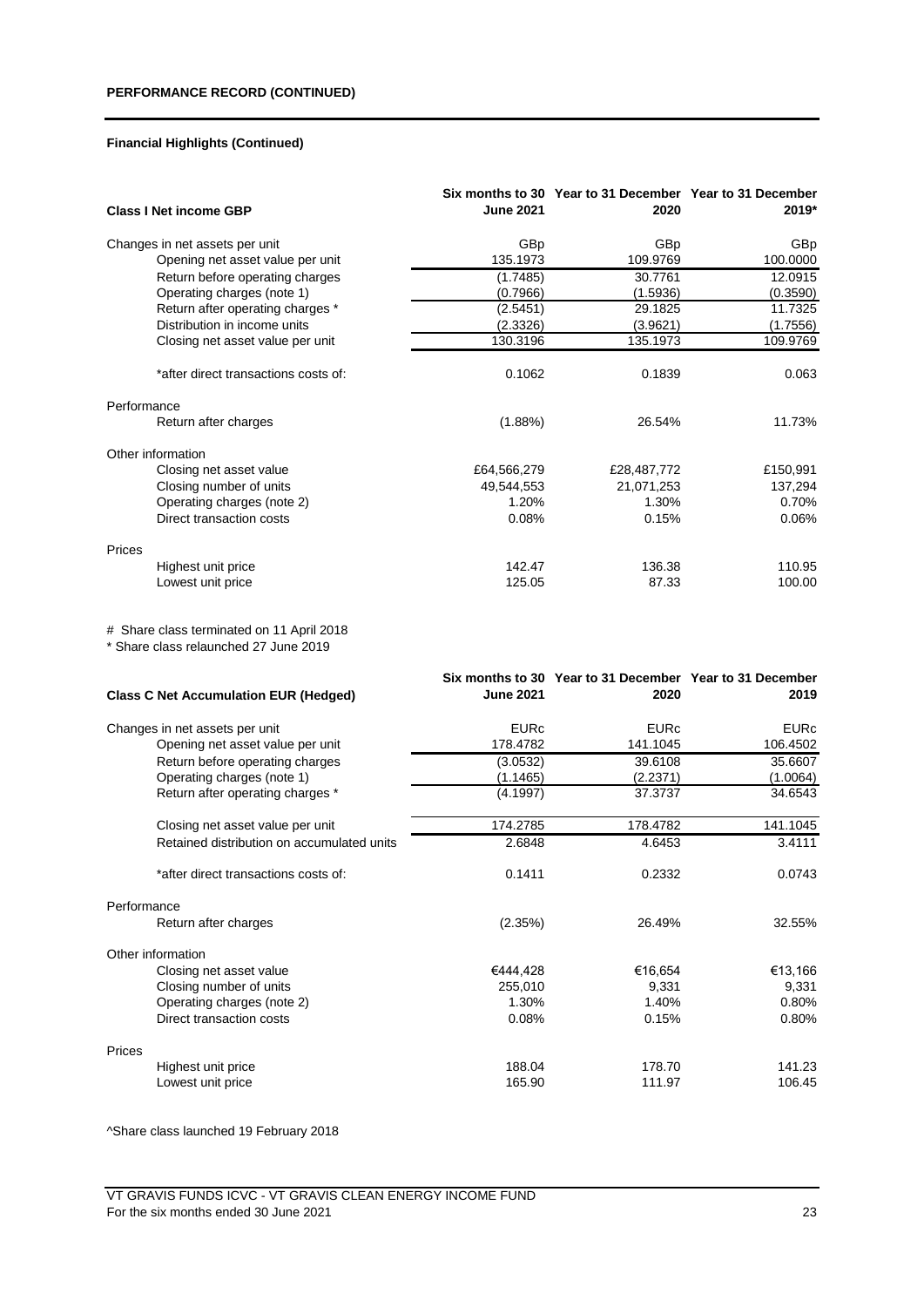| <b>Class I Net Accumulation GBP</b>        | <b>June 2021</b> | Six months to 30 Year to 31 December Year to 31 December<br>2020 | 2019       |
|--------------------------------------------|------------------|------------------------------------------------------------------|------------|
| Changes in net assets per unit             | GBp              | <b>GBp</b>                                                       | GBp        |
| Opening net asset value per unit           | 165.0534         | 129.7245                                                         | 96.4847    |
| Return before operating charges            | (2.1007)         | 37.2450                                                          | 34.0437    |
| Operating charges (note 1)                 | (0.9811)         | (1.9161)                                                         | (0.8039)   |
| Return after operating charges *           | (3.0818)         | 35.3289                                                          | 33.2398    |
| Closing net asset value per unit           | 161.9716         | 165.0534                                                         | 129.7245   |
| Retained distribution on accumulated units | 2.8797           | 4.7977                                                           | 4.5786     |
| *after direct transactions costs of:       | 0.1308           | 0.2211                                                           | 0.0679     |
| Performance                                |                  |                                                                  |            |
| Return after charges                       | (1.87%)          | 27.23%                                                           | (34.45%)   |
| Other information                          |                  |                                                                  |            |
| Closing net asset value                    | £53,241,985      | £23,733,859                                                      | £1,898,375 |
| Closing number of units                    | 32,871,190       | 14,379,501                                                       | 1,463,389  |
| Operating charges (note 2)                 | 1.20%            | 1.30%                                                            | 0.70%      |
| Direct transaction costs                   | 0.08%            | 0.15%                                                            | 0.06%      |
| Prices                                     |                  |                                                                  |            |
| Highest unit price                         | 173.94           | 165.23                                                           | 129.81     |
| Lowest unit price                          | 153.98           | 103.01                                                           | 96.48      |

^Share class launched 14 December 2018

1. The operating charges per unit figure is calculates by applying the operating charges percentage to the average net asset valuation per share throughout the period.

2. The operating charges percentage is based on the expenses incurred during the period annualised, as a proportion of the average net asset value of the Sub-fund plus the costs of the underlying investment trusts costs. Note the 2021 and 2020 operating charges percentage includes the underlying costs of closed ended funds following the latest IA guidance issued in 2020 while the 2019 operating charges excludes the underlying costs of closed ended funds. The operating charges before the underlying costs for 2021 would be: Class C share classes: 0.80%, Class I share classes 0.70%.

#### **Risk Profile**

Based on past data, the Sub-fund is ranked a '5' on the synthetic risk and reward indicator scale (of 1 to 7) as described fully in the Key Investor Information Document. The Sub-fund is ranked '5' because monthly historical performance data indicates that it has experienced relatively high rises and falls in market prices historically.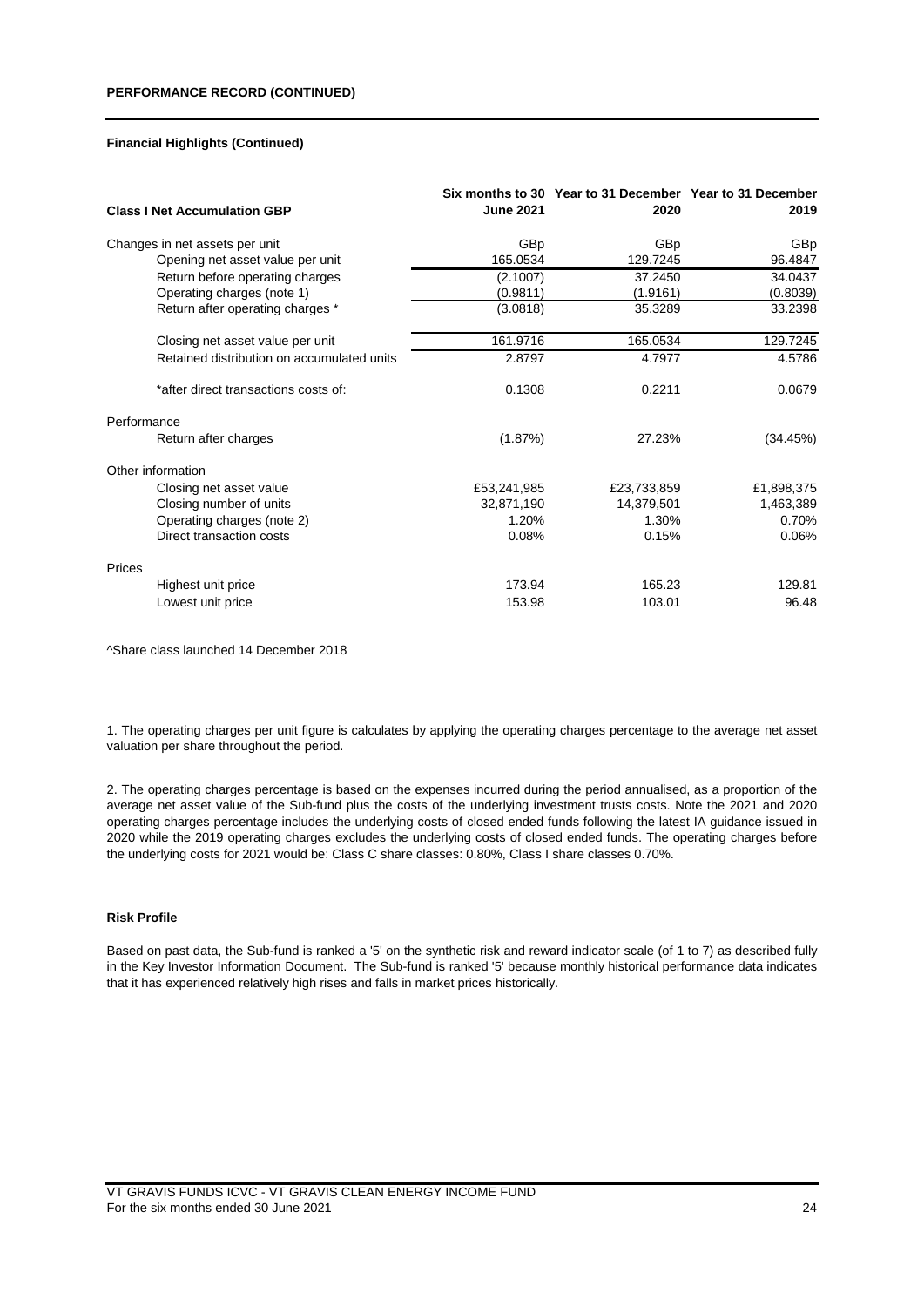# **As at 30 June 2021 (unaudited)**

| <b>Holding</b> |  |  |
|----------------|--|--|
|----------------|--|--|

| lolding |                                                                      |             | Value £ % of net assets |
|---------|----------------------------------------------------------------------|-------------|-------------------------|
|         | Equities (2020: 94.23%)                                              |             |                         |
|         | 587,610 Atlantica Sustainable Infrastructure PLC                     | 16,033,433  | 4.87                    |
|         | 4,500,000 Aquila Energy Efficiency Trust                             | 4,297,500   | 1.30                    |
|         | 7,906,895 Aquila European Renewables Income Fund PLC                 | 7,493,722   | 2.27                    |
|         | 6,320,588 Bluefield Solar Income Fund Ltd                            | 7,628,950   | 2.32                    |
|         | 393,410 Brookfield Renewable Corp                                    | 12,093,899  | 3.67                    |
|         | 172,650 Boralex Inc                                                  | 3,810,803   | 1.16                    |
|         | 886,180 Clearway Energy Inc                                          | 17,154,655  | 5.21                    |
|         | 381,603 Covanta Holding Corp                                         | 4,882,041   | 1.48                    |
|         | 5,250,000 Downing Renewables & Infrastructure Trust PLC              | 5,236,875   | 1.59                    |
|         | 12,300,000 Ecofin US Renewables Infrastructure Trust PLC             | 8,952,714   | 2.72                    |
|         | 350,489 ENCAVIS AG                                                   | 4,734,611   | 1.44                    |
|         | 312,932 Encavis AG NPV (S/R DIV CSH 22/06/2021)                      |             | ÷,                      |
|         | 152,647 ERG SpA                                                      | 3,258,686   | 0.99                    |
|         | 12,959,531 Foresight Solar Fund Ltd                                  | 12,810,496  | 3.89                    |
|         | 13,335,569 Greencoat Renewables PLC                                  | 13,439,365  | 4.08                    |
|         | 14,592,001 Greencoat UK Wind PLC                                     | 18,561,025  | 5.63                    |
|         | 8,940,811 Gresham House Energy Storage Fund PLC                      | 10,796,029  | 3.28                    |
|         | 214,767 Hannon Armstrong Sustainable Infrastructure Capital Inc      | 8,794,408   | 2.67                    |
|         | 1,093,345 Innergex Renewable Energy Inc                              | 13,849,695  | 4.20                    |
|         | 10,587,295 JLEN Environmental Assets Group Limited                   | 10,550,239  | 3.20                    |
|         | 19,740 Johnson Matthey PLC                                           | 609,078     | 0.18                    |
|         | 5,168,410 Meridian Energy Ltd                                        | 13,874,313  | 4.21                    |
|         | 60,500 Neoen SA                                                      | 1,938,096   | 0.59                    |
|         | 12,337,903 NextEnergy Solar Fund Ltd                                 | 12,646,351  | 3.84                    |
|         | 104,946 Nextera Energy Partners LP                                   | 5,669,544   | 1.72                    |
|         | 238,580 Nibe Industrier AB                                           | 1,820,035   | 0.55                    |
|         | 190,550 Northland Power Inc                                          | 4,678,890   | 1.42                    |
|         | 1,382,320 Octopus Renewables Infrastructure Trust plc                | 1,445,907   | 0.44                    |
|         | 16,264,563 Renewables Infrastructure Group Ltd                       | 20,899,963  | 6.34                    |
|         | 1,490,440 TransAlta Renewables Inc                                   | 18,051,401  | 5.48                    |
|         | 3,300,000 Triple Point Energy Efficiency Infrastructure Company PLC  | 3,679,500   | 1.12                    |
|         | 10,813 Universal Display Corp                                        | 1,748,293   | 0.53                    |
|         | 15,505,965 US Solar Fund PLC                                         | 11,353,331  | 3.45                    |
|         | 7,500,000 VH Global Sustainable Energy Opportunities PLC             | 7,541,250   | 2.29                    |
|         | 179,000 Scatec ASA                                                   | 3,497,308   | 1.07                    |
|         | <b>TOTAL EQUITIES</b>                                                | 293,832,406 | 89.20                   |
|         | Currency hedges (2020: 0.12%)                                        | (861)       | 0.00                    |
|         | Portfolio of investments (2020: 94.35%)                              | 293,831,545 | 89.20                   |
|         | Net other assets (2020: 6.09%)                                       | 36,589,349  | 11.11                   |
|         | Adjustment to revalue assets from mid to bid prices ((2020: (0.44%)) | (1,009,473) | (0.31)                  |
|         |                                                                      | 329,411,421 | 100.00                  |

VT GRAVIS FUNDS ICVC - VT GRAVIS CLEAN ENERGY INCOME FUND For the six months ended 30 June 2021 25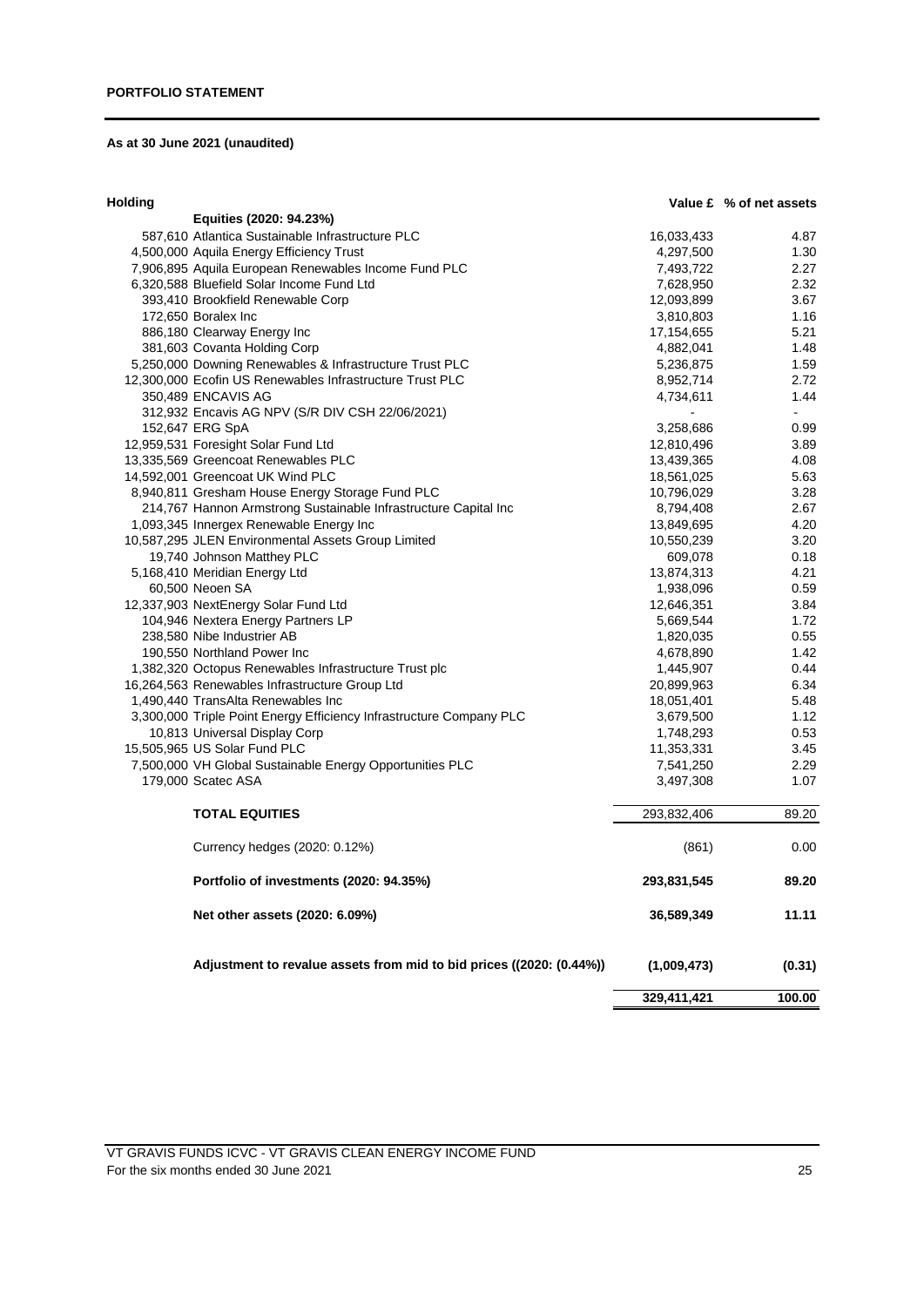#### **Total sales for the six months ended 30 June 2021 £**

SDCL Energy Efficiency Income Trust PLC

 **4,621,584**

# **Total purchases for the six months ended 30 June 2021 £**

| <b>TOtal participates for the six months chaca oc canc</b> |             |
|------------------------------------------------------------|-------------|
|                                                            | 102,715,051 |
| Aquila Energy Efficiency Trust                             | 4,500,000   |
| Aquila European Renewables Income Fund PLC                 | 1,411,860   |
| Atlantica Sustainable Infrastructure PLC                   | 957,252     |
| Bluefield Solar Income Fund Ltd                            | 315,488     |
| Boralex Inc                                                | 1,632,230   |
| <b>Brookfield Renewable Corp</b>                           | 5,808,059   |
| Clearway Energy Inc                                        | 12,551,157  |
| Covanta Holding Corp                                       | 281,268     |
| <b>ENCAVIS AG</b>                                          | 1,732,478   |
| <b>ERG SpA</b>                                             | 3,192,814   |
| Foresight Solar Fund Ltd                                   | 3,619,785   |
| Greencoat Renewables PLC                                   | 3,390,546   |
| Greencoat UK Wind PLC                                      | 6,034,713   |
| Gresham House Energy Storage Fund PLC                      | 148,288     |
| Hannon Armstrong Sustainable Infrastructure Capital Inc    | 550,352     |
| Innergex Renewable Energy Inc                              | 9,595,876   |
| JLEN Environmental Assets Group Limited                    | 4,096,622   |
| Meridian Energy Ltd                                        | 10,235,886  |
| Neoen SA                                                   | 1,793,651   |
| NextEnergy Solar Fund Ltd                                  | 3,233,461   |
| Nextera Energy Partners LP                                 | 1,525,324   |
| Northland Power Inc.                                       | 1,850,902   |
| Renewables Infrastructure Group Ltd                        | 3,015,919   |
| Scatec ASA                                                 | 3,094,923   |
| TransAlta Renewables Inc                                   | 4,665,926   |
| Universal Display Corp                                     | 599,660     |
| <b>US Solar Fund PLC</b>                                   | 5,380,611   |
| VH Global Sustainable Energy Opportunities plc             | 7,500,000   |
|                                                            |             |

The above purchases and sales represent all of the purchases and sales during the period.

VT GRAVIS FUNDS ICVC - VT GRAVIS CLEAN ENERGY INCOME FUND For the six months ended 30 June 2021 26 and the six months ended 30 June 2021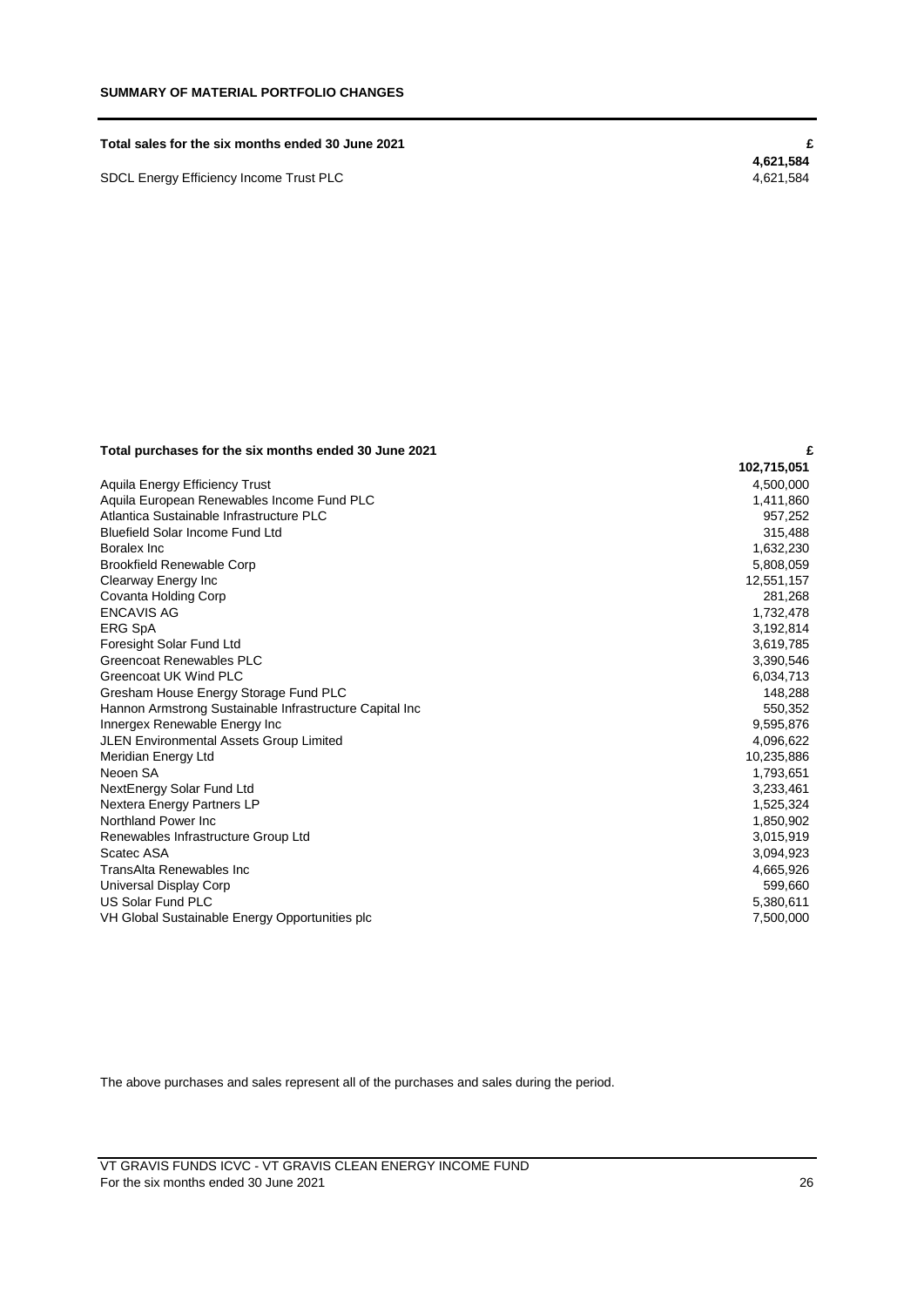## **STATEMENT OF TOTAL RETURN**

| For the six months ended 30 June 2021 (unaudited) |                                         |               | 30.06.21    | 30.06.20   |             |
|---------------------------------------------------|-----------------------------------------|---------------|-------------|------------|-------------|
|                                                   |                                         | £             | £           | £          | £           |
| Income                                            | Net capital (losses)/gains              |               | (8,601,032) |            | 44,476      |
|                                                   | Revenue                                 | 5,396,496     |             | 1,616,776  |             |
| <b>Expenses</b>                                   |                                         | (1, 146, 139) |             | (328, 162) |             |
|                                                   | Interest payable and similar charges    | (65,075)      |             | (7)        |             |
|                                                   | Net revenue before taxation             | 4,185,282     |             | 1,288,607  |             |
| Taxation                                          |                                         | (289, 387)    |             |            |             |
|                                                   | Net revenue after taxation              |               | 3,895,895   |            | 1,288,607   |
|                                                   | Total return before distributions       |               | (4,705,137) |            | 1,333,083   |
|                                                   | Finance costs: distributions            |               | (4,957,607) |            | (1,286,001) |
|                                                   | Changes in net assets attributable to   |               |             |            |             |
|                                                   | shareholders from investment activities |               | (9,662,744) |            | 47,082      |

# **STATEMENT OF CHANGES IN NET ASSETS ATTRIBUTABLE TO SHAREHOLDERS**

| For the six months ended 30 June 2021 (unaudited)                                            | 30.06.21<br>£  | 30.06.20<br>£  |
|----------------------------------------------------------------------------------------------|----------------|----------------|
| Opening net assets attributable to shareholders                                              | 217,036,171    | 51,126,038     |
| Amounts receivable on creation of shares                                                     | 170,593,134    | 70,799,422     |
| Amounts payable on cancellation of shares                                                    | (51, 814, 602) | (29, 324, 998) |
| Dividend reinvested                                                                          | 3,259,462      | 882,997        |
| Dilution levy                                                                                |                | 19,427         |
| Changes in net assets attributable to shareholders from<br>investment activities (see above) | (9,662,744)    | 47,082         |
| Closing net assets attributable to shareholders                                              | 329,411,421    | 93.549.968     |

The Investment Association SORP requires that comparatives are shown for the above report. As comparatives should be for the comparable interim period the net asset value at the end of the period will not agree to the net asset value at the start of the period. The company net asset value as at 31 December 2020 was £217,036,171.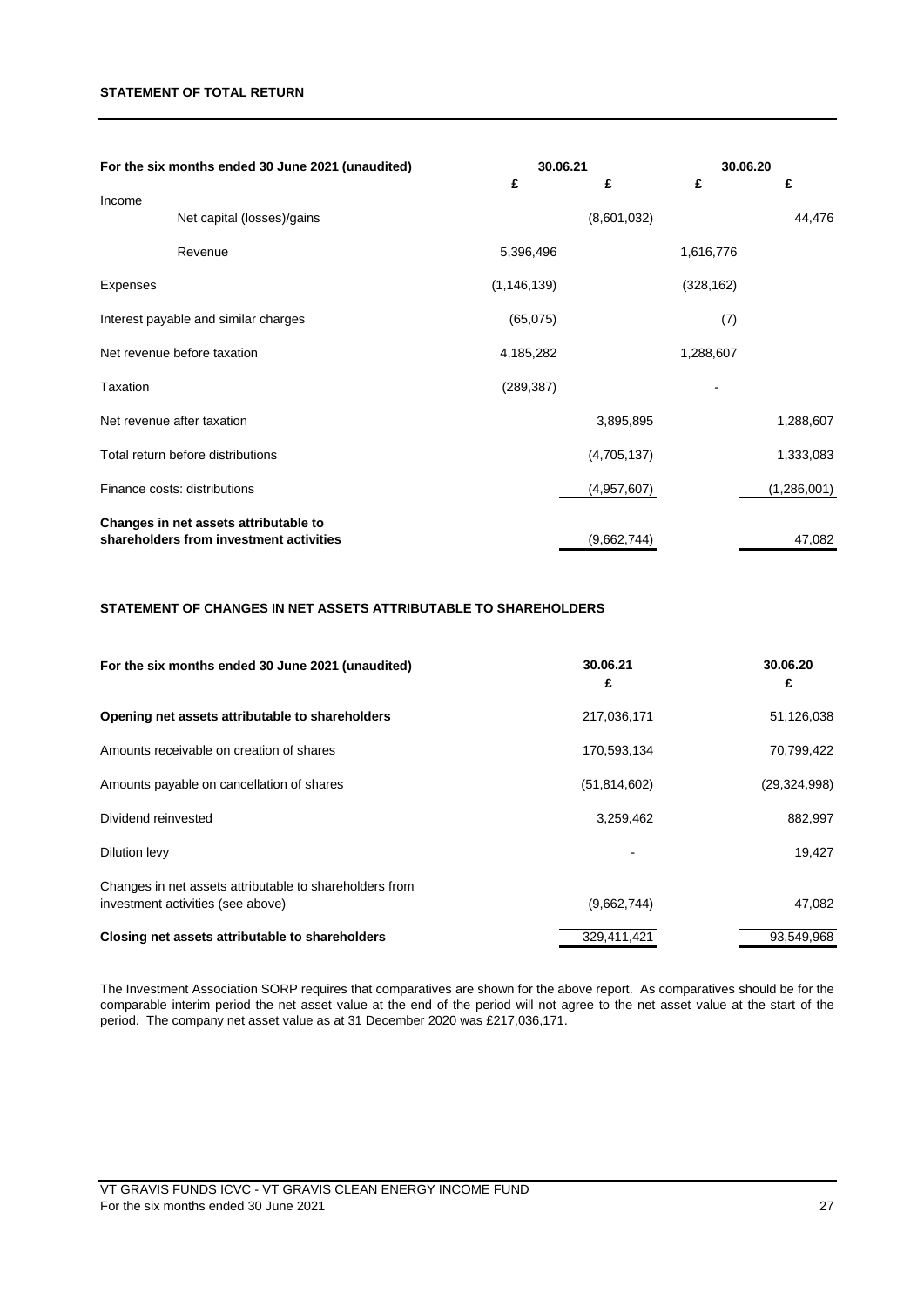| As at 30 June 2021 (unaudited)          | 30.06.21      |             | 31.12.20   |             |
|-----------------------------------------|---------------|-------------|------------|-------------|
|                                         | £             | £           | £          | £           |
| <b>Assets</b>                           |               |             |            |             |
| Investment assets                       |               | 292,822,933 |            | 203,844,522 |
| <b>Current assets</b>                   |               |             |            |             |
| <b>Debtors</b>                          | 4,831,597     |             | 6,617,888  |             |
| Cash and bank balances                  | 35,090,887    |             | 7,424,406  |             |
| <b>Total current assets</b>             |               | 39,922,484  |            | 14,042,294  |
| <b>Total assets</b>                     |               | 332,745,417 |            | 217,886,816 |
| <b>LIABILITIES</b>                      |               |             |            |             |
| <b>Investment liabilities</b>           |               | (861)       |            |             |
| <b>Current liabilities</b>              |               |             |            |             |
| Distribution payable on income shares   | (1, 236, 155) |             | (658, 291) |             |
| Other creditors                         | (2,096,980)   |             | (192,354)  |             |
| <b>Total current liabilities</b>        |               | (3,333,135) |            | (850, 645)  |
| Net assets attributable to shareholders |               | 329,411,421 |            | 217,036,171 |

# **Accounting Policies**

The accounting policies applied are consistent with those of the financial statements for the period ended 31 December 2020 and are described in those financial statements.

The financial statements have been prepared in accordance with the Statement of Recommend Practice ('SORP') Authorised Funds issued by the Investment Association in May 2014.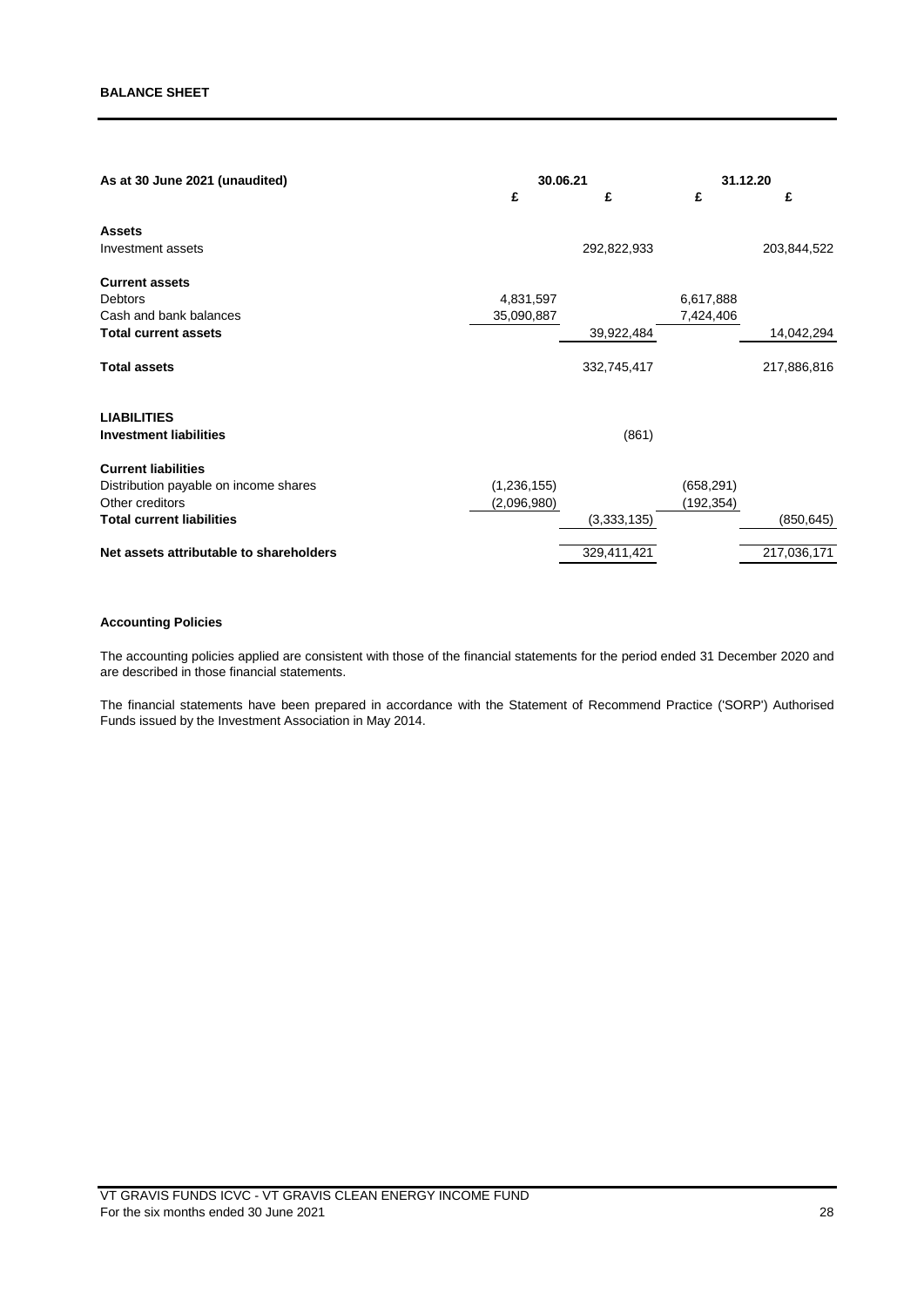## **Interim distribution in pence per share for Sterling Classes and cent per share for EUR and USD Classes**

| Payment  | Unit Type | <b>Share Class</b> | Net Revenue | Equalisation 2021 | <b>Distribution</b> | <b>Distribution</b> |
|----------|-----------|--------------------|-------------|-------------------|---------------------|---------------------|
| date     |           |                    | 2021        |                   | paid/allocated      | paid/allocated      |
|          |           |                    |             |                   | 2021                | 2020                |
| 30.04.21 | group 1   | C Net Income GBP   | 1.2960p     |                   | 1.2960p             | 0.9308p             |
| 30.04.21 | group 2   | C Net Income GBP   | 0.8495p     | 0.4465p           | 1.2960p             | 0.9308p             |
|          |           |                    |             |                   |                     |                     |
| 30.04.21 | group 1   | I Net Income GBP   | 1.1095p     |                   | 1.1095p             | 0.7943p             |
| 30.04.21 | group 2   | I Net Income GBP   | 0.8217p     | 0.2878p           | 1.1095p             | 0.7943p             |
|          |           |                    |             |                   |                     |                     |
| 30.04.21 | group 1   | C Net Acc GBP      | 1.4423p     |                   | 1.4423p             | 1.0089p             |
| 30.04.21 | group 2   | C Net Acc GBP      | 0.9024p     | 0.5399p           | 1.4423p             | 1.0089p             |
|          |           |                    |             |                   |                     |                     |
| 30.04.21 | group 1   | C Net Acc EUR      | 1.2895c     |                   | 1.2895c             | 0.8908c             |
| 30.04.21 | group 2   | C Net Acc EUR      | 1.2895c     |                   | 1.2895c             | 0.8908c             |
|          |           |                    |             |                   |                     |                     |
| 30.04.21 | group 1   | I Net Acc GBP      | 1.3698p     |                   | 1.3698p             | 0.9485p             |
| 30.04.21 | group 2   | I Net Acc GBP      | 0.7372p     | 0.6326p           | 1.3698p             | 0.9485p             |
|          |           |                    |             |                   |                     |                     |

Group 1: Shares purchased prior to 01 January 201 Group 2 : Shares purchased 01 January 2021 to 31 March 2021

## **Interim distribution in pence per share for Sterling Classes and cent per share for EUR and USD Classes**

Group 1: Shares purchased prior to 01 April 2021 Group 2 : Shares purchased 01 April 2021 to 30 June 2021

| Payment  | Unit Type | <b>Share Class</b> | Net Revenue | Equalisation 2021 | <b>Distribution</b> | <b>Distribution</b> |
|----------|-----------|--------------------|-------------|-------------------|---------------------|---------------------|
| date     |           |                    | 2021        |                   | paid/allocated      | paid/allocated      |
|          |           |                    |             |                   | 2021                | 2020                |
| 31.07.21 | group 1   | C Net Income GBP   | 1.4042p     |                   | 1.4042p             | 1.2533p             |
| 31.07.21 | group 2   | C Net Income GBP   | 0.8448p     | 0.5594p           | 1.4042p             | 1.2533p             |
|          |           |                    |             |                   |                     |                     |
| 31.07.21 | group 1   | I Net Income GBP   | 1.2231p     |                   | 1.2231p             | 1.1031p             |
| 31.07.21 | group 2   | I Net Income GBP   | 0.7075p     | 0.5156p           | 1.2231p             | 1.1031 <sub>p</sub> |
|          |           |                    |             |                   |                     |                     |
| 31.07.21 | group 1   | C Net Acc GBP      | 1.5872p     |                   | 1.5872p             | 1.3678p             |
| 31.07.21 | group 2   | C Net Acc GBP      | 1.0375p     | 0.5497p           | 1.5872p             | 1.3678p             |
|          |           |                    |             |                   |                     |                     |
| 31.07.21 | group 1   | C Net Acc EUR      | 1.3953c     |                   | 1.3953c             | 1.2536c             |
| 31.07.21 | group 2   | C Net Acc EUR      | 1.2784c     | 0.1169c           | 1.3953c             | 1.2536c             |
|          |           |                    |             |                   |                     |                     |
| 31.07.21 | group 1   | Net Acc GBP        | 1.5099p     |                   | 1.5099p             | 1.3314p             |
| 31.07.21 | group 2   | Net Acc GBP        | 0.4482p     | 1.0617p           | 1.5099p             | 1.3314p             |
|          |           |                    |             |                   |                     |                     |

## **EQUALISATION**

Equalisation applies only to shares purchased during the distribution period (Group 2 shares). It represents the accrued revenue included in the purchase price of the shares. It is returned with the distribution as a capital repayment. It is not liable to income tax but must be deducted from the cost of the shares for capital gains tax purposes.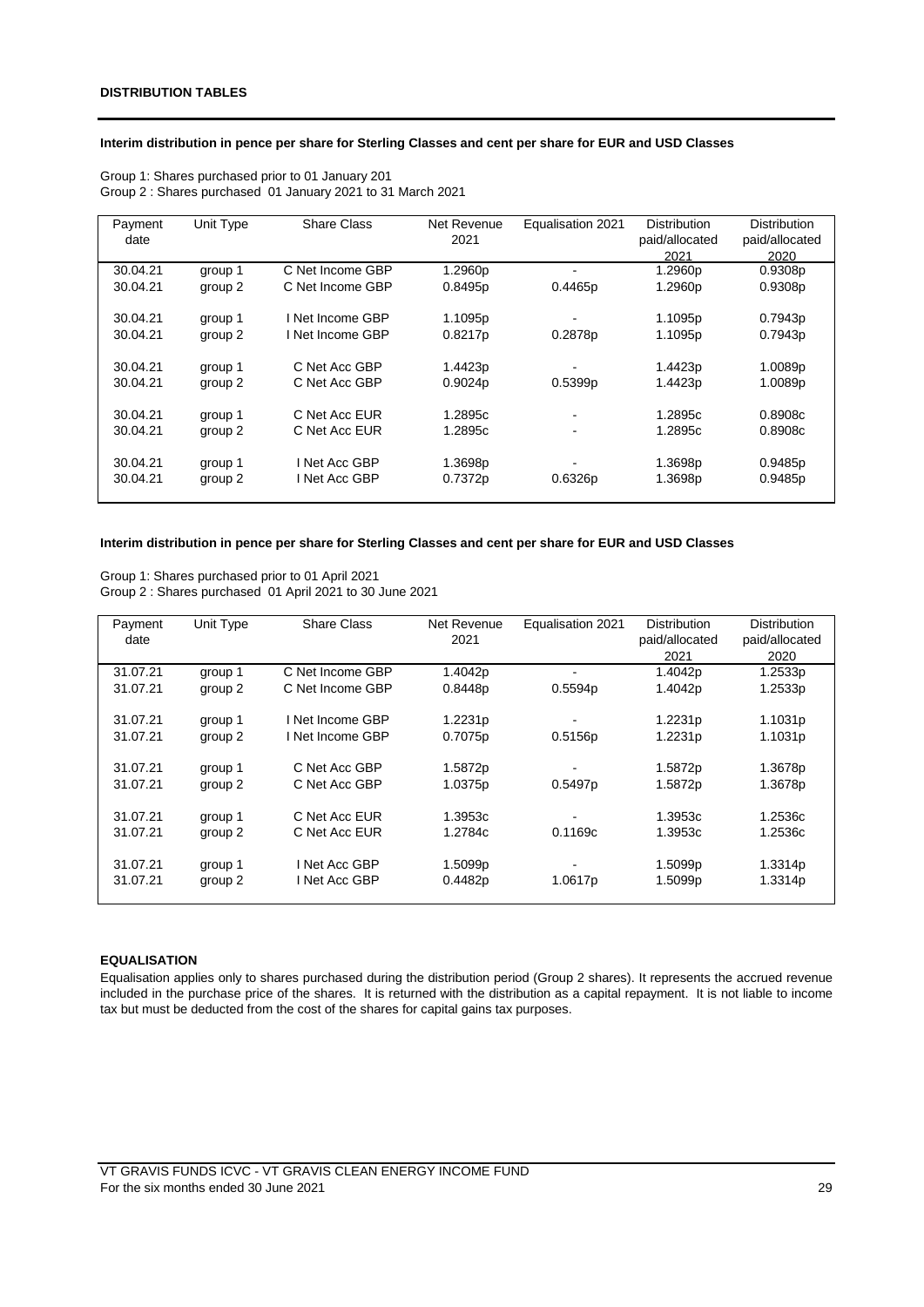| Name of Sub-fund                           | VT Gravis Digital Infrastructure Income Fund                                                                                                                                                                                                                                                                                                                                                                                                                                                                                                                                                                                                                                                         |
|--------------------------------------------|------------------------------------------------------------------------------------------------------------------------------------------------------------------------------------------------------------------------------------------------------------------------------------------------------------------------------------------------------------------------------------------------------------------------------------------------------------------------------------------------------------------------------------------------------------------------------------------------------------------------------------------------------------------------------------------------------|
|                                            |                                                                                                                                                                                                                                                                                                                                                                                                                                                                                                                                                                                                                                                                                                      |
| <b>Size of Sub-fund</b>                    | £18,509,250                                                                                                                                                                                                                                                                                                                                                                                                                                                                                                                                                                                                                                                                                          |
| Launch date                                | 31 May 2021                                                                                                                                                                                                                                                                                                                                                                                                                                                                                                                                                                                                                                                                                          |
| Sub-fund objective and policy              | The investment objective of the VT Gravis Digital Infrastructure<br>Income Fund is to provide quarterly income whilst also providing<br>capital growth through market cycles (7 years).                                                                                                                                                                                                                                                                                                                                                                                                                                                                                                              |
|                                            | The Sub-fund will aim to meet its objective by primarily (at least 70%)<br>investing in real estate investment trusts (REITs) and other listed<br>securities that own, operate or finance tangible assets that provide<br>the infrastructure which enables modern technology to operate<br>successfully. This is likely to include, but not exclusively, assets such<br>as communication towers, data centres, distribution centres that<br>enable the fulfilment of e-commerce, fibre optic networks, smart<br>grids, battery storage, and warehouses. The Sub-fund may also<br>invest (up to 10%) in listed vehicles which are being specifically<br>established to invest in such infrastructure. |
|                                            | The sector is currently weighted in favour of REITs, however, as the<br>digital infrastructure sector grows the ACD may identify additional<br>opportunities in the sector, in other security types, such as equities,<br>real estate operating companies (REOCs) and bonds.                                                                                                                                                                                                                                                                                                                                                                                                                         |
|                                            | The Sub-fund has a global investment remit and will invest in<br>companies listed in member nations of the Organisation for Economic<br>Cooperation and Development plus Singapore and Taiwan.                                                                                                                                                                                                                                                                                                                                                                                                                                                                                                       |
|                                            | The Sub-fund may also invest (up to 30%) in collective investment<br>schemes, money market instruments, deposits, cash and near cash.                                                                                                                                                                                                                                                                                                                                                                                                                                                                                                                                                                |
|                                            | There is no particular emphasis on any geographical area.                                                                                                                                                                                                                                                                                                                                                                                                                                                                                                                                                                                                                                            |
| <b>Benchmark</b>                           | The Sub-fund is not managed to or constrained by a benchmark, and<br>nor does the ACD use a benchmark in order to assess performance.                                                                                                                                                                                                                                                                                                                                                                                                                                                                                                                                                                |
|                                            | However, the performance of the Fund can be compared to that of<br>the MSCI World Core Real Estate Index.                                                                                                                                                                                                                                                                                                                                                                                                                                                                                                                                                                                            |
|                                            | The performance of the Fund can be compared against that of the<br>index. This index has been selected as it is considered to be the<br>index which most closely reflects the investments which the Fund will<br>make (and its risk/return objectives) at the current time. For the<br>avoidance of doubt, the Investment Manager is not bound or<br>influenced by the index when making its decisions and can make<br>investments that are not included in the index.                                                                                                                                                                                                                               |
| <b>Authorised Corporate Director (ACD)</b> | Valu-Trac Investment Management Limited                                                                                                                                                                                                                                                                                                                                                                                                                                                                                                                                                                                                                                                              |
| <b>Ex-distribution dates</b>               | 31 March, 30 June, 30 September, 31 December                                                                                                                                                                                                                                                                                                                                                                                                                                                                                                                                                                                                                                                         |
| <b>Distribution dates</b>                  | 30 April, 31 July, 31 October, 31 January                                                                                                                                                                                                                                                                                                                                                                                                                                                                                                                                                                                                                                                            |
| <b>Individual Savings Account (ISA)</b>    | The Sub-fund is a qualifying investment for inclusion in an ISA.                                                                                                                                                                                                                                                                                                                                                                                                                                                                                                                                                                                                                                     |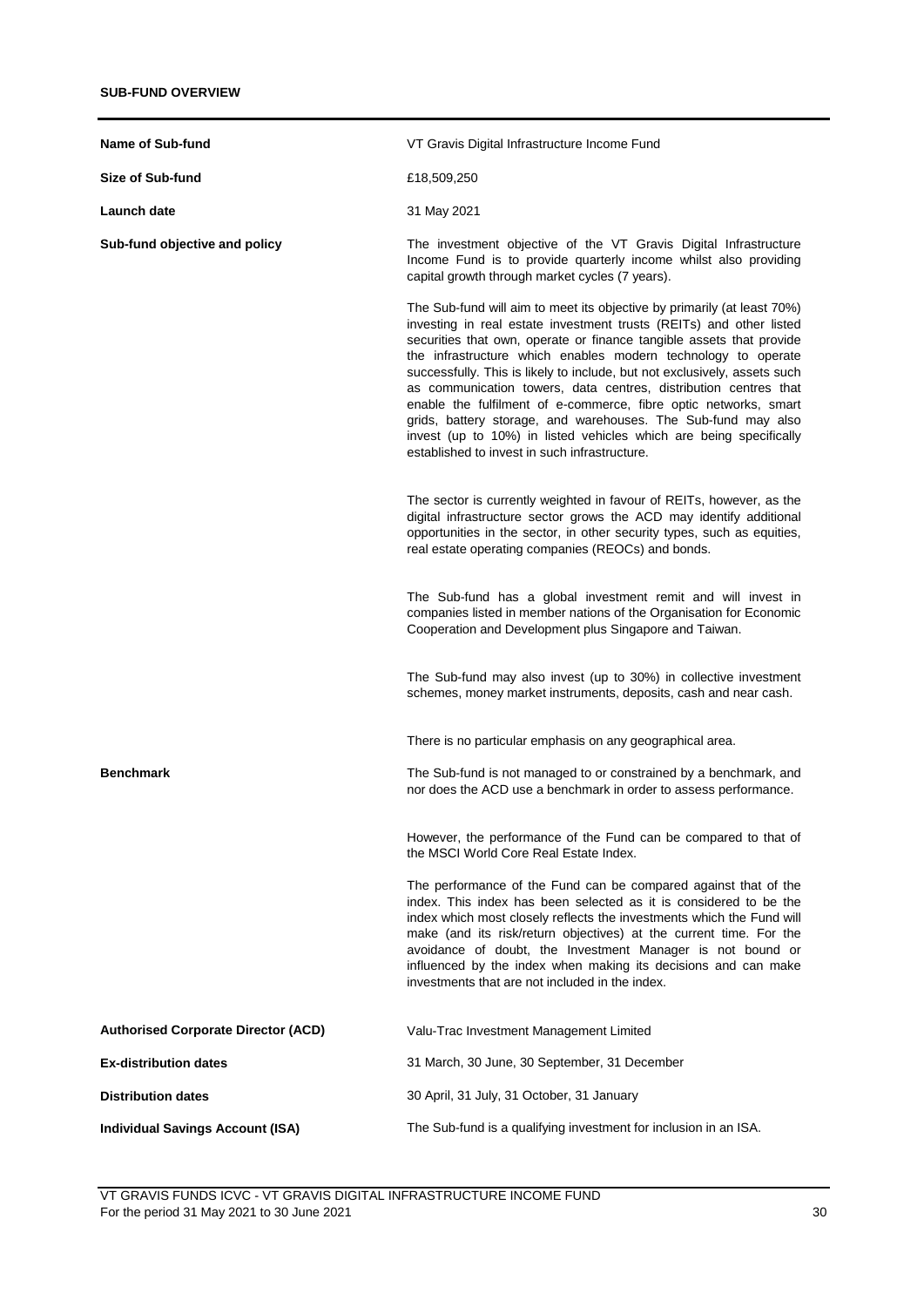#### **Minimum investment**

| Lump sum subscription:                    | Class $C = £100$<br>Class $I = £10,000,000$  |
|-------------------------------------------|----------------------------------------------|
| Top-up:                                   | Class $C = £25$<br>Class $I = £10.000$       |
| Holding:                                  | Class $C = £100$<br>Class $I = £10,000,000$  |
| Redemption:                               | N/A (provided minimum holding is maintained) |
| Switching:                                | N/A (provided minimum holding is maintained) |
| Initial, redemption and switching charges | Nil                                          |

The ACD may waive the minimum levels (and initial charge) at its discretion.

#### **ACD charges**

The annual management charge is as follows:

In respect of the Class C shares, it is equal to 0.80% per annum of the net asset value of the Class C shares.

In respect of the Class I shares, it is equal to 0.70% per annum of the net asset value of the Class I shares.

The Investment Adviser has, with the agreement of the ACD, undertaken that if the total OCF of the Fund in respect of the Company (as calculated at the end of the relevant accounting period but excluding underlying fund holding charges and dealing costs from EMX and Calastone) exceeds 0.80% in the case of Class C shares and 0.70% in the case of Class I shares, the Investment Adviser shall reimburse the Fund for an amount which, when deducted from the operating costs incurred by the Fund during the relevant accounting period, would result in the Fund having a total OCF equal to the stated AMC for each share class e.g. 0.80% in the case of Class C shares and 0.70% in the case of Class I shares in the relevant accounting period.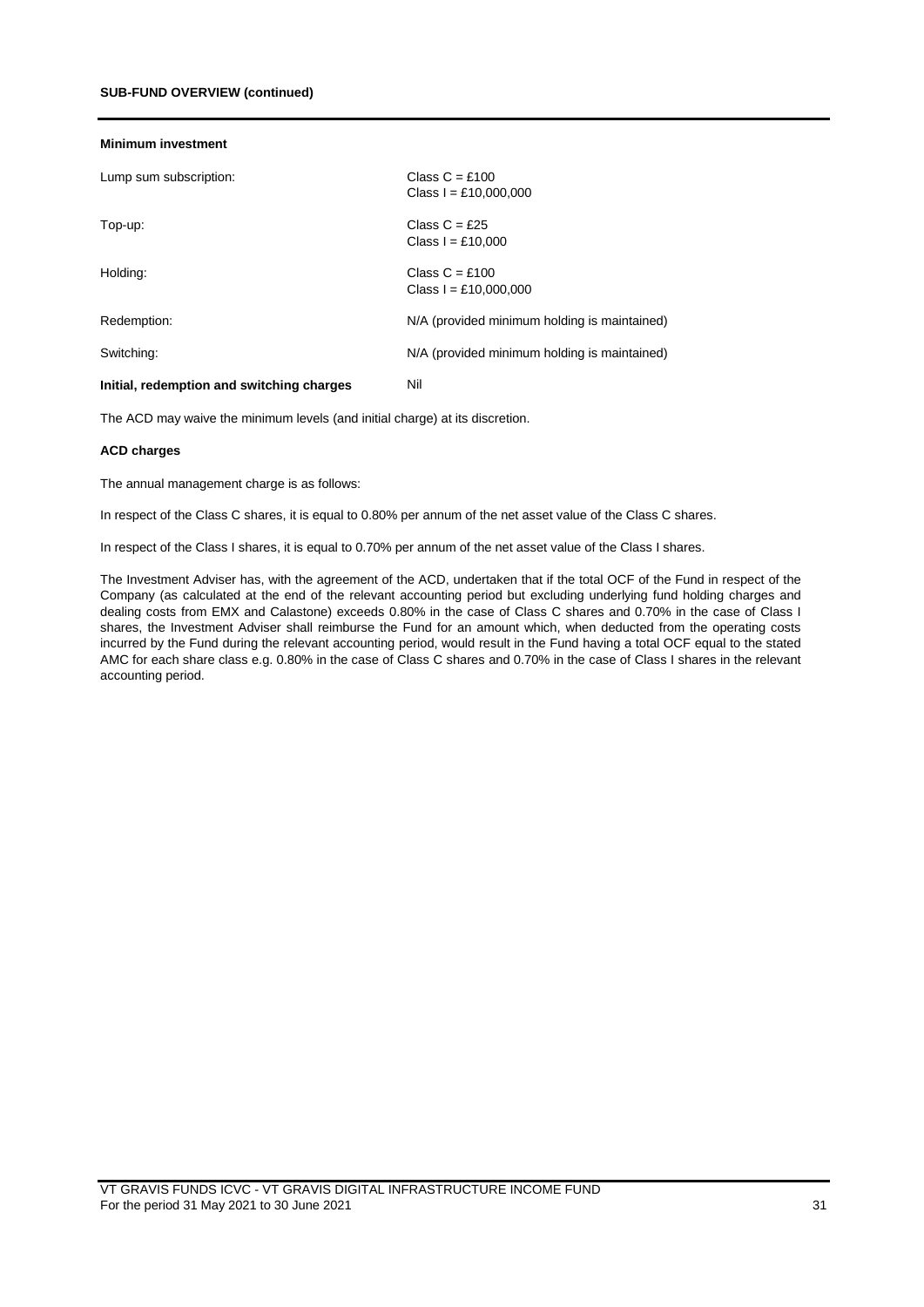This report is a review of the performance of the VT Gravis Digital Infrastructure Income Fund (the "Fund") for the period from launch on the 31 $\mathrm{st}$  May 2021 to the 30 $\mathrm{th}$  June 2021.

The performance objectives of the Sub-fund are:

- a. to generate income, via quarterly dividend payments;
- b. to provide capital growth through market cycles (approximately 7 years) after Sub-fund charges

The Sub-fund seeks to achieve its objective primarily by investing in a globally diversified portfolio of specialist real estate and infrastructure companies that are likely to benefit from the digitalisation mega trend, a trend that will see digital technologies change the way in which we work, play and live. The Fund primarily invests in four broad sub-sectors of digital infrastructure that support this revolution: data centres, fibre optic networks, logistics warehouses and mobile communication towers. These four categories are likely to be amongst the most important components of this next generation of infrastructure.

These sub-sectors share several attractive attributes; they are physical in nature; generate contractual rental income, have long time horizons and are accessible to investors via liquid listed securities. They are also critical in nature as they fulfil a fundamental digital need. The loss of such assets could have a major detrimental effect on not only the availability of digital services, but more broadly on the functioning of society itself.

A significant driver of the rapid growth in data is mobile phone usage and the pace at which mobile internet connectivity has developed. Smart phones now provide owners with the ability to shop online anytime, anyplace, anywhere. Logistics warehouses have benefitted from this boom in e-commerce, a trend that was present even before the well-documented pandemic-induced mass adoption of internet shopping.

Data centres - large purpose-built server warehouses - host the physical servers that businesses need to store and transmit their data and continue to benefit from the growing demand. The need for central hubs to host and transmit that data will continue to accelerate, putting successful, sophisticated data centres at the forefront of the digital revolution. This data relies on a physical network to enable the transmission to and from users at work and home. The huge rise in data usage is incompatible with ageing infrastructure and there is an obvious and overwhelming need to replace old copper cables with new fibre optic cables, offering greater bandwidth and speed. The same is true for increased investment into the network of mobile communication towers.

The Sub-fund is structured to profit from these powerful mega trends. Benefitting from an unconstrained approach to investing, the Investment Adviser selects a portfolio of the best-in-class digital infrastructure companies listed in developed markets around the world.

Over the course of June, the first month of investing, the NAV of the Sub-fund increased from 100p to 105.5826p (C Acc GBP) compared to the MSCI World Core Real Estate Index, which rose by 4.08%.

In line with its quarterly dividend schedule, the Sub-fund declared its first distribution of 0.2196p (C Inc GBP) at the end of June. Underpinning this distribution is the Fund's exposure to real estate investment trusts (REITs) owning digital infrastructure assets. To maintain their general tax-exempt status REITs are required to distribute circa 90% of rental profits to investors.

Over the course of the first month the Sub-fund successfully invested in 29 digital infrastructure companies. In terms of property-type, at the end of June, 43.7% of the portfolio was invested in logistics warehouses, encompassing both ecommerce fulfilment centres and urban 'last mile' logistics facilities, 24.3% in mobile communication towers, 21.4% in data centres, and 5.0% in fibre optics networks and battery storage.

From a geographic perspective, based on the market capitalisation of the investments and the country of listing the portfolio, the Sub-fund is globally diversified across developed equity markets with 50.9% invested in North America, 23.7% invested in Europe, and 19.8% invested in Asia. However, looking through to the location of the underlying assets reveals an even better level of geographical diversification. The exposure to North America drops to approximately 40% on an underlying basis, Europe, including the UK, increases to approximately 35%, and Asia remains at around 20%.

Identifying companies owning superior digital infrastructure assets is a research-intensive process to which the Investment Adviser is well suited. The benefit from this focus on company research and stock selection tends to yield very good results even early on. Within the portfolio, QTS Realty Trust, a \$5.3bn US listed data centre REIT, was the target of a management approved bid from Blackstone, one of the largest global investors in real estate. With a portfolio of 28 assets QTS is a leading owner of data centres across the US and in Europe. While we would prefer to own these assets for the long-term Blackstone is proposing to pay an attractive 20.9% premium to the undisturbed share price.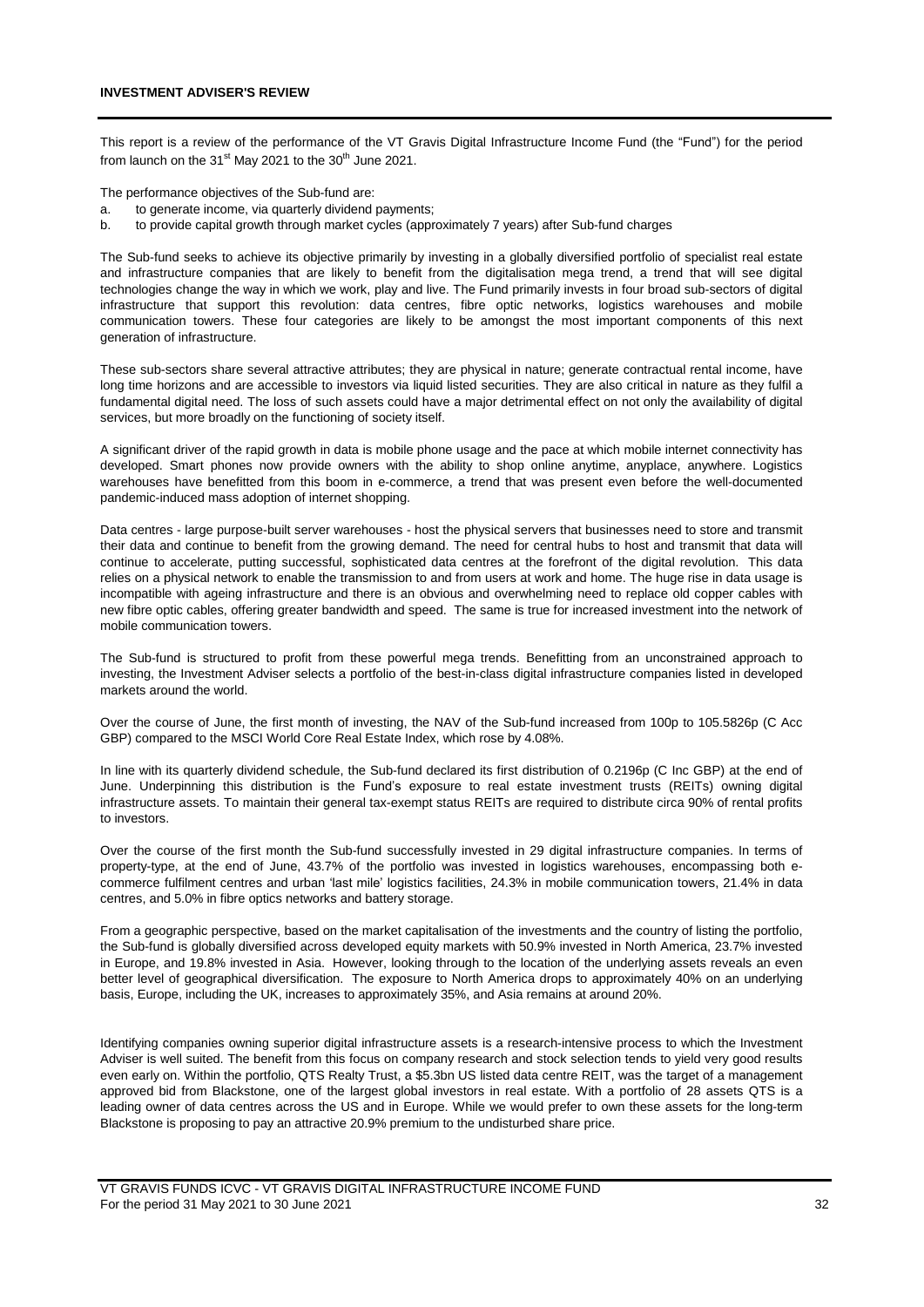## **INVESTMENT ADVISER'S REVIEW (continued)**

The QTS takeover premium can be viewed as early validation of the Sub-fund's strategy to invest in the best-in-class owners of digital infrastructure assets. The acquirer highlighted how "QTS aligns with one of Blackstone's highest conviction themes – data proliferation…". Within this sub-sector the Fund is well positioned to benefit from future growth in demand from both tenants and investors with exposure to a further six other companies listed in the US, Singapore, and Australia.

Looking ahead to the second half of the year, the Investment Adviser believes that the portfolio is very well positioned to capture the continuing growth of specialist digital infrastructure companies and the appetite amongst investors for high quality assets, generating reliable income, managed by dedicated and focused experts.

GCP Advisory Limited Investment Advisor to the Fund 23 July 2021

VT GRAVIS FUNDS ICVC - VT GRAVIS DIGITAL INFRASTRUCTURE INCOME FUND For the period 31 May 2021 to 30 June 2021 33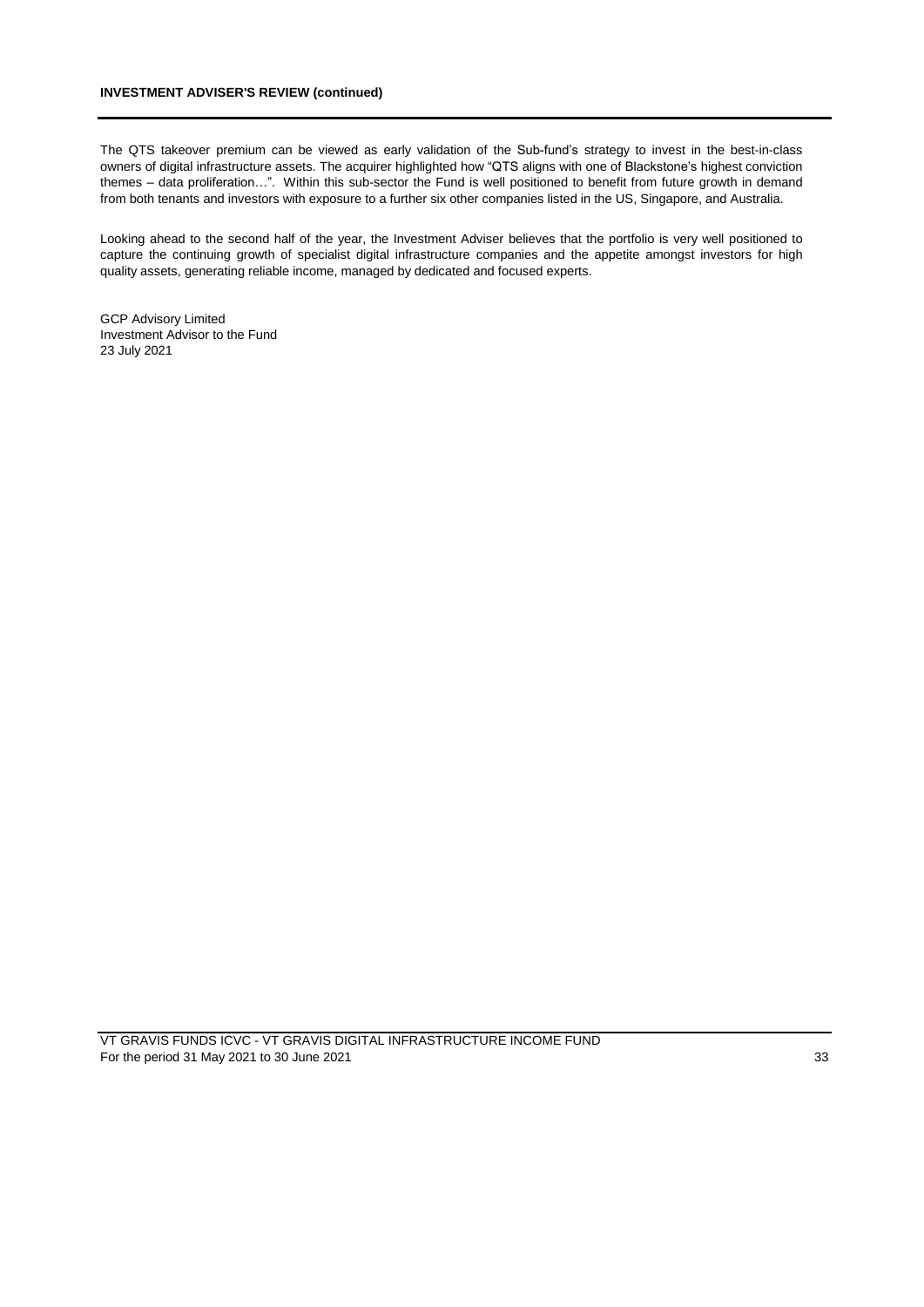# **Financial Highlights**

| <b>Class C Income GBP</b>                                                                                                                                                                                                                                   | Period 1 June 2021<br>to 30 June 2021 <sup>^</sup>                      |
|-------------------------------------------------------------------------------------------------------------------------------------------------------------------------------------------------------------------------------------------------------------|-------------------------------------------------------------------------|
| Changes in net assets per unit<br>Operating net asset value per unit<br>Return before operating charges<br>Operating charges (note 1)<br>Return after operating charges *<br>Distribution in income units<br>Closing net asset value per unit               | GBp<br>100.0000<br>5.6054<br>(0.0721)<br>5.5333<br>(0.2196)<br>105.3137 |
| *after direct transactions costs of:                                                                                                                                                                                                                        | 0.8651                                                                  |
| Performance<br>Return after charges                                                                                                                                                                                                                         | 5.53%                                                                   |
| Other information<br>Closing net asset value<br>Closing number of units<br>Operating charges (note 2)<br>Direct transaction costs                                                                                                                           | £769,499<br>730,673<br>0.87%<br>0.84%                                   |
| Prices<br>Highest unit price<br>Lowest unit price                                                                                                                                                                                                           | 105.94<br>100.00                                                        |
| <sup>^</sup> Share class launched 1 June 2021                                                                                                                                                                                                               |                                                                         |
| <b>Class C Accumulation GBP</b>                                                                                                                                                                                                                             | <b>Period 31 May 2021</b><br>to 30 June 2021*                           |
| Changes in net assets per unit<br>Operating net asset value per unit<br>Return before operating charges<br>Operating charges (note 1)<br>Return after operating charges *<br>Closing net asset value per unit<br>Retained distribution on accumulated units | GBp<br>100.0000<br>5.6571<br>(0.0745)<br>5.5826<br>105.5826<br>0.2766   |
| *after direct transactions costs of:                                                                                                                                                                                                                        | 0.8662                                                                  |
| Performance<br>Return after charges                                                                                                                                                                                                                         | 5.58%                                                                   |
| Other information<br>Closing net asset value<br>Closing number of units<br>Operating charges (note 2)<br>Direct transaction costs                                                                                                                           | £3,141,224<br>2,975,134<br>0.87%<br>0.84%                               |
| Prices<br>Highest unit price<br>Lowest unit price                                                                                                                                                                                                           | 105.99<br>100.00                                                        |

\*Share class launched 31 May 2021

VT GRAVIS FUNDS ICVC - VT GRAVIS DIGITAL INFRASTRUCTURE INCOME FUND For the period 31 May 2021 to 30 June 2021 34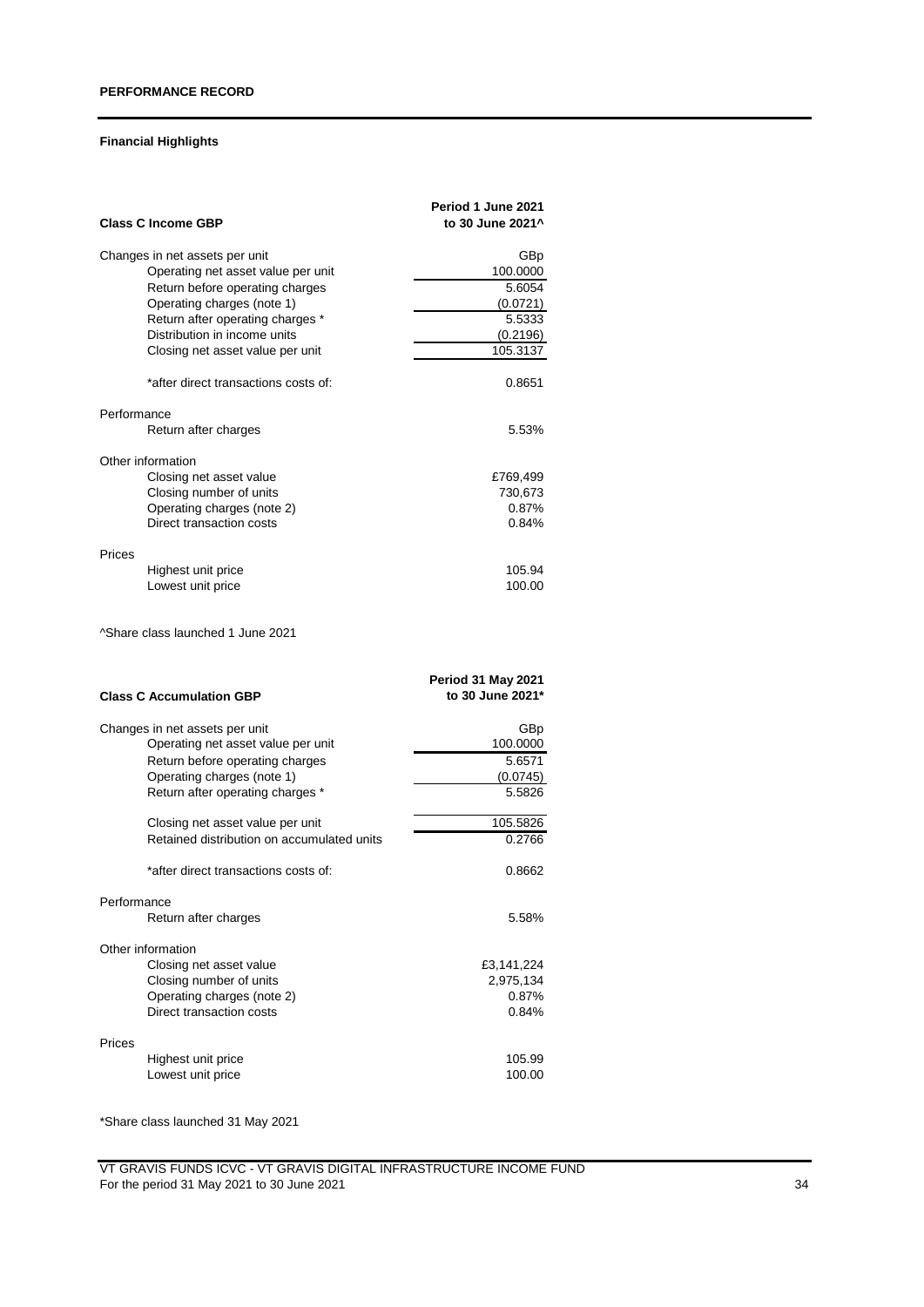|             | <b>Class C Accumulation GBP Hedged</b>                           | <b>Period 31 May 2021</b><br>to 30 June 2021* |
|-------------|------------------------------------------------------------------|-----------------------------------------------|
|             | Changes in net assets per unit                                   | GBp                                           |
|             | Operating net asset value per unit                               | 100.0000                                      |
|             | Return before operating charges                                  | 1.1807                                        |
|             | Operating charges (note 1)                                       | (0.0729)                                      |
|             | Return after operating charges *                                 | 1.1078                                        |
|             | Closing net asset value per unit                                 | 101.1078                                      |
|             | Retained distribution on accumulated units                       | 0.1052                                        |
|             | *after direct transactions costs of:                             | 0.8474                                        |
| Performance |                                                                  |                                               |
|             | Return after charges                                             | 1.11%                                         |
|             | Other information                                                |                                               |
|             | Closing net asset value                                          | £84,811                                       |
|             | Closing number of units                                          | 83,882                                        |
|             | Operating charges (note 2)                                       | 0.87%                                         |
|             | Direct transaction costs                                         | 0.84%                                         |
| Prices      |                                                                  |                                               |
|             | Highest unit price                                               | 101.67                                        |
|             | Lowest unit price                                                | 99.75                                         |
|             | *Share class launched 31 May 2021                                |                                               |
|             | <b>Class I Income GBP</b>                                        | <b>Period 31 May 2021</b><br>to 30 June 2021* |
|             |                                                                  |                                               |
|             | Changes in net assets per unit                                   | GBp                                           |
|             | Operating net asset value per unit                               | 100.0000                                      |
|             | Return before operating charges                                  | 5.6573                                        |
|             | Operating charges (note 1)                                       | (0.0659)                                      |
|             | Return after operating charges *<br>Distribution in income units | 5.5914                                        |
|             | Closing net asset value per unit                                 | (0.2178)<br>105.3736                          |
|             |                                                                  |                                               |
|             | *after direct transactions costs of:                             | 0.8654                                        |
| Performance |                                                                  |                                               |
|             | Return after charges                                             | 5.59%                                         |
|             | Other information                                                |                                               |
|             | Closing net asset value                                          | £2,488,838                                    |
|             | Closing number of units                                          | 2,361,918                                     |
|             | Operating charges (note 2)                                       | 0.77%                                         |
|             | Direct transaction costs                                         | 0.84%                                         |
| Prices      |                                                                  |                                               |
|             | Highest unit price                                               | 106.00                                        |
|             | Lowest unit price                                                | 100.00                                        |

\*Share class launched 31 May 2021

VT GRAVIS FUNDS ICVC - VT GRAVIS DIGITAL INFRASTRUCTURE INCOME FUND For the period 31 May 2021 to 30 June 2021 35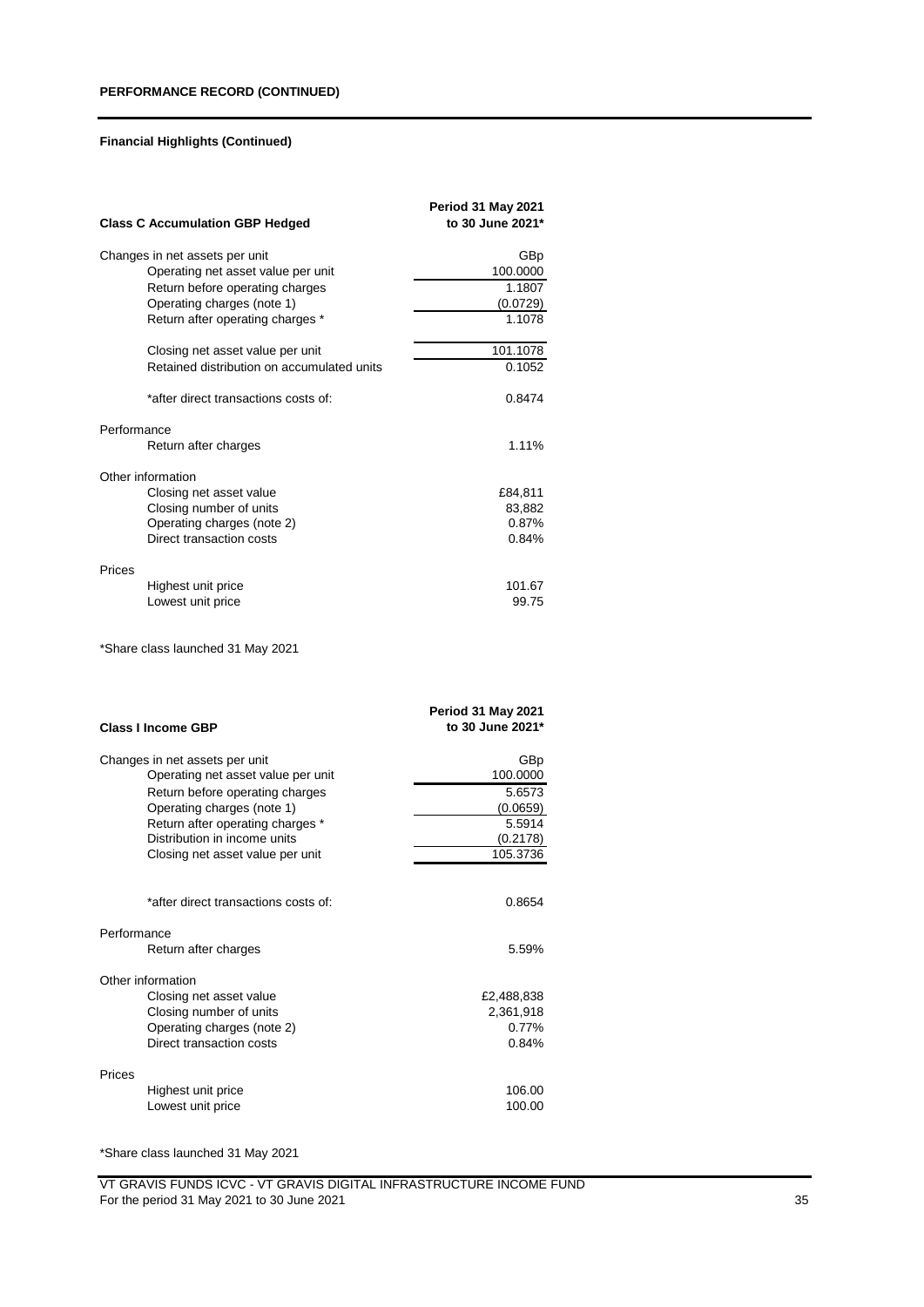| <b>Class I Accumulation GBP</b>            | <b>Period 31 May 2021</b><br>to 30 June 2021* |
|--------------------------------------------|-----------------------------------------------|
| Changes in net assets per unit             | GBp                                           |
| Operating net asset value per unit         | 100.0000                                      |
| Return before operating charges            | 5.6574                                        |
| Operating charges (note 1)                 | (0.0660)                                      |
| Return after operating charges *           | 5.5914                                        |
| Closing net asset value per unit           | 105.5914                                      |
| Retained distribution on accumulated units | 0.2053                                        |
| *after direct transactions costs of:       | 0.8663                                        |
| Performance                                |                                               |
| Return after charges                       | 5.59%                                         |
| Other information                          |                                               |
| Closing net asset value                    | £12,047,706                                   |
| Closing number of units                    | 11,409,742                                    |
| Operating charges (note 2)                 | 0.77%                                         |
| Direct transaction costs                   | 0.84%                                         |
| Prices                                     |                                               |
| Highest unit price                         | 106.00                                        |
| Lowest unit price                          | 100.00                                        |

\*Share class launched 31 May 2021

1. The operating charges per unit figure is calculates by applying the operating charges percentage to the average net asset valuation per share throughout the period.

2. The operating charges percentage is based on the expenses incurred during the period annualised, as a proportion of the average net asset value of the Sub-fund together with the ongoing charges included within the underlying Open Ended Investment Companies held within the fund's holdings.

#### **Risk Profile**

Based on past data, the Sub-fund is ranked a '5' on the synthetic risk and reward indicator scale (of 1 to 7) as described fully in the Key Investor Information Document. The Sub-fund is ranked '5' because simulated monthly historical performance data indicates that relatively high rises and falls in market prices would have occurred historically.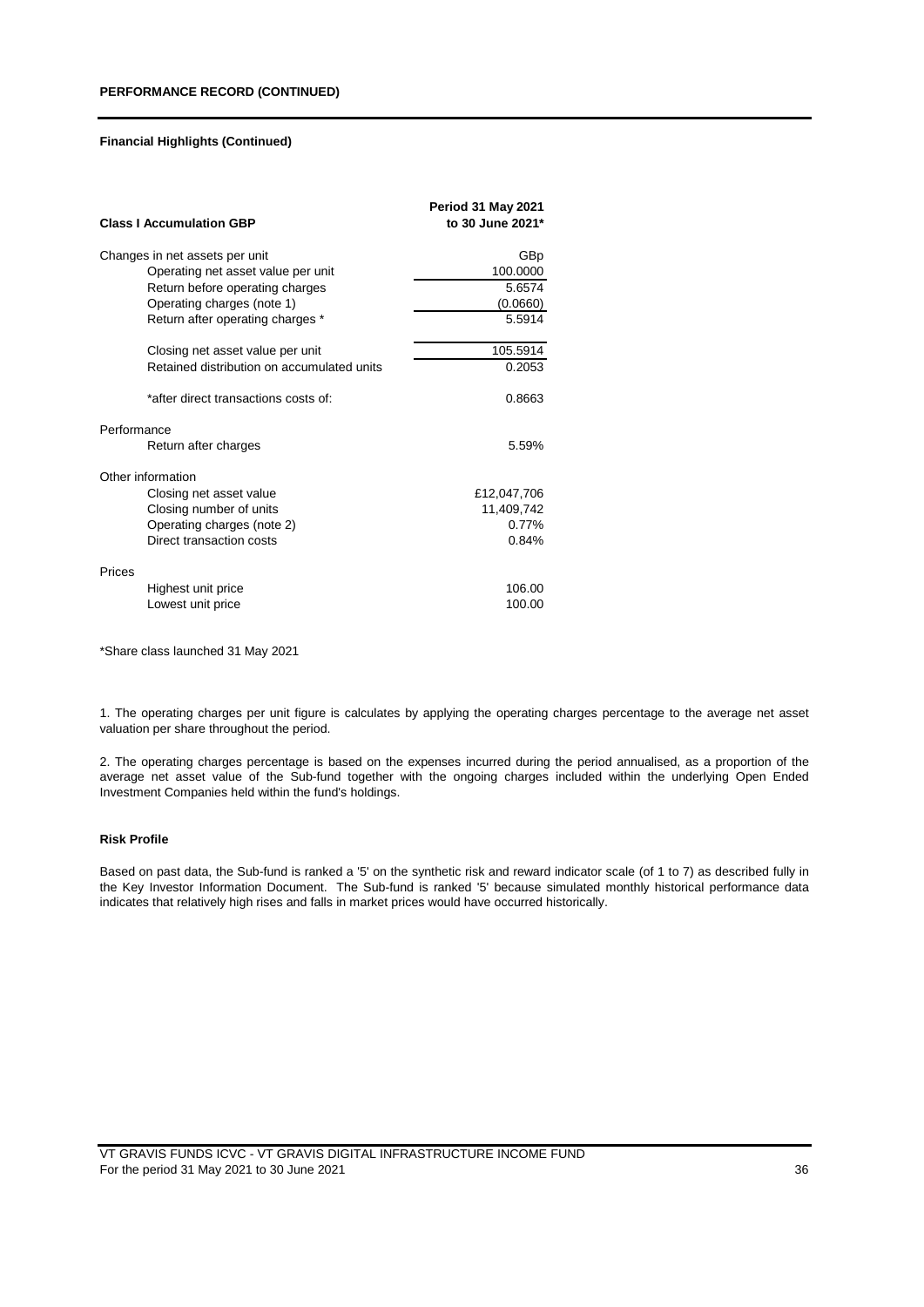## **As at 30 June 2021 (unaudited)**

| <b>Equities</b><br>383<br>CRE Logistics REIT Inc<br>469,356<br>2.54<br>77,890<br>Goodman Group<br>897,840<br>4.85<br>329,010<br>Keppel DC REIT<br>440,489<br>2.38<br>422,690<br>Mapletree Logistics Trust<br>463,843<br>2.51<br>122<br>Mitsui Fudosan Logistics Park Inc<br>2.55<br>472,339<br>72,955<br><b>NEXTDC Ltd</b><br>2.53<br>468,162<br>202<br>Nippon Prologis REIT Inc<br>466,208<br>2.52<br>4,112<br>2.01<br>Argan SA<br>371,726<br>11,682<br>Catena AB<br>453,612<br>2.45<br>9,620<br>Cellnex Telecom SA<br>443,654<br>2.40<br>379,600<br>Gresham House Energy Storage Fund PLC<br>2.48<br>458,367<br>51,775<br>Infrastrutture Wireless Italiane SpA<br>422,042<br>2.28<br>81,520<br><b>SEGRO PLC</b><br>895,293<br>4.84<br>223,813<br>Tritax Big Box REIT PLC<br>2.38<br>440,128<br>19,675<br>Vantage Towers AG<br>456,047<br>2.46<br>16,435<br>Warehouses de Pauw NV<br>453,894<br>2.45<br>7,000<br>American Tower Corp<br>7.44<br>1,377,151<br>8,395<br><b>Cogent Communications Holdings Inc</b><br>466,063<br>2.52<br>6,290<br>Crown Castle International Corp<br>895,437<br>4.84<br>8,963<br>CyrusOne Inc<br>470,925<br>2.54<br>7,828<br><b>Digital Realty Trust Inc.</b><br>860,614<br>4.65<br>53,810<br>Dream Industrial Real Estate Investment Trust<br>481,194<br>2.60<br>13,295<br>Duke Realty Corp<br>458,767<br>2.48<br>3,537<br>2.28<br><b>Eastgroup Properties Inc</b><br>422,488<br>1,495<br>Equinix Inc<br>865,488<br>4.68<br>15,345<br>Prologis Inc<br>1,344,494<br>7.26<br>7,265<br>QTS Realty Trust Inc<br>405,662<br>2.19<br>3,935<br><b>SBA Communications Corp</b><br>4.93<br>914,042<br>29,945<br>Switch Inc<br>2.48<br>461,299<br>94.52<br><b>TOTAL EQUITIES</b><br>17,496,624<br>(189)<br><b>Currency hedges</b><br>0.00<br><b>Portfolio of investments</b><br>94.52<br>17,496,435<br>Net other assets<br>1,035,643<br>5.60<br>Adjustment to revalue assets from mid to bid prices<br>(22, 829)<br>(0.12)<br>18,509,249<br>100.00 | <b>Holding</b> |  | Value £ % of net assets |
|-------------------------------------------------------------------------------------------------------------------------------------------------------------------------------------------------------------------------------------------------------------------------------------------------------------------------------------------------------------------------------------------------------------------------------------------------------------------------------------------------------------------------------------------------------------------------------------------------------------------------------------------------------------------------------------------------------------------------------------------------------------------------------------------------------------------------------------------------------------------------------------------------------------------------------------------------------------------------------------------------------------------------------------------------------------------------------------------------------------------------------------------------------------------------------------------------------------------------------------------------------------------------------------------------------------------------------------------------------------------------------------------------------------------------------------------------------------------------------------------------------------------------------------------------------------------------------------------------------------------------------------------------------------------------------------------------------------------------------------------------------------------------------------------------------------------------------------------------------------------------------------------------------------------------------------------------------------------------|----------------|--|-------------------------|
|                                                                                                                                                                                                                                                                                                                                                                                                                                                                                                                                                                                                                                                                                                                                                                                                                                                                                                                                                                                                                                                                                                                                                                                                                                                                                                                                                                                                                                                                                                                                                                                                                                                                                                                                                                                                                                                                                                                                                                         |                |  |                         |
|                                                                                                                                                                                                                                                                                                                                                                                                                                                                                                                                                                                                                                                                                                                                                                                                                                                                                                                                                                                                                                                                                                                                                                                                                                                                                                                                                                                                                                                                                                                                                                                                                                                                                                                                                                                                                                                                                                                                                                         |                |  |                         |
|                                                                                                                                                                                                                                                                                                                                                                                                                                                                                                                                                                                                                                                                                                                                                                                                                                                                                                                                                                                                                                                                                                                                                                                                                                                                                                                                                                                                                                                                                                                                                                                                                                                                                                                                                                                                                                                                                                                                                                         |                |  |                         |
|                                                                                                                                                                                                                                                                                                                                                                                                                                                                                                                                                                                                                                                                                                                                                                                                                                                                                                                                                                                                                                                                                                                                                                                                                                                                                                                                                                                                                                                                                                                                                                                                                                                                                                                                                                                                                                                                                                                                                                         |                |  |                         |
|                                                                                                                                                                                                                                                                                                                                                                                                                                                                                                                                                                                                                                                                                                                                                                                                                                                                                                                                                                                                                                                                                                                                                                                                                                                                                                                                                                                                                                                                                                                                                                                                                                                                                                                                                                                                                                                                                                                                                                         |                |  |                         |
|                                                                                                                                                                                                                                                                                                                                                                                                                                                                                                                                                                                                                                                                                                                                                                                                                                                                                                                                                                                                                                                                                                                                                                                                                                                                                                                                                                                                                                                                                                                                                                                                                                                                                                                                                                                                                                                                                                                                                                         |                |  |                         |
|                                                                                                                                                                                                                                                                                                                                                                                                                                                                                                                                                                                                                                                                                                                                                                                                                                                                                                                                                                                                                                                                                                                                                                                                                                                                                                                                                                                                                                                                                                                                                                                                                                                                                                                                                                                                                                                                                                                                                                         |                |  |                         |
|                                                                                                                                                                                                                                                                                                                                                                                                                                                                                                                                                                                                                                                                                                                                                                                                                                                                                                                                                                                                                                                                                                                                                                                                                                                                                                                                                                                                                                                                                                                                                                                                                                                                                                                                                                                                                                                                                                                                                                         |                |  |                         |
|                                                                                                                                                                                                                                                                                                                                                                                                                                                                                                                                                                                                                                                                                                                                                                                                                                                                                                                                                                                                                                                                                                                                                                                                                                                                                                                                                                                                                                                                                                                                                                                                                                                                                                                                                                                                                                                                                                                                                                         |                |  |                         |
|                                                                                                                                                                                                                                                                                                                                                                                                                                                                                                                                                                                                                                                                                                                                                                                                                                                                                                                                                                                                                                                                                                                                                                                                                                                                                                                                                                                                                                                                                                                                                                                                                                                                                                                                                                                                                                                                                                                                                                         |                |  |                         |
|                                                                                                                                                                                                                                                                                                                                                                                                                                                                                                                                                                                                                                                                                                                                                                                                                                                                                                                                                                                                                                                                                                                                                                                                                                                                                                                                                                                                                                                                                                                                                                                                                                                                                                                                                                                                                                                                                                                                                                         |                |  |                         |
|                                                                                                                                                                                                                                                                                                                                                                                                                                                                                                                                                                                                                                                                                                                                                                                                                                                                                                                                                                                                                                                                                                                                                                                                                                                                                                                                                                                                                                                                                                                                                                                                                                                                                                                                                                                                                                                                                                                                                                         |                |  |                         |
|                                                                                                                                                                                                                                                                                                                                                                                                                                                                                                                                                                                                                                                                                                                                                                                                                                                                                                                                                                                                                                                                                                                                                                                                                                                                                                                                                                                                                                                                                                                                                                                                                                                                                                                                                                                                                                                                                                                                                                         |                |  |                         |
|                                                                                                                                                                                                                                                                                                                                                                                                                                                                                                                                                                                                                                                                                                                                                                                                                                                                                                                                                                                                                                                                                                                                                                                                                                                                                                                                                                                                                                                                                                                                                                                                                                                                                                                                                                                                                                                                                                                                                                         |                |  |                         |
|                                                                                                                                                                                                                                                                                                                                                                                                                                                                                                                                                                                                                                                                                                                                                                                                                                                                                                                                                                                                                                                                                                                                                                                                                                                                                                                                                                                                                                                                                                                                                                                                                                                                                                                                                                                                                                                                                                                                                                         |                |  |                         |
|                                                                                                                                                                                                                                                                                                                                                                                                                                                                                                                                                                                                                                                                                                                                                                                                                                                                                                                                                                                                                                                                                                                                                                                                                                                                                                                                                                                                                                                                                                                                                                                                                                                                                                                                                                                                                                                                                                                                                                         |                |  |                         |
|                                                                                                                                                                                                                                                                                                                                                                                                                                                                                                                                                                                                                                                                                                                                                                                                                                                                                                                                                                                                                                                                                                                                                                                                                                                                                                                                                                                                                                                                                                                                                                                                                                                                                                                                                                                                                                                                                                                                                                         |                |  |                         |
|                                                                                                                                                                                                                                                                                                                                                                                                                                                                                                                                                                                                                                                                                                                                                                                                                                                                                                                                                                                                                                                                                                                                                                                                                                                                                                                                                                                                                                                                                                                                                                                                                                                                                                                                                                                                                                                                                                                                                                         |                |  |                         |
|                                                                                                                                                                                                                                                                                                                                                                                                                                                                                                                                                                                                                                                                                                                                                                                                                                                                                                                                                                                                                                                                                                                                                                                                                                                                                                                                                                                                                                                                                                                                                                                                                                                                                                                                                                                                                                                                                                                                                                         |                |  |                         |
|                                                                                                                                                                                                                                                                                                                                                                                                                                                                                                                                                                                                                                                                                                                                                                                                                                                                                                                                                                                                                                                                                                                                                                                                                                                                                                                                                                                                                                                                                                                                                                                                                                                                                                                                                                                                                                                                                                                                                                         |                |  |                         |
|                                                                                                                                                                                                                                                                                                                                                                                                                                                                                                                                                                                                                                                                                                                                                                                                                                                                                                                                                                                                                                                                                                                                                                                                                                                                                                                                                                                                                                                                                                                                                                                                                                                                                                                                                                                                                                                                                                                                                                         |                |  |                         |
|                                                                                                                                                                                                                                                                                                                                                                                                                                                                                                                                                                                                                                                                                                                                                                                                                                                                                                                                                                                                                                                                                                                                                                                                                                                                                                                                                                                                                                                                                                                                                                                                                                                                                                                                                                                                                                                                                                                                                                         |                |  |                         |
|                                                                                                                                                                                                                                                                                                                                                                                                                                                                                                                                                                                                                                                                                                                                                                                                                                                                                                                                                                                                                                                                                                                                                                                                                                                                                                                                                                                                                                                                                                                                                                                                                                                                                                                                                                                                                                                                                                                                                                         |                |  |                         |
|                                                                                                                                                                                                                                                                                                                                                                                                                                                                                                                                                                                                                                                                                                                                                                                                                                                                                                                                                                                                                                                                                                                                                                                                                                                                                                                                                                                                                                                                                                                                                                                                                                                                                                                                                                                                                                                                                                                                                                         |                |  |                         |
|                                                                                                                                                                                                                                                                                                                                                                                                                                                                                                                                                                                                                                                                                                                                                                                                                                                                                                                                                                                                                                                                                                                                                                                                                                                                                                                                                                                                                                                                                                                                                                                                                                                                                                                                                                                                                                                                                                                                                                         |                |  |                         |
|                                                                                                                                                                                                                                                                                                                                                                                                                                                                                                                                                                                                                                                                                                                                                                                                                                                                                                                                                                                                                                                                                                                                                                                                                                                                                                                                                                                                                                                                                                                                                                                                                                                                                                                                                                                                                                                                                                                                                                         |                |  |                         |
|                                                                                                                                                                                                                                                                                                                                                                                                                                                                                                                                                                                                                                                                                                                                                                                                                                                                                                                                                                                                                                                                                                                                                                                                                                                                                                                                                                                                                                                                                                                                                                                                                                                                                                                                                                                                                                                                                                                                                                         |                |  |                         |
|                                                                                                                                                                                                                                                                                                                                                                                                                                                                                                                                                                                                                                                                                                                                                                                                                                                                                                                                                                                                                                                                                                                                                                                                                                                                                                                                                                                                                                                                                                                                                                                                                                                                                                                                                                                                                                                                                                                                                                         |                |  |                         |
|                                                                                                                                                                                                                                                                                                                                                                                                                                                                                                                                                                                                                                                                                                                                                                                                                                                                                                                                                                                                                                                                                                                                                                                                                                                                                                                                                                                                                                                                                                                                                                                                                                                                                                                                                                                                                                                                                                                                                                         |                |  |                         |
|                                                                                                                                                                                                                                                                                                                                                                                                                                                                                                                                                                                                                                                                                                                                                                                                                                                                                                                                                                                                                                                                                                                                                                                                                                                                                                                                                                                                                                                                                                                                                                                                                                                                                                                                                                                                                                                                                                                                                                         |                |  |                         |
|                                                                                                                                                                                                                                                                                                                                                                                                                                                                                                                                                                                                                                                                                                                                                                                                                                                                                                                                                                                                                                                                                                                                                                                                                                                                                                                                                                                                                                                                                                                                                                                                                                                                                                                                                                                                                                                                                                                                                                         |                |  |                         |
|                                                                                                                                                                                                                                                                                                                                                                                                                                                                                                                                                                                                                                                                                                                                                                                                                                                                                                                                                                                                                                                                                                                                                                                                                                                                                                                                                                                                                                                                                                                                                                                                                                                                                                                                                                                                                                                                                                                                                                         |                |  |                         |
|                                                                                                                                                                                                                                                                                                                                                                                                                                                                                                                                                                                                                                                                                                                                                                                                                                                                                                                                                                                                                                                                                                                                                                                                                                                                                                                                                                                                                                                                                                                                                                                                                                                                                                                                                                                                                                                                                                                                                                         |                |  |                         |
|                                                                                                                                                                                                                                                                                                                                                                                                                                                                                                                                                                                                                                                                                                                                                                                                                                                                                                                                                                                                                                                                                                                                                                                                                                                                                                                                                                                                                                                                                                                                                                                                                                                                                                                                                                                                                                                                                                                                                                         |                |  |                         |
|                                                                                                                                                                                                                                                                                                                                                                                                                                                                                                                                                                                                                                                                                                                                                                                                                                                                                                                                                                                                                                                                                                                                                                                                                                                                                                                                                                                                                                                                                                                                                                                                                                                                                                                                                                                                                                                                                                                                                                         |                |  |                         |
|                                                                                                                                                                                                                                                                                                                                                                                                                                                                                                                                                                                                                                                                                                                                                                                                                                                                                                                                                                                                                                                                                                                                                                                                                                                                                                                                                                                                                                                                                                                                                                                                                                                                                                                                                                                                                                                                                                                                                                         |                |  |                         |

The Sub-fund launched on 31 May 2021 and therefore there is no comparative period.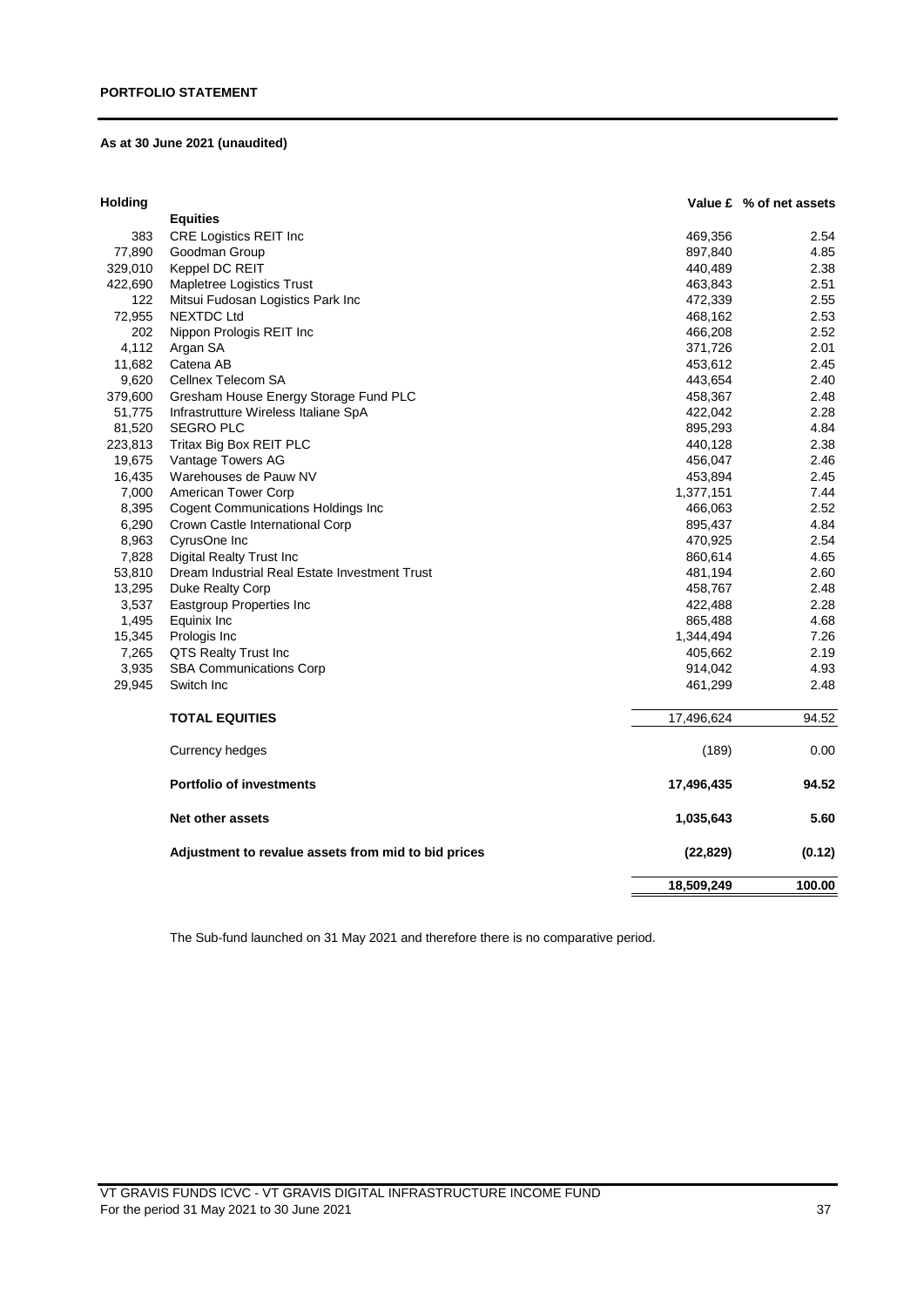## **Total sales for the period 31 May 2021 to 30 June 2021 £**

No Sales in the period

## **Total purchases for the period 31 May 2021 to 30 June 2021 £**

| American Tower Corp                           | 1,295,047 |
|-----------------------------------------------|-----------|
| Argan SA                                      | 321,017   |
| Catena AB                                     | 450,075   |
| Cellnex Telecom SA                            | 414,026   |
| Cogent Communications Holdings Inc            | 449.107   |
| <b>CRE Logistics REIT Inc</b>                 | 447,366   |
| Crown Castle International Corp               | 859,279   |
| CyrusOne Inc                                  | 470,248   |
| Digital Realty Trust Inc                      | 854,055   |
| Dream Industrial Real Estate Investment Trust | 446,018   |
| Duke Realty Corp                              | 447,957   |
| Eastgroup Properties Inc                      | 405,853   |
| Equinix Inc                                   | 800,019   |
| Goodman Group                                 | 843,388   |
| Gresham House Energy Storage Fund PLC         | 459,457   |
| Infrastrutture Wireless Italiane SpA          | 412,153   |
| Keppel DC REIT                                | 450,669   |
| Mapletree Logistics Trust                     | 451,855   |
| Mitsui Fudosan Logistics Park Inc             | 450,025   |
| <b>NEXTDC Ltd</b>                             | 397,545   |
| Nippon Prologis REIT Inc                      | 441,373   |
| Prologis Inc                                  | 1,308,617 |
| QTS Realty Trust Inc                          | 333,318   |
| <b>SBA Communications Corp</b>                | 854,972   |
| <b>SEGRO PLC</b>                              | 869,649   |
| Switch Inc                                    | 415,178   |
| Tritax Big Box REIT PLC                       | 445,954   |
| Vantage Towers AG                             | 459,968   |
| Warehouses de Pauw NV                         | 446,927   |
| Next DC                                       | 52,271    |

The above purchases and sales represent all of the purchases and sales during the period.

 **-**

 **16,753,386**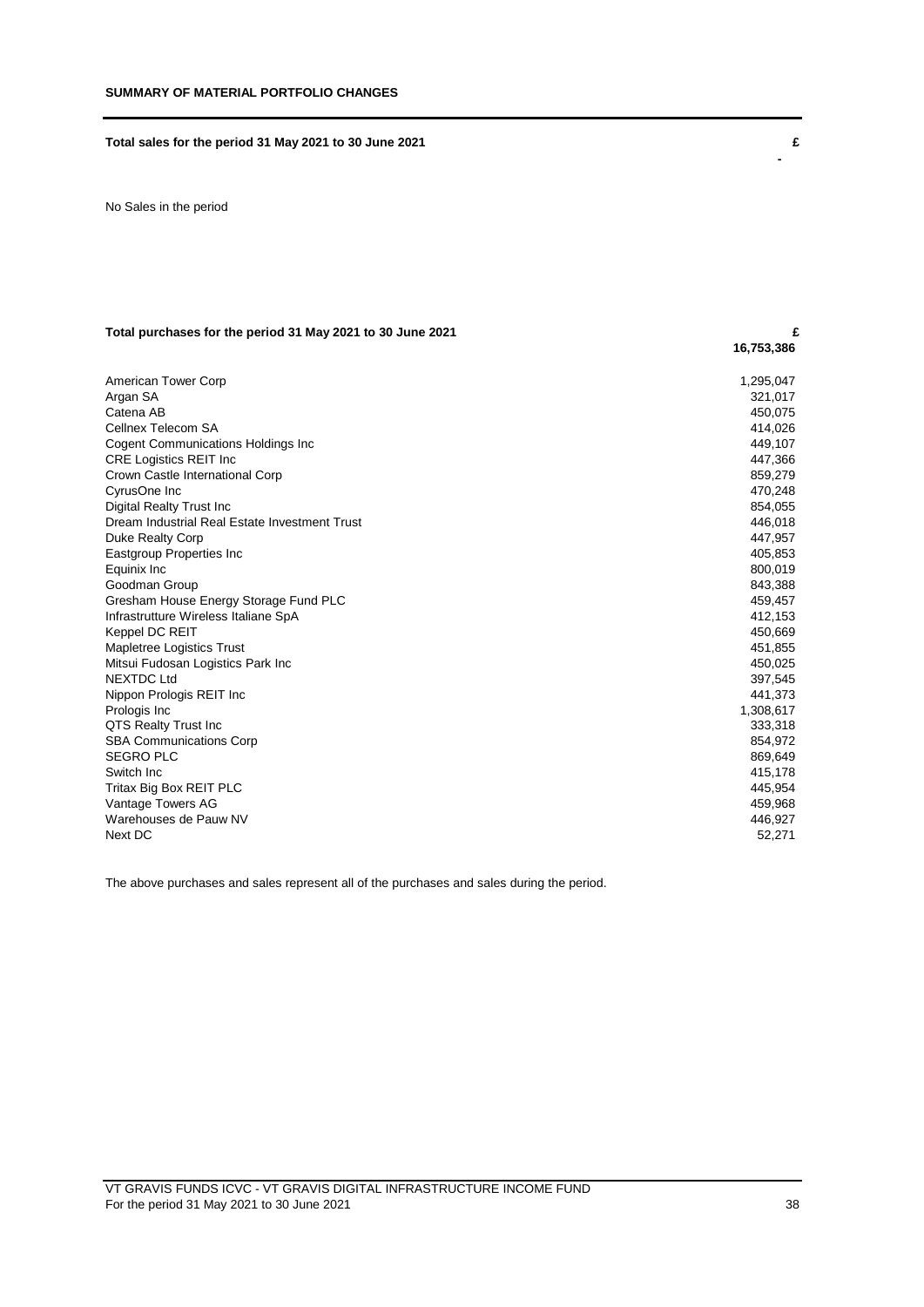## **STATEMENT OF TOTAL RETURN**

| For the period 31 May 2021 to 30 June 2021 (unaudited) | 30.06.2021 |           |
|--------------------------------------------------------|------------|-----------|
| Income                                                 | £          | £         |
| Net capital gains                                      |            | 715,605   |
| Revenue                                                | 39,276     |           |
| Expenses                                               | (13, 310)  |           |
| Interest payable and similar charges                   | (410)      |           |
| Net revenue before taxation                            | 25,556     |           |
| Taxation                                               |            |           |
| Net revenue after taxation                             |            | 25,556    |
| Total return before distributions                      |            | 741,161   |
| Finance costs: distributions                           |            | (34, 719) |
| Changes in net assets attributable to                  |            |           |
| shareholders from investment activities                |            | 706,442   |

# **STATEMENT OF CHANGES IN NET ASSETS ATTRIBUTABLE TO SHAREHOLDERS**

| For the period 31 May 2021 to 30 June 2021 (unaudited)                                       | 30.06.21<br>£ |
|----------------------------------------------------------------------------------------------|---------------|
| Opening net assets attributable to shareholders                                              |               |
| Amounts receivable on creation of shares                                                     | 18,371,791    |
| Amounts payable on cancellation of shares                                                    | (600, 718)    |
| Dividend reinvested                                                                          | 31,735        |
| Dilution levy                                                                                |               |
| Changes in net assets attributable to shareholders from<br>investment activities (see above) | 706.442       |
| Closing net assets attributable to shareholders                                              | 18.509.250    |

\*The Sub-fund launched on 31 May 2021 there have been no previous interim accounts therefore there are no comparatives.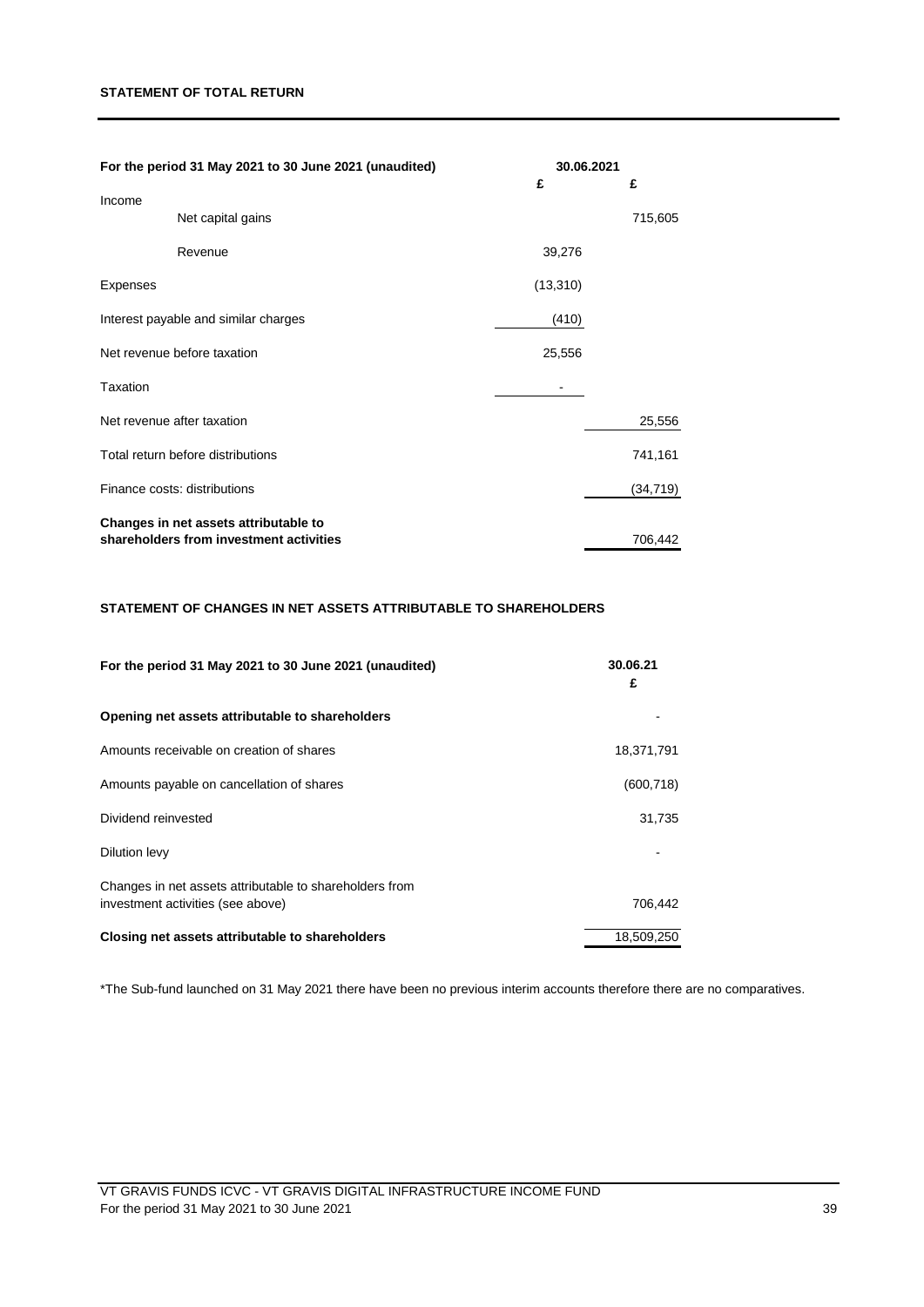| As at 30 June 2021 (unaudited)          | 30.06.21      |               |
|-----------------------------------------|---------------|---------------|
|                                         | £             | £             |
| <b>Assets</b>                           |               |               |
| Investment assets                       |               | 17,473,795    |
| <b>Current assets</b>                   |               |               |
| Debtors                                 | 2,154,816     |               |
| Cash and bank balances                  | 131,632       |               |
| <b>Total current assets</b>             |               | 2,286,448     |
| <b>Total assets</b>                     |               | 19,760,244    |
| <b>LIABILITIES</b>                      |               |               |
| Investment liabilities                  |               | (189)         |
| <b>Current liabilities</b>              |               |               |
| Distribution payable on income shares   | (6, 749)      |               |
| Other creditors                         | (1, 244, 056) |               |
| <b>Total current liabilities</b>        |               | (1, 250, 805) |
| Net assets attributable to shareholders |               | 18,509,250    |
|                                         |               |               |

\*The Sub-fund launched on 31 May 2021 there have been no previous interim accounts therefore there are no comparatives.

## Accounting Policies

The accounting policies applied are consistent with those of the financial statements for the period ended 31 December 2020 and are described in those financial statements.

The financial statements have been prepared in accordance with the Statement of Recommend Practice ('SORP') Authorised Funds issued by the Investment Association in May 2014.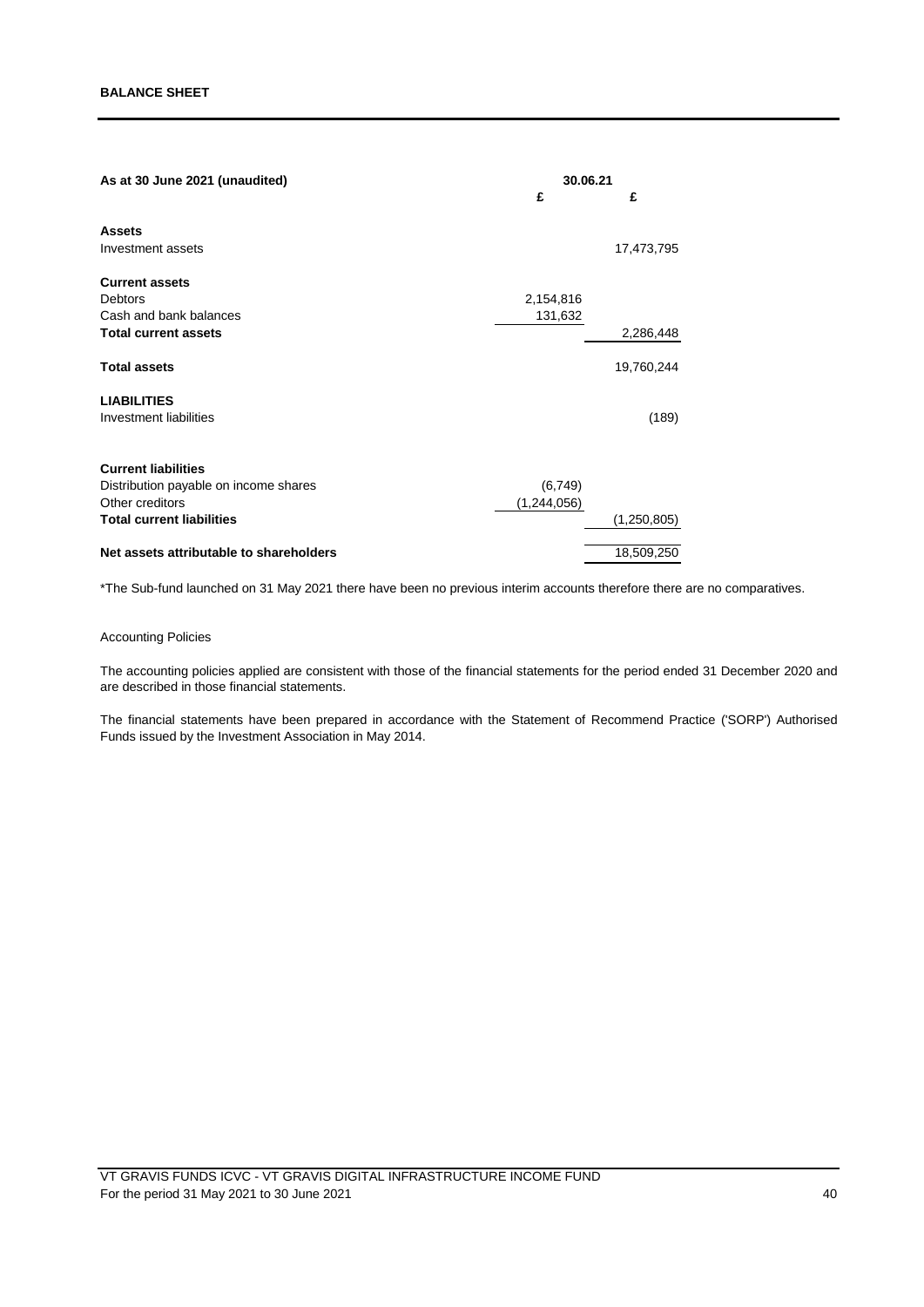## **Interim distribution in pence per share**

Group 1: Shares purchased prior to 31 May 2021 Group 2 : Shares purchased 21 May 2021 to 30 June 2021

| Payment  | Unit Type | <b>Share Class</b> | Net Revenue | Equalisation   | <b>Distribution</b> |
|----------|-----------|--------------------|-------------|----------------|---------------------|
| date     |           |                    | 2021        | 2021           | paid/allocated 2021 |
| 31.07.20 | group 1   | C Income GBP       | 0.2196p     |                | 0.2196p             |
| 31.07.20 | group 2   | C Income GBP       | 0.1549p     | 0.0647p        | 0.2196p             |
| 31.07.20 | group 1   | I Income GBP       | 0.2178p     |                | 0.2178p             |
| 31.07.20 | group 2   | I Income GBP       | 0.1991p     | 0.0187p        | 0.2178p             |
| 31.07.20 | group 1   | C Acc GBP          | 0.2766p     |                | 0.2766p             |
| 31.07.20 | group 2   | C Acc GBP          | 0.1487p     | 0.1279p        | 0.2766p             |
| 31.07.20 | group 1   | C Acc GBP Hedged   | 0.1052p     |                | 0.1052p             |
| 31.07.20 | group 2   | C Acc GBP Hedged   | 0.1052p     | $\blacksquare$ | 0.1052p             |
| 31.07.20 | group 1   | I Acc GBP          | 0.2053p     |                | 0.2053p             |
| 31.07.20 | group 2   | I Acc GBP          | 0.1811p     | 0.0242p        | 0.2053p             |

#### **EQUALISATION**

Equalisation applies only to shares purchased during the distribution period (Group 2 shares). It represents the accrued revenue included in the purchase price of the shares. It is returned with the distribution as a capital repayment. It is not liable to income tax but must be deducted from the cost of the shares for capital gains tax purposes.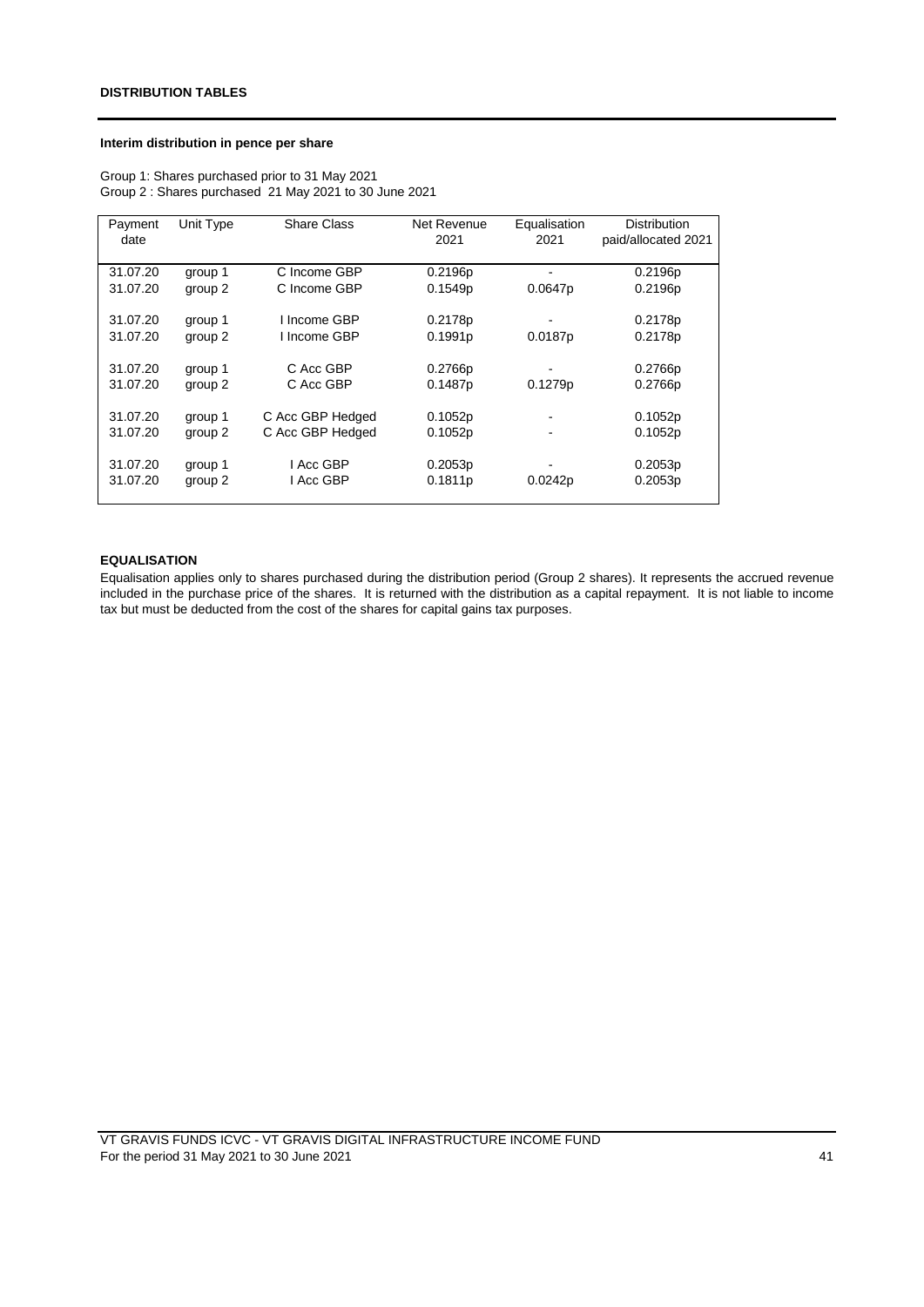## **INFORMATION FOR INVESTORS**

#### **Distribution**

Distributions of the revenue of the Company will be made to shareholders on or before 31 January each year and interim allocations of revenue on or before 30 April, 31 July and 31 October.

#### **Individual shareholders**

**Income tax:** HM Revenue and Customs changed the taxation of dividends on 6 April 2016. Dividend tax credits were abolished and replaced by a tax-free annual dividend allowance currently standing at £2,000 (2021/2022). UK resident shareholders are now subject to new higher rates of tax on dividend income in excess of the annual allowance. The actual rate depends on the individual's tax rate band.

Capital gains tax: Individual shareholders resident in the UK for tax purposes may be liable to capital gains tax on realisation of their shares as with other chargeable assets. However, the first £12,300 (2021/22) of gains each year are presently tax free for individuals. Gains in excess of that amount are charged at the rate of tax applicable to the individual tax payer.

#### **Taxation**

The company will pay no corporation tax on its profits for the period ended 30 June 2020 and capital gains within the Company will not be taxed.

#### **Corporate shareholders**

Companies resident for tax purposes in the UK, which hold shares should note that OEIC distributions are streamed into both franked and unfranked income. The unfranked income element will be treated as an annual payment which has been subject to income tax at prevailing rates and will be liable to tax accordingly. On realisation of their shares, UK resident companies may be liable to pay corporation tax on any capital gains.

The above information on taxation is only a general summary, and shareholders should consult their own tax advisors in relation to their own circumstances. Shareholders should also note that the position as outlined may change to reflect future changes in tax legislation.

#### **Issue and redemption of shares**

Valu-Trac Investment Management Limited is the ACD and Registrar. Valu-Trac Investment Management Limited will receive requests for the purchase or sale of shares at any time during normal business hours between 8.30am and 5.30pm. Instructions may be given by email to the below addresses or by sending an application form to the Registrar. Application forms are available from the Registrar.

For VT Gravis UK Infrastructure Income Fund: UKinfrastructure@valu-trac.com

For VT Gravis Clean Energy Income Fund; cleanenergy@valu-trac.com

For VT Gravis Digital Infrastructure Income Fund; digitalinfrastructure@valu-trac.com

The price of shares will be determined by reference to a valuation of the Company's net assets at 12 noon for Clean Energy, Infrastructure and Digital Infrastructure Income Fund on each dealing day.

The ACD has the right to reject, on reasonable grounds relating to the circumstances of the applicant, any application for shares in whole or part, and in this event the ACD will return any money sent, or the balance of such monies, at the risk of the applicant. In addition the ACD may reject any application previously accepted in circumstances where the applicant has paid by cheque and that cheque subsequently fails to be cleared.

Any subscription monies remaining after a whole number of shares has been issued will not be returned to the applicant. Instead, smaller denomination shares will be issued in such circumstances.

A contract note giving details of the shares purchased and the price used will be issued by the Registrar by the end of the business day following the valuation point by reference to which the purchase price is determined. Settlement is due on receipt by the purchaser of the contract note and should be made to the Authorised Corporate Director's dealing account.

Ownership of shares will be evidenced by an entry on the Company's Register of Shareholders. Certificates will not be issued. Statements in respect of periodic distributions of revenue will show the number of shares held by the recipient in respect of which the distribution is made. Individual statements of a shareholder's shares will also be issued at any time on request by the registered holder.

Where shares are redeemed, payment will be made not later than the close of business on the fourth business day following the next valuation point after receipt by the ACD of a request for redemption.

The most recent issue and redemption prices are available from the ACD.

**Remuneration:** Information about the authorised fund manager (AFM) remuneration policies and disclosures is available from Valu-Trac Investment Management Limited on its website which can be found on the link below. [https://www.valu-trac.com/VIML%20Remuneration%20Policy%20Statement.pdf](https://www.valu-trac.com/VIML Remuneration Policy Statement.pdf)

The AFM does not employ any staff directly from the fund, so there are no quantitative disclosures in this report.